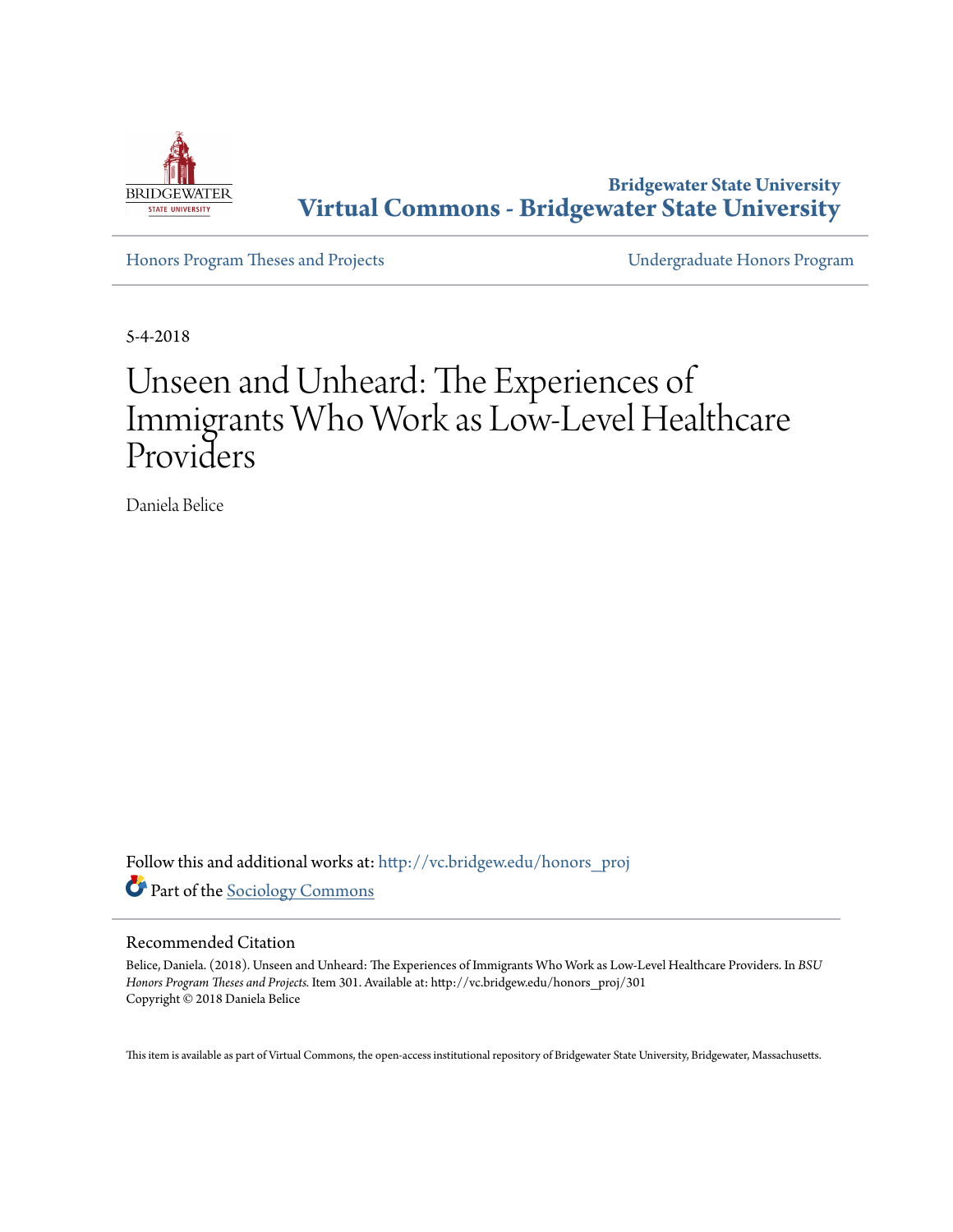Unseen and Unheard: The Experiences of Immigrants Who Work as Low-Level Healthcare Providers

Daniela Belice

Submitted in Partial Completion of the Requirements for Departmental Honors in Sociology

Bridgewater State University

May 4, 2018

Dr. Norma Anderson, Thesis Advisor Dr. Aseem Hasnain, Committee Member Dr. Imani Tafari-Ama, Committee Member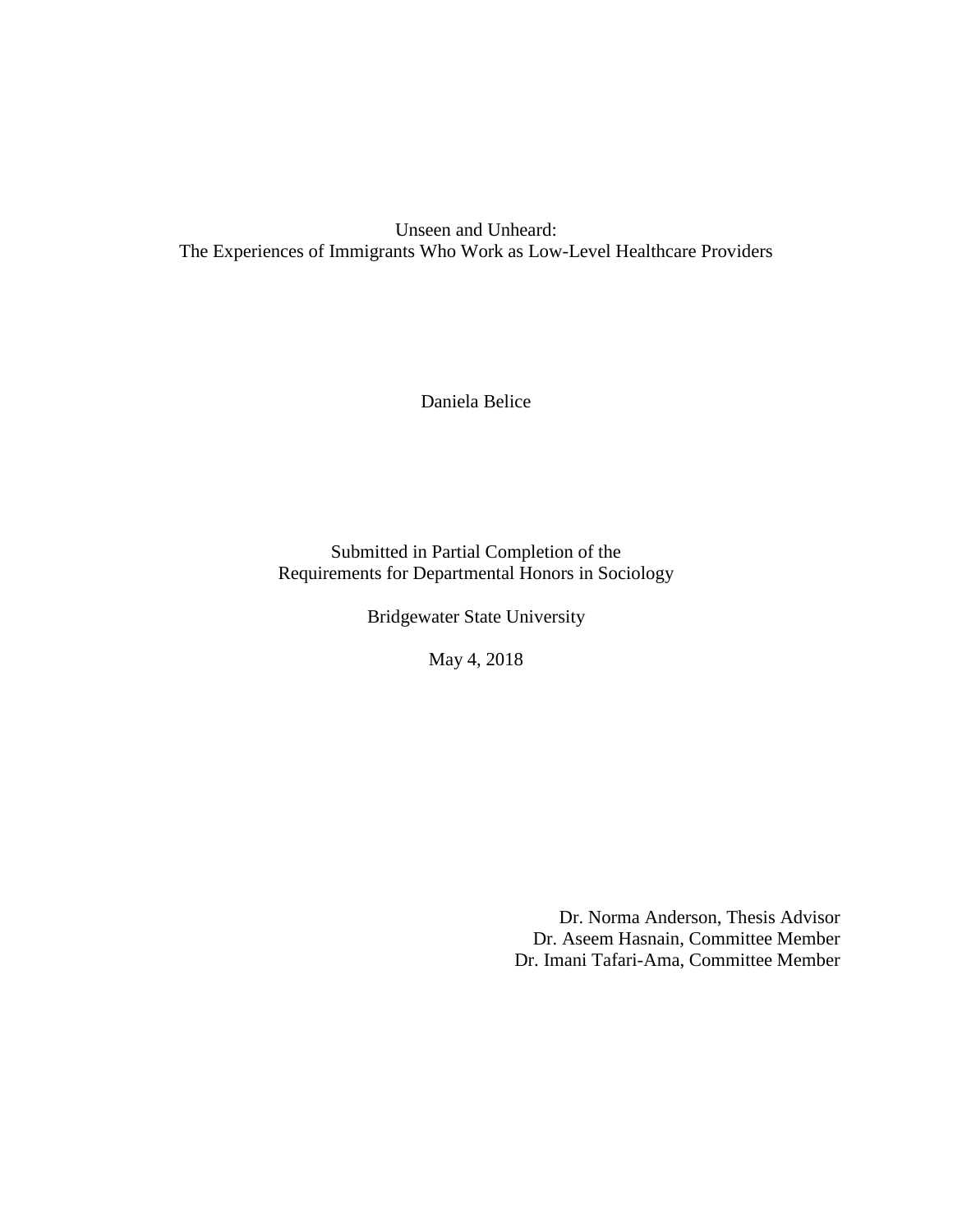#### **Abstract**

This research investigated the experiences and aspirations of low-status immigrant healthcare workers in Massachusetts. Using snowball and convenience sampling, I conducted 50 interviews with immigrant Certified Nursing Assistants, Personal Care Assistants, and Home Health Aides about their daily work, compensation, and workplace culture and conditions. Massachusetts' low-status healthcare positions are disproportionately filled by Caribbean and African female immigrants, so my sample was comprised of Haitian, Nigerian, and Cape Verdean women. Most had not worked in the healthcare sector in their native countries. Their experiences show how Caribbean and African immigrants get funneled toward particular lowskilled sectors of the labor market, how race and gender factor into employment options, and how immigrant laborers are treated by supervisors and clients. Participants most often noted issues of low wages, racism, and other forms of discrimination. Secondary themes were job instability, workplace injuries from lifting patients, employers' rejection of their career qualifications from their home countries, lack of possibilities for advancement, and economic distress. This study enhances understanding of immigrants' significant contributions to the lives of the elderly and disabled for whom they provide care.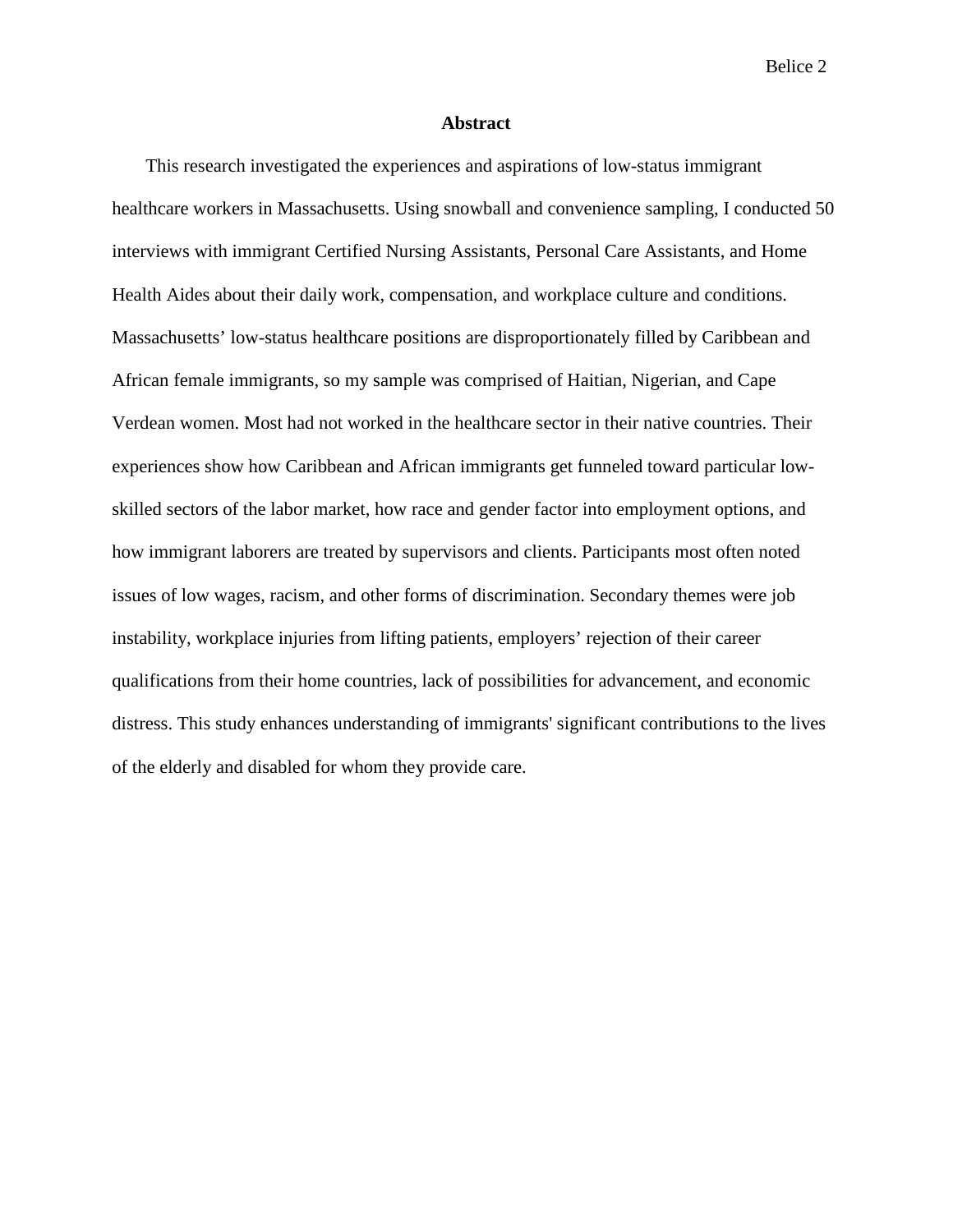#### **Acknowledgements**

I first want to thank all the 50 participants who dedicated their time to participate in this study. All of my participants were helpful and without them this grant would not have been possible. Some of them were interviewed after midnight, some of them were interviewed while on break at work and others were interviewed during their commute from one job to another job. This research has really impacted me as a researcher. I want to dedicate this research for all these immigrant care workers who are working really hard so that their children can have a better future. Their hard work, sacrifices and endless love help their children to achieve the American dream. I also want to thank the Office of Undergraduate Research for giving me the Adrian Tinsley Program (ATP) grant for making this research possible.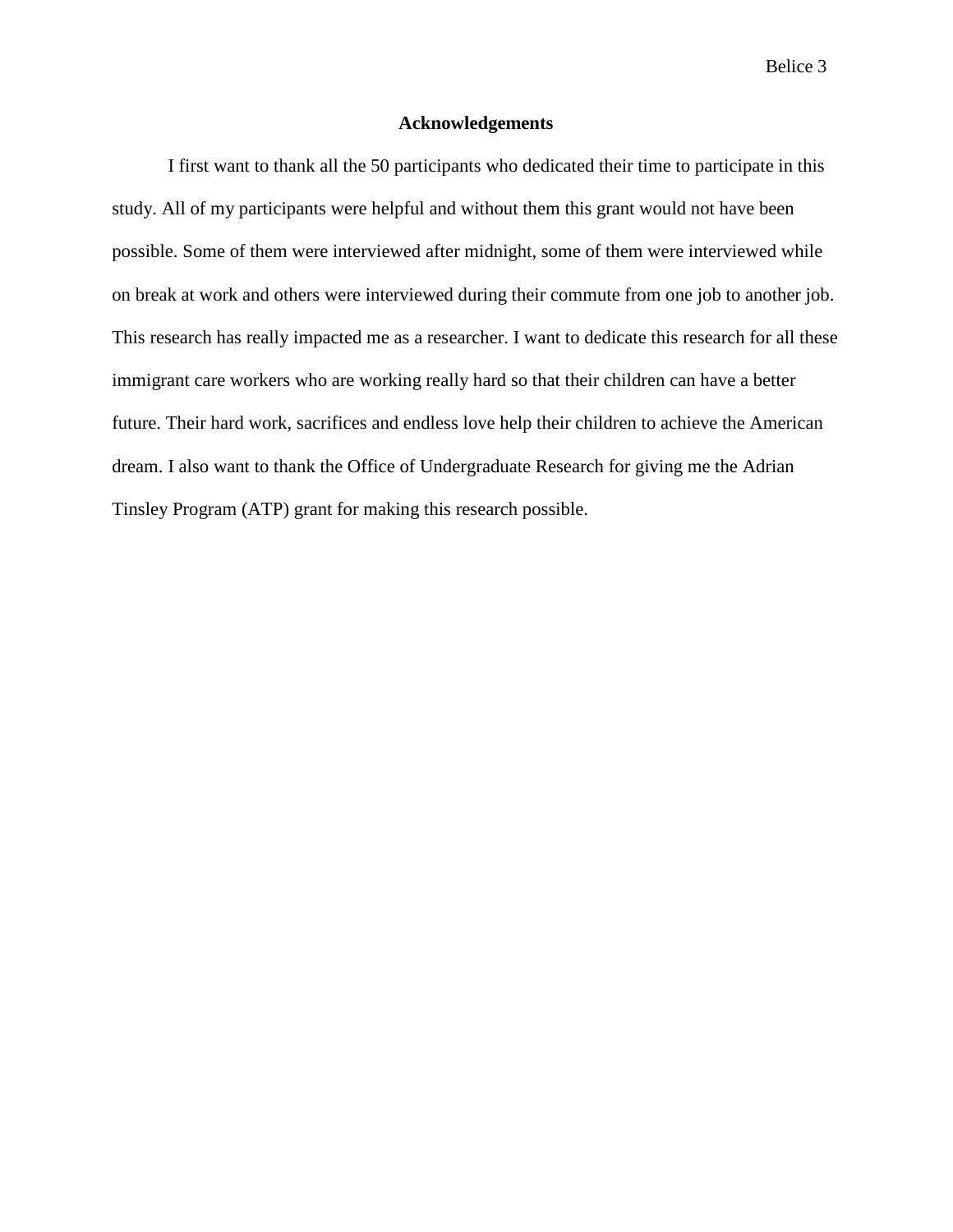### **Health care titles and accreditation**

- CNA- Certified Nursing Assistant (certified).
- HHA- Home Health Aide (certified).
- CCA- Clinical Care Assistant (certified).
- PCA- Personal Care Assistant (not certified).
- Residential Counselor (not certified).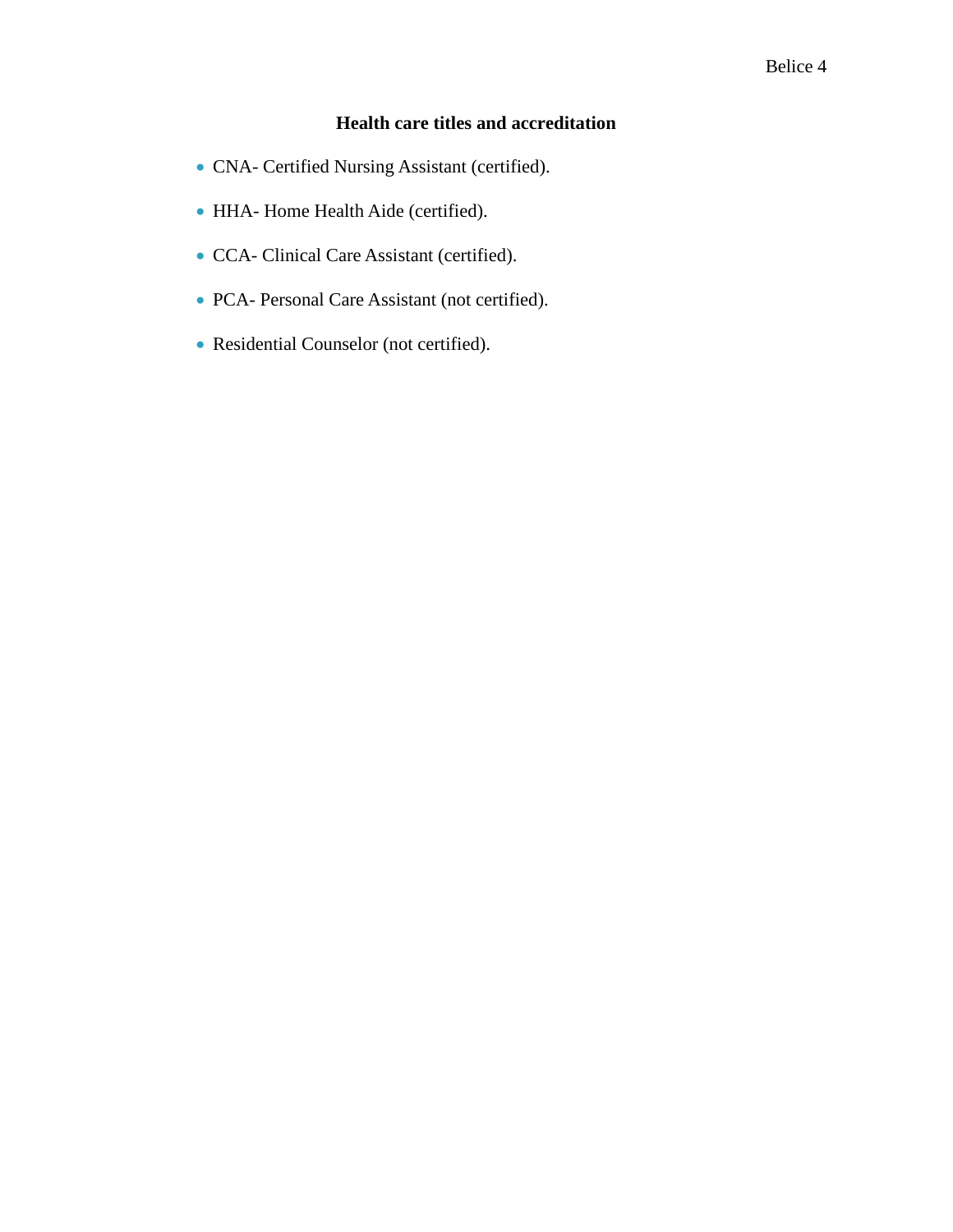In the following tables I have included the pseudonyms, job titles, sexes and nationalities of the interviewees. The first table, or table A includes the interviewees who are younger than thirty years old. Table B includes the interviewees who are older than thirty.

A)

| <b>Names</b>    | Job titles                   | <b>Sexes</b> | <b>Nationalities</b> |
|-----------------|------------------------------|--------------|----------------------|
| Abina           | <b>HHA</b>                   | Female       | Ghanaian             |
| Lidia           | <b>CNA</b>                   | Female       | Cape Verdean         |
| <b>James</b>    | Residential                  | <b>Male</b>  | <b>Haitian</b>       |
|                 | Counselor/ currently a       |              |                      |
|                 | <b>Nurse</b>                 |              |                      |
| <b>Shella</b>   | CNA/ currently a             | Female       | <b>Haitian</b>       |
|                 | <b>Nurse</b>                 |              |                      |
| <b>Joceline</b> | <b>Residential Counselor</b> | Female       | <b>Haitian</b>       |
| Casandra        | <b>Residential</b>           | Female       | <b>Haitian</b>       |
|                 | Counselor/currently a        |              |                      |
|                 | community Health             |              |                      |
|                 | worker                       |              |                      |
| Tamara          | <b>HHA</b>                   | Female       | <b>Haitian</b>       |
| Emmanuel        | Phlebotomist                 | Male         | <b>Haitian</b>       |
| Khadra          | <b>HHA</b>                   | Female       | Somalian             |
| Love-Darling    | PCA/currently a Nurse        | Female       | <b>Haitian</b>       |
| Alondra         | PCA/currently a nurse        | Female       | Cape Verdean         |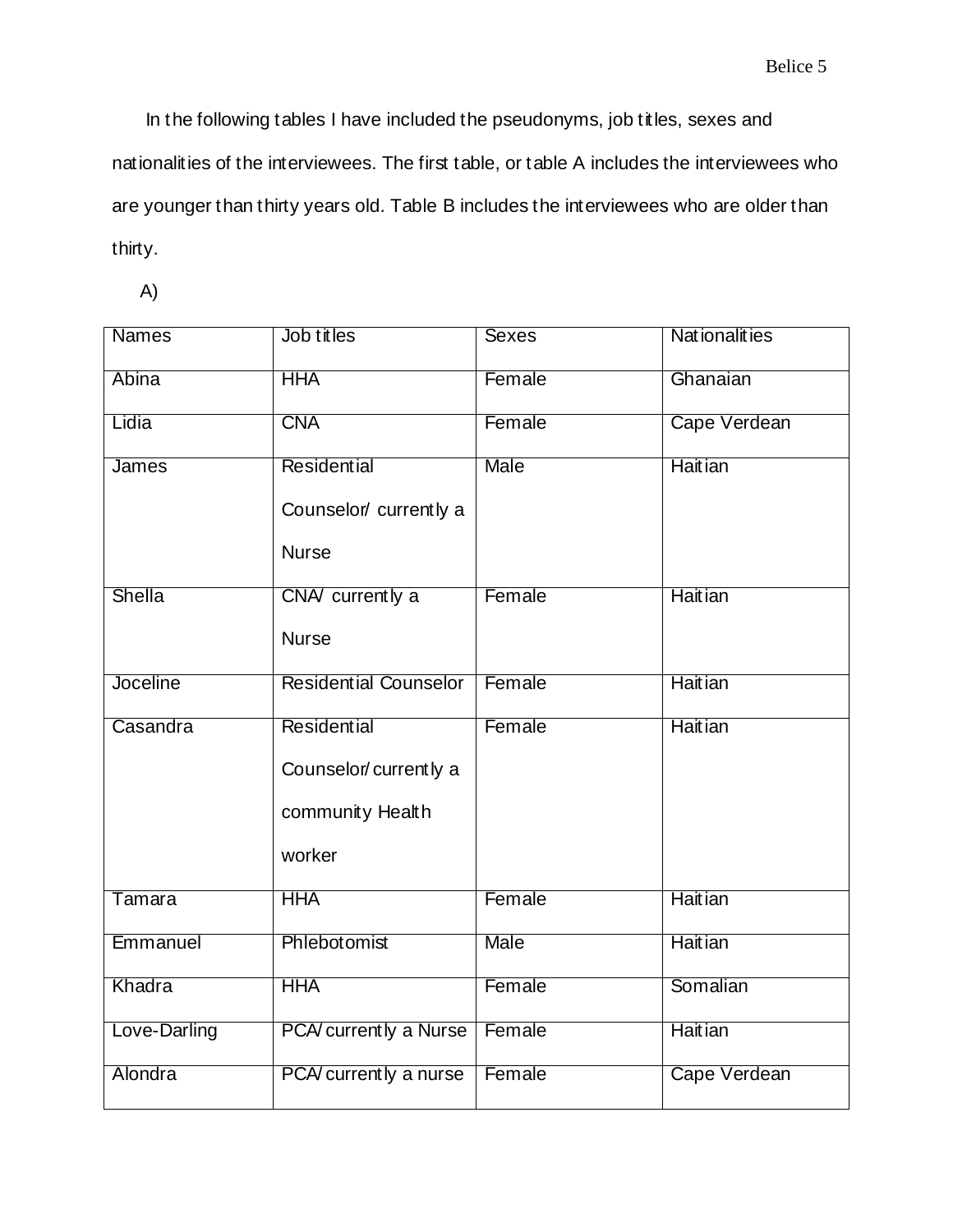| Waceera      | Residential<br>Counselor/currently a<br>Biologist    | Female | Kenyan           |
|--------------|------------------------------------------------------|--------|------------------|
| <b>Ines</b>  | <b>PCA</b>                                           | Female | Cape Verdean     |
| <b>Billy</b> | <b>Residential Counselor</b>                         | Male   | <b>Haitian</b>   |
| Anna         | <b>HHA</b>                                           | Female | Cape verdean     |
| Teodora      | <b>Residential</b><br>Counselor/currently a<br>nurse | Female | Cape Verdean     |
| Fabiola      | <b>HHA</b>                                           | Female | <b>Haitian</b>   |
| Kimberly     | Residential<br>Counselor/currently a<br>clinician    | Female | <b>Haitian</b>   |
| Obeng        | <b>HHA&amp;CNA</b>                                   | Male   | Ghanaian         |
| Deborah      | <b>Direct Care Worker</b>                            | Female | <b>Brazilian</b> |
| Ramira       | <b>Direct Care Worker</b>                            | Female | Cape Verdean     |
| Myou         | Phlebotomist                                         | Female | <b>Haitian</b>   |
| Adelma       | <b>HHA</b>                                           | Female | Cape Verdean     |
| Tika         | <b>HHA/ CNA</b>                                      | Female | <b>Haitian</b>   |
| Nat acha     | <b>HHA</b>                                           | Female | <b>Haitian</b>   |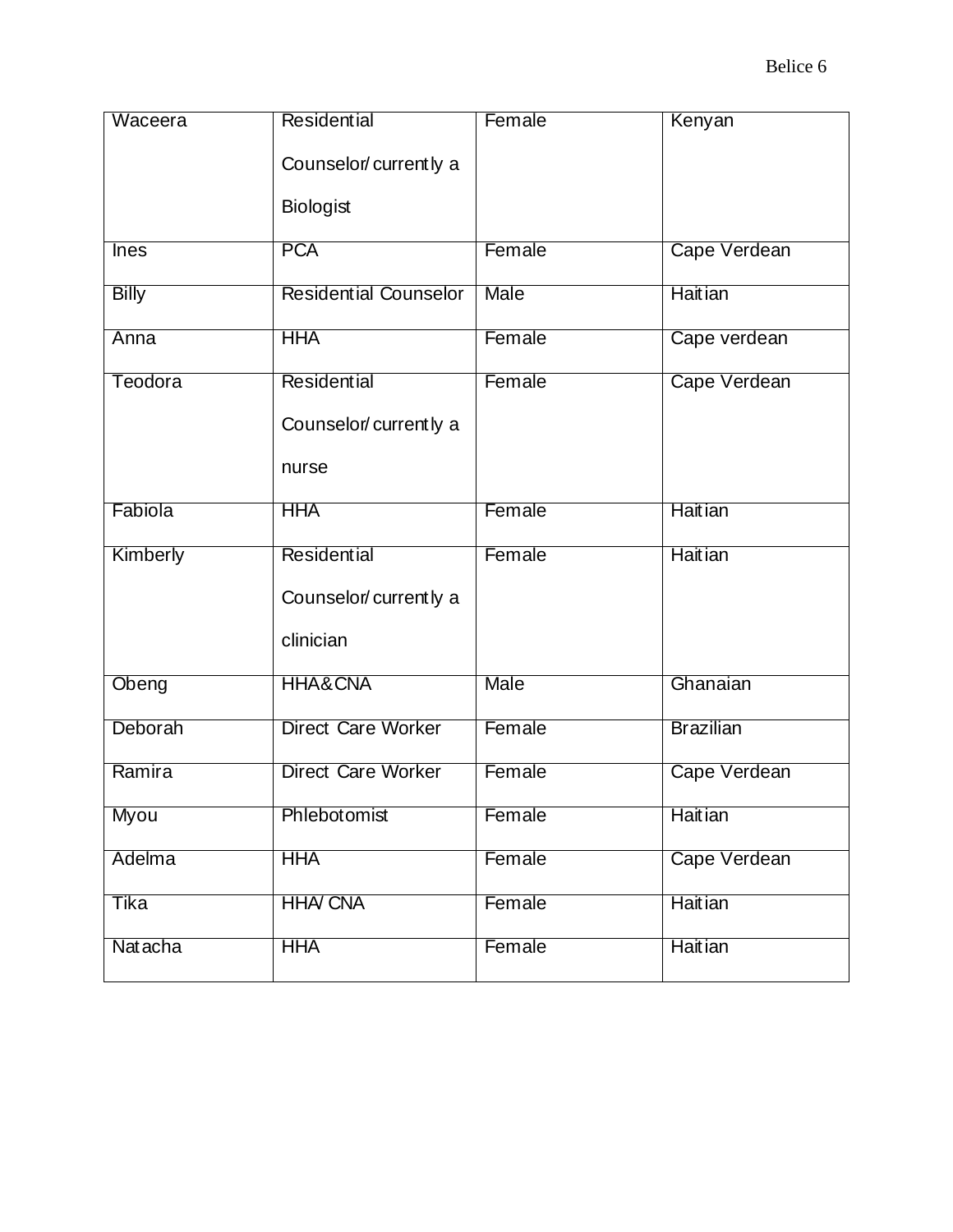B)

| <b>Names</b>    | Job titles         | <b>Sexes</b> | <b>Nationalities</b> |
|-----------------|--------------------|--------------|----------------------|
| <b>Minenhle</b> | <b>Home Maker</b>  | Female       | South African        |
| Silvio          | Residential        | <b>Male</b>  | Cape Verdean         |
|                 | <b>Instructor</b>  |              |                      |
| Ngozi           | <b>CNA</b>         | Female       | Nigerian             |
| Jonbosko        | CNA/ currently a   | <b>Male</b>  | Nigerian             |
|                 | Social Woker       |              |                      |
| <b>Samson</b>   | <b>Residential</b> | Male         | St Maarten           |
|                 | Counselor          |              |                      |
| Fatmata         | Residential        | Female       | Sierra Leonean       |
|                 | Counselor          |              |                      |
| Ailene          | Housekeeper        | Female       | Cape Verdean         |
| Gabriel         | Residential        | <b>Male</b>  | Nigerian             |
|                 | Counselor          |              |                      |
| Paz             | CNA/ currently a   | Female       | <b>Bajan</b>         |
|                 | <b>Head Nurse</b>  |              |                      |
| Obed            | Direct Care Worker | <b>Male</b>  | St. Croix            |
| <b>Marie</b>    | <b>CNA</b>         | Female       | <b>Haitian</b>       |
| Janette         | <b>HHA</b>         | Female       | <b>Haitian</b>       |
| Amboise         | <b>HHA</b>         | Female       | <b>Haitian</b>       |
| <b>Beatrice</b> | <b>CNA</b>         | Female       | <b>Haitian</b>       |
| Roselore        | <b>CNA</b>         | Female       | <b>Haitian</b>       |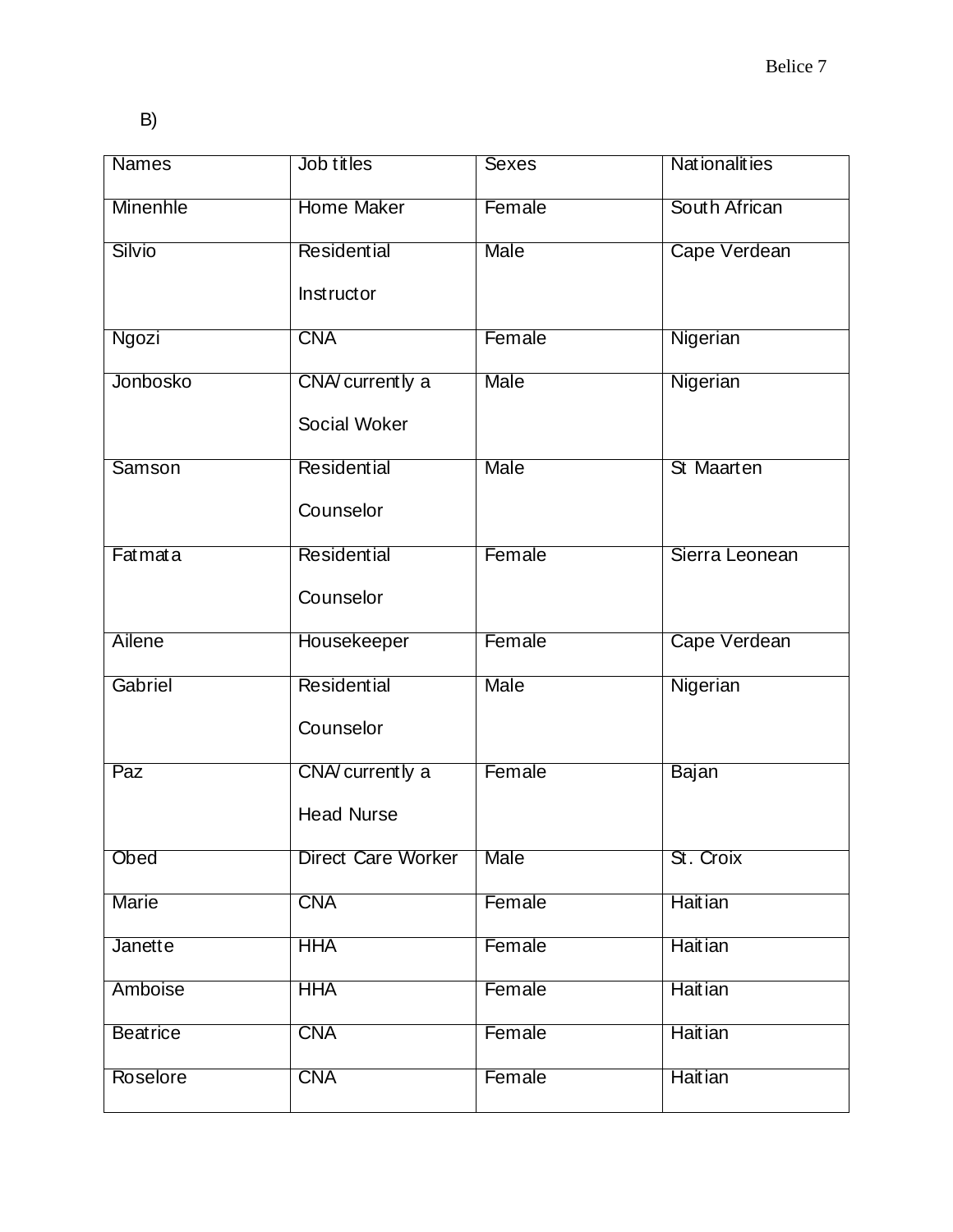| <b>Watson</b> | Pharmacy<br>Technician/<br>currently a Nurse | Male        | <b>Haitian</b> |
|---------------|----------------------------------------------|-------------|----------------|
| Guerlande     | <b>CNA</b>                                   | Female      | <b>Haitian</b> |
| <b>Judith</b> | CNA&<br>Phlebotomist                         | Female      | <b>Haitian</b> |
| Mimose        | <b>CNA</b>                                   | Female      | <b>Haitian</b> |
| <b>Nancy</b>  | <b>CCA</b>                                   | Female      | <b>Haitian</b> |
| Cousin erns   | CCA/ currently a<br><b>Nurse</b>             | <b>Male</b> | <b>Haitian</b> |
| Nadege        | <b>CNA</b>                                   | Female      | <b>Haitian</b> |
| Yanique       | <b>HHA</b>                                   | Female      | <b>Haitian</b> |
| Ronald        | <b>License Practical</b><br>Nurse (LPN)      | Male        | <b>Haitian</b> |
| Yolette       | <b>CNA</b>                                   | Female      | <b>Haitian</b> |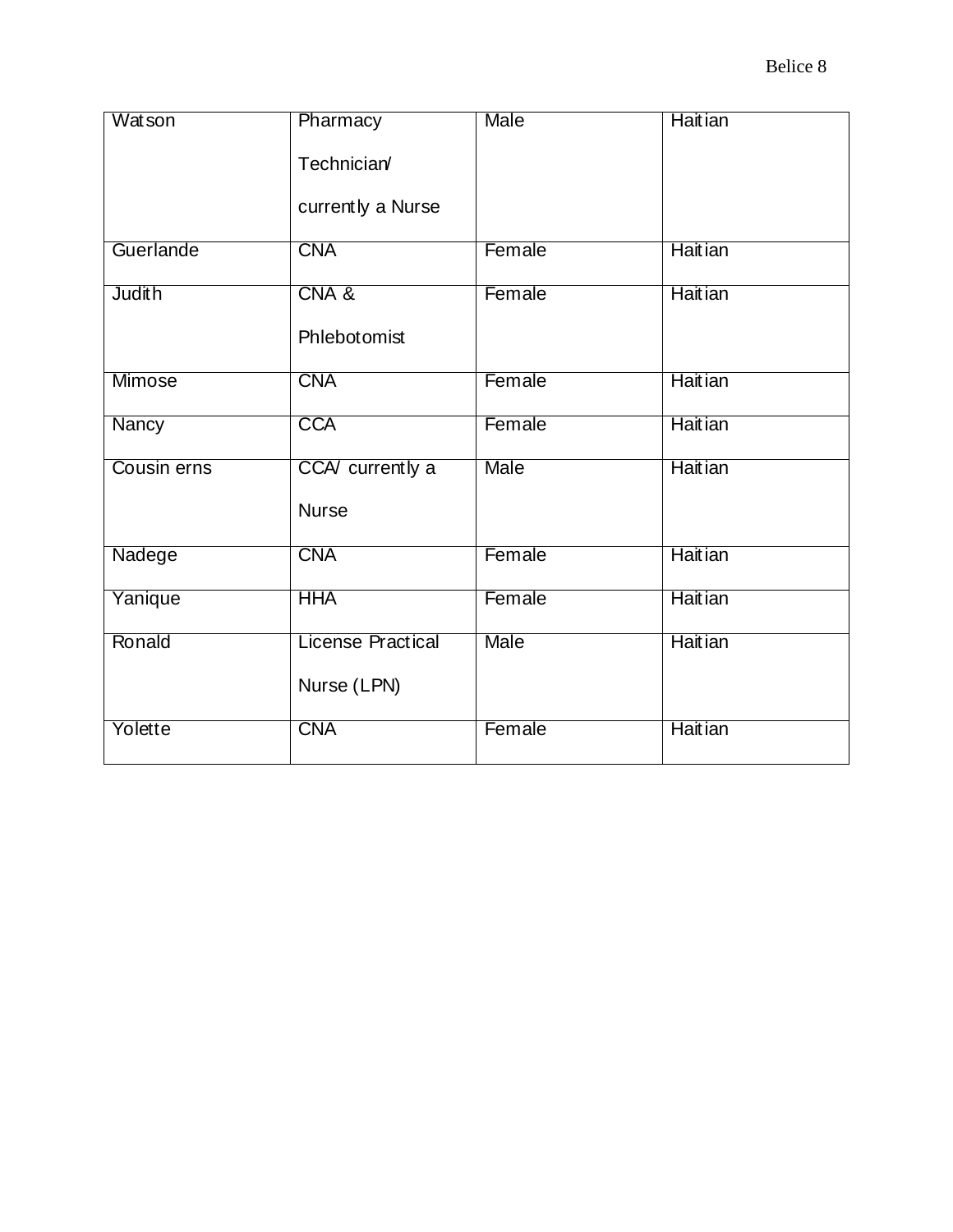## **Table of Contents**

| Chapter 2: Immigration and wokplace dilemmas Error! Bookmark not |  |
|------------------------------------------------------------------|--|
| defined.                                                         |  |
| Economic integration of immigrants Error! Bookmark not defined.  |  |
|                                                                  |  |
|                                                                  |  |
|                                                                  |  |
|                                                                  |  |
| Workers perception of their jobs Error! Bookmark not defined.    |  |
|                                                                  |  |
|                                                                  |  |
|                                                                  |  |
|                                                                  |  |
|                                                                  |  |
|                                                                  |  |
|                                                                  |  |
|                                                                  |  |
|                                                                  |  |
|                                                                  |  |
|                                                                  |  |
|                                                                  |  |
|                                                                  |  |
|                                                                  |  |
|                                                                  |  |
|                                                                  |  |
|                                                                  |  |
|                                                                  |  |
|                                                                  |  |
|                                                                  |  |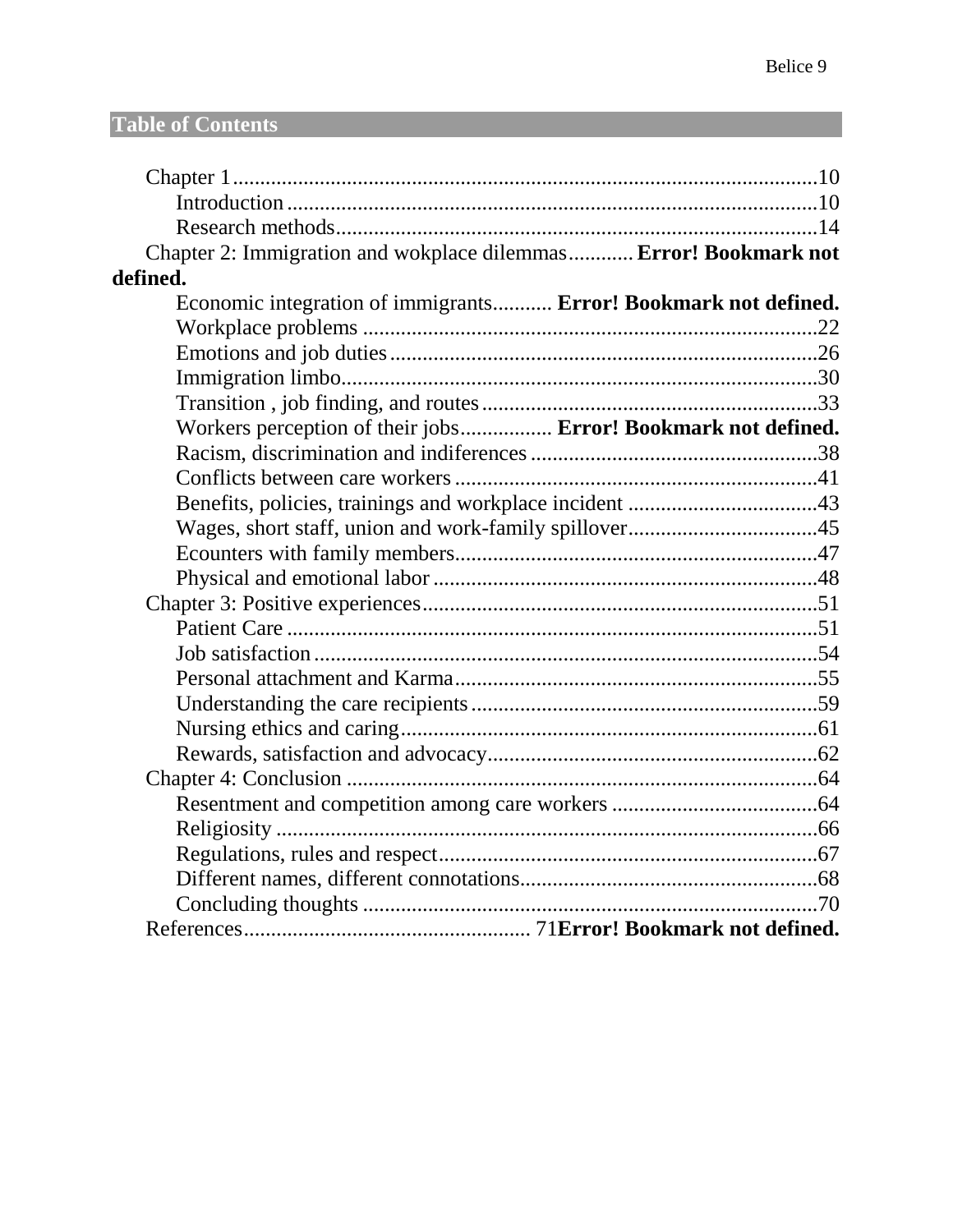#### **Chapter 1: Introduction**

*"I used to work at a nursing room with two white nurses on my shift. One of them used to go inside the patients' room and hide their dentures, then she will say it's the Haitian workers that take them to go sell in Haiti. I never paid her any mind until one day. So, there is this racist patient who does not want to work with any black people, in fact his family said that. So, this patient put on his light and I decided to go to his room to know what he needed. He said "How come they sent me a black person? Get out of my room nigger! I can't stand black people!" then he slapped me. The nurse that I mentioned above was passing by at that time, she didn't say anything, she didn't even make a report. She came to the patient's room to take him out and she was laughing. I spent two weeks with a swollen face, the Director of Nursing (D.O.N) didn't know about what happened.* 

Later that month, I went to the patient's room to take care of him and he didn't want me *to be there. I left immediately and fortunately for me the D.O.N. was there so I took the opportunity to talk to that white nurse. I ask her why she keeps allowing the patient to insult me when she knows that he doesn't want black people to enter his room. I told her that Martin Luther King died so that I didn't have to go through all this. I went to the D.O.N. and told her that if she doesn't take any measures I am going to write a letter to the President (Obama) so that he knows what's going on at the nursing home.* 

*Whenever something happened to the black workers at the nursing home, the head nurse and D.O.N. never found out. I wanted to speak for all the black workers because it seems like they always stay silent when something happens to them. So, I told the D.O.N. everything that happened to me and what I observed since I started working at the nursing home. She told me that she didn't know I was that mad. She was shocked that my face was swollen for 2 weeks and I never told her. She said that I should have spoken to her and filed a report. The nurse didn't get fired because it's not easy to find nurses who want to work in nursing homes. What do you think they did to her? They just give her a warning. Because of that, I left the job after 3 months."*

I began with Marie's story because it shows what so many of the interviewees discussed: indifference toward them, outright racism and hostility, even physical violence they experience on the job. Though Marie was physically marked by the patient who hit her, her supervisor never found out. It is easy to blame Marie, as the D.O.N. did in her story above, for not reporting the incident immediately, but low-status healthcare workers have few job protections and fear losing their jobs. This may be even truer for immigrants who are often supporting people back at home as well as in the U.S. The majority of care workers I spoke to were not protected against false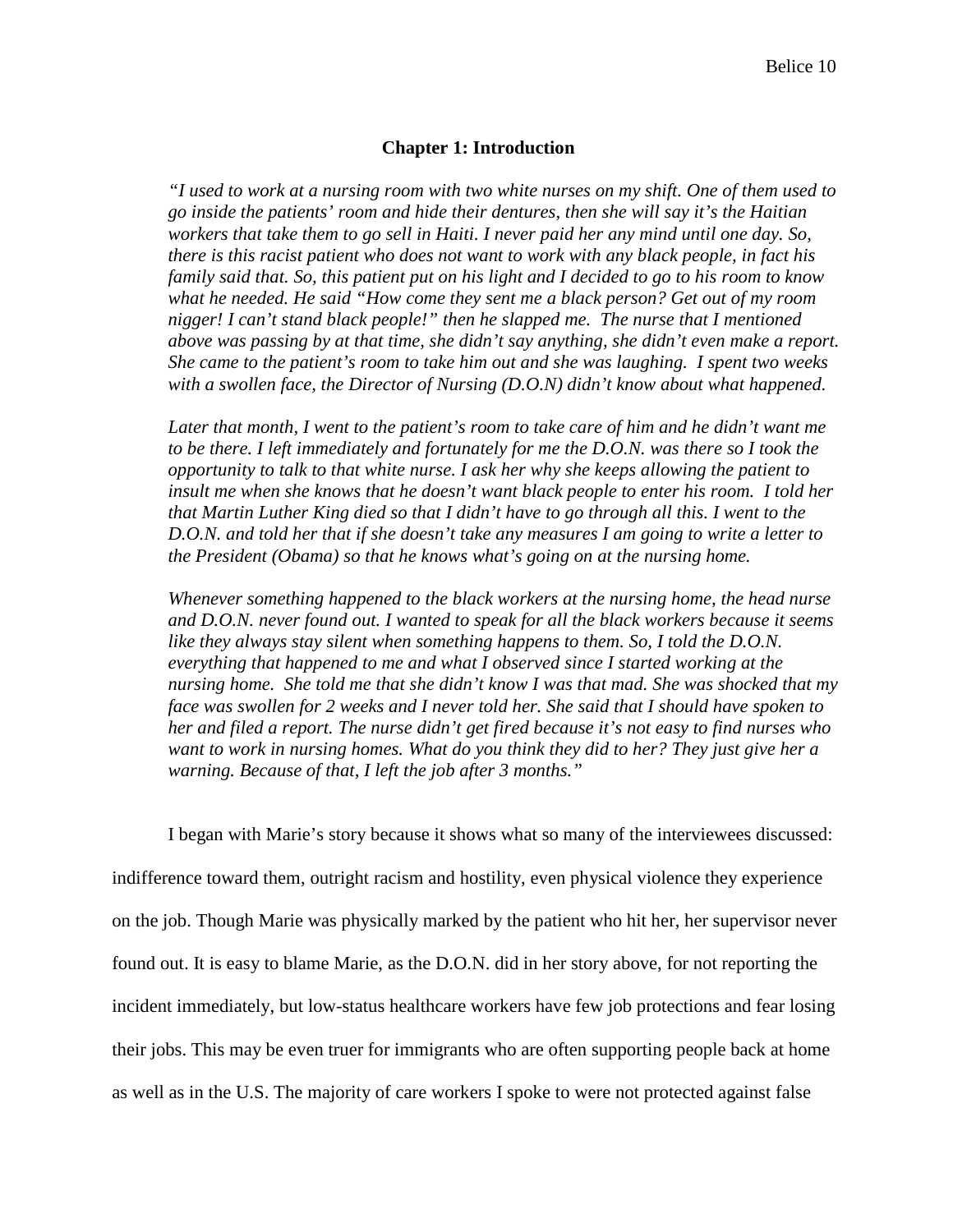accusation and abusive behaviors, whether it is the use of vile language, insults, lies against them, or racial discrimination. This story reflects the work culture of many caregiving jobs as described by my respondents.

According to the U.S Bureau of Labor Statistics (BLS), there were 2.1 million immigrant healthcare workers in 2015, 24 % employed as low-skilled direct care workers (Altorjai et Al. 2017). These share of immigrant workers continues to increase. I wanted to learn about their experiences because while our health system depends heavily on them, current political rhetoric about, and administrative action toward, immigrants is making their lives more insecure.

Because baby boomers are aging, scholars have studied the role of immigrant workers in elder care. In fact, collaborative research has been done in the U.S but also in Canada, Ireland, and the United Kingdom (Bourgeault, 2010). Unfortunately, relatively little research has focused on the lower-skill employment of frontline caregivers. Most research has instead emphasized high-skilled employment such as RNs or health care technicians. Among lower skilled workers, there are those who are certified, such as Nursing Assistants and Home Health Aides, and some who are merely trained, including Personal Care Attendants and Residential Counselors. Moreover, there is a variety of workplace settings for care workers, including nursing homes, hospitals, adult day cares, individuals' homes, and assisted living facilities. Among the paid care occupations, these lower-skilled care workers are the most influential direct care workers because they have greater contact with care recipients.

Researchers' inquiries of immigrant care workers have been rather broad. My study investigated a segment of the immigrant population that most other scholars have overlooked, starting with variation across job settings. Immigrants, as defined in this study, are people who are born outside of the United States and may be legal permanent residents, undocumented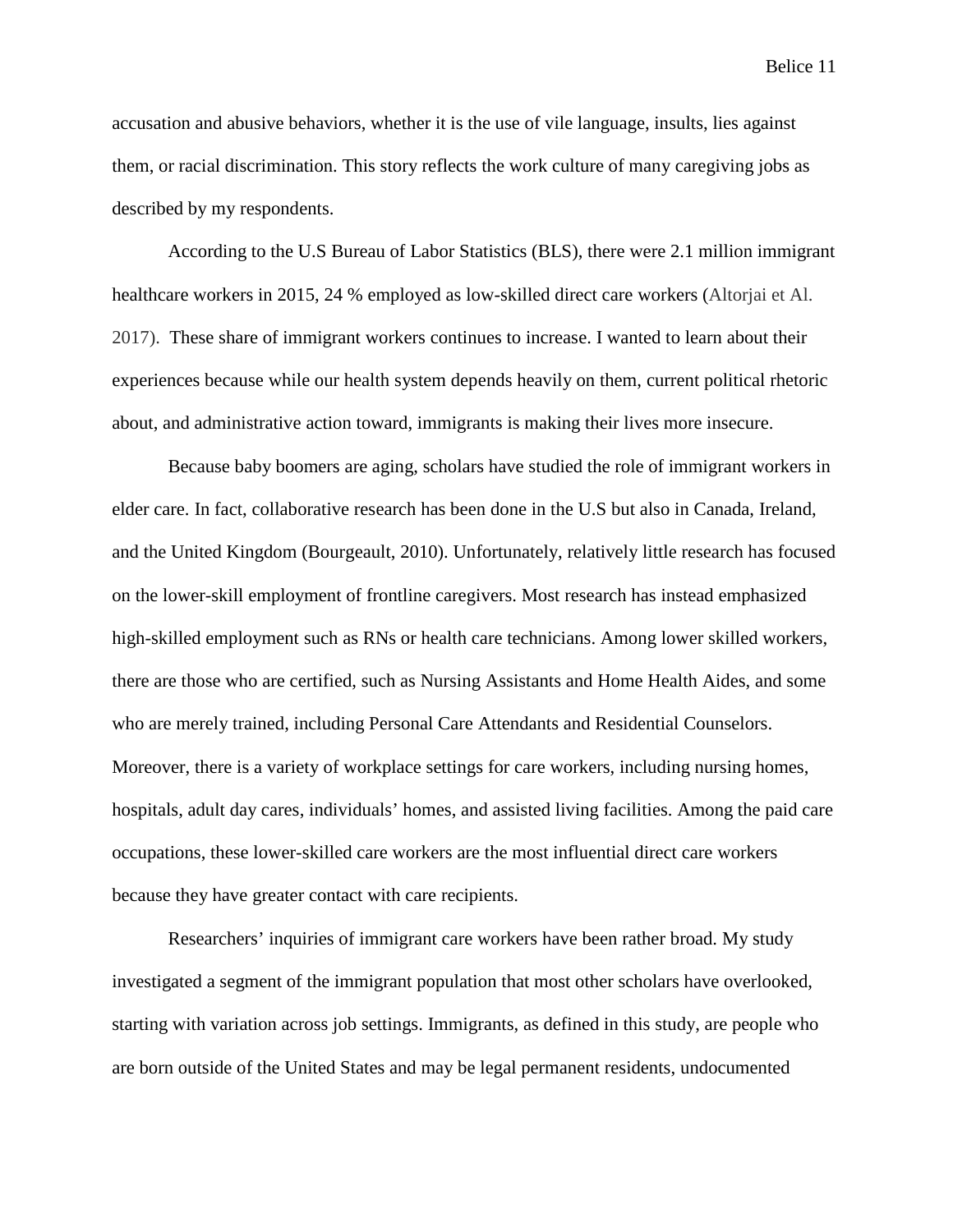immigrants, naturalized citizens or temporary migrants (Orrenius and Zavodny, 2009). Some researchers have explored the experiences of care workers but studies do not explore whether and how their work experiences and feelings are relevant to their job performance or their lives beyond work. Sociologists try to push against taken-for-granted understandings of the social world. By doing research with immigrant care workers in low-status healthcare jobs, I tried to make the contributions of these immigrants more visible and push against taken-for-granted assumptions about low-status immigrants.

In this study, I analyzed workers' experiences in the care work sector. I was interested to do this work because of personal experience. When I moved to the U.S, I saw many new arrivals and other immigrants working as care workers or attending courses in order to become caregivers. I become curious to know more about their jobs. My research interests included questions such as: What is the experience of Caribbean and African immigrant care workers? How do their experiences influence their job performance and aspirations? The importance of this research is directed at understanding the workers themselves. Many, if not most, care workers were not care workers or even working in the health sector in their native countries, but are now doing these jobs. How did they end up in this field? What are their experiences as frontline care workers? What are their career/job hopes five to ten years from now? This information can show us how immigrants get funneled toward particular sectors of the labor market and how race and gender may play a role in their choices and experiences. Second, it is important to know what challenges they are facing in their work and how their work affects their lives generally. Challenges can include issues like race or gender, mentioned above, but may also include things like job instability, career advancement, or economic distress. Finally, given that we are currently living in an era of real anti-immigrant sentiment, I hope to assess the extent to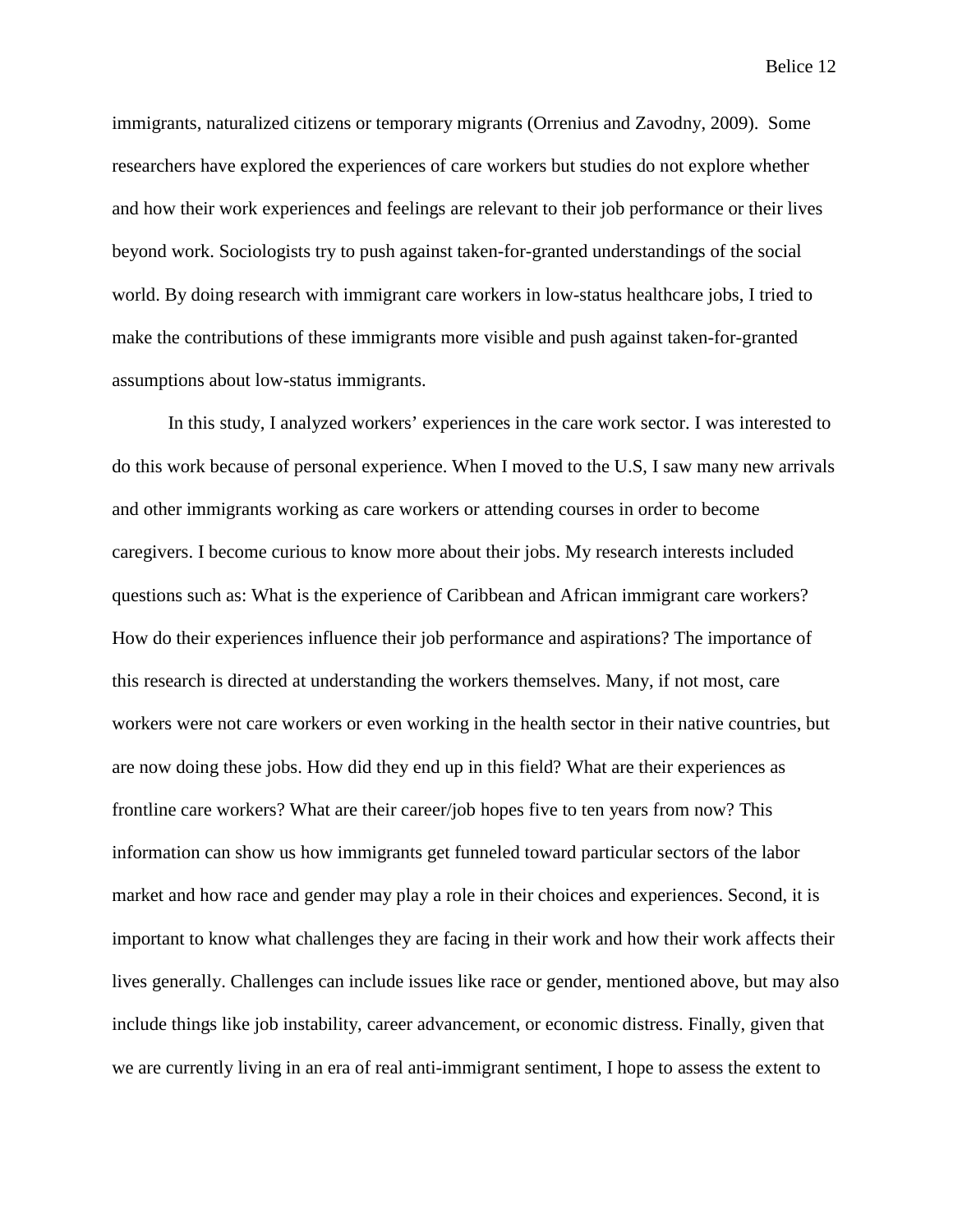which care workers are affected by certain rhetoric. For example, public approval is often expressed for higher skilled immigrants because they are supposed to contribute more to the economy. Given our current political and social climate, as well as the needs of our healthcare system, it is important to turn our eyes to the contributions of lower-skilled immigrants in the care work labor force.

A major theoretical component of my thesis is emotional management. Immigrants experience emotional management in three ways: through their immigration challenges, in their jobs and outside of their jobs. When immigrants come to the U.S, they learned to adjust in a new culture and get jobs that are below their skillsets in order to make a living. Until they go to school to get an American certification or degree, they find themselves stuck in low level jobs. This is how the care workers that I interviewed encounter emotional management through their migration. When they found jobs, they experience new dilemmas. They experienced racism, discrimination, and they were mocked because of their inability to speak English properly. Outside of work, they have to deal with immigration and integration issues. In chapter two and four I give more details about how the care workers practice emotional management in each case.

Hochschild defined emotional labor as "the process of managing feelings and expressions to fulfill the emotional requirements of a job." (1983, p. 184). In other words, emotional labor requires people to hide their real emotions or show emotions that they don't really feel in like the saying "fake it until you make it". In the book *Global Woman* (2002), Barbara Ehrenreich and Hoschild tell stories of immigrant women in first world countries who work as nannies caring for child (ren) of wealthy families while they leave their own kids behind. They end up being attached to these children to the point that some say they love the children they care for more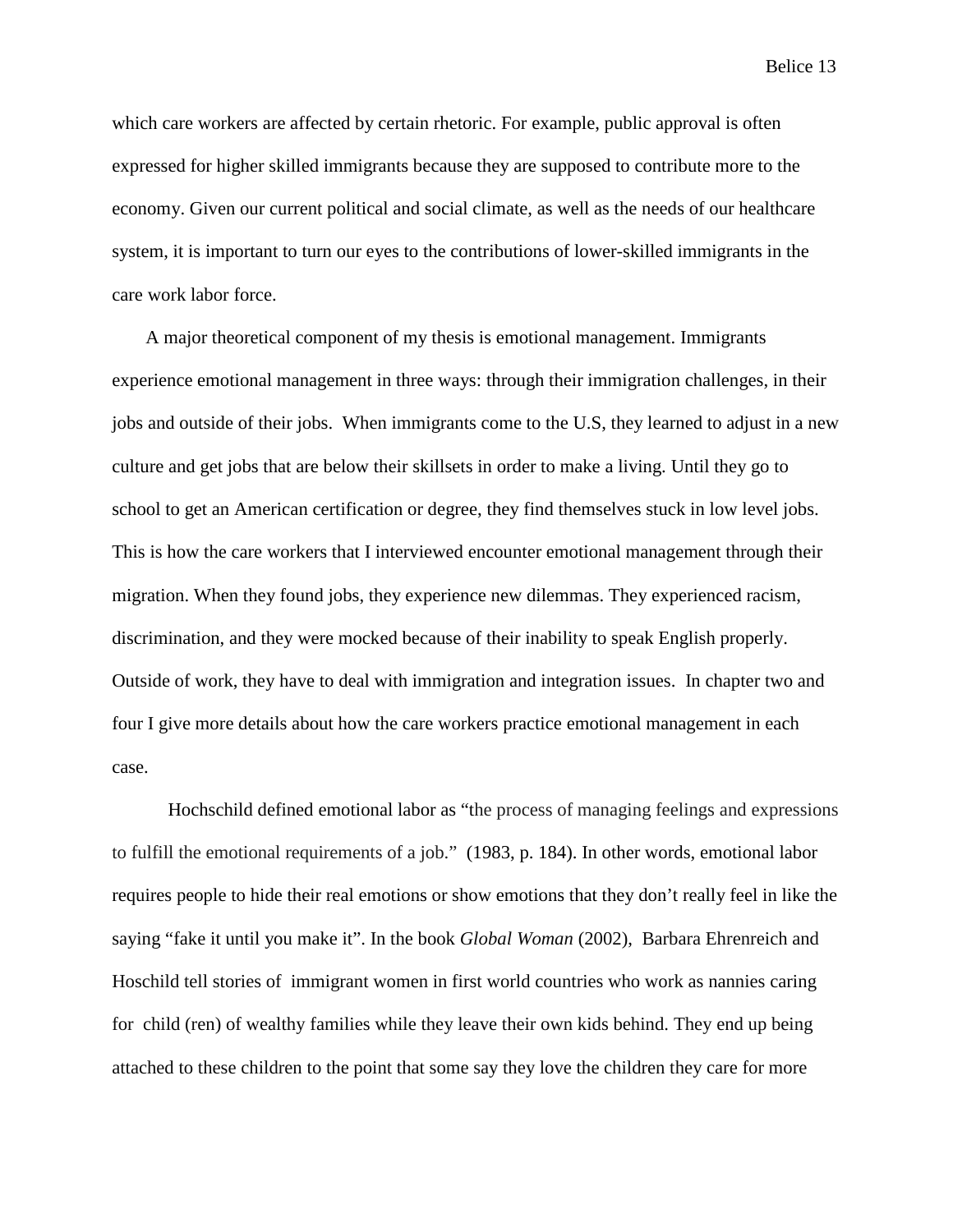than their own kids. Even though this statement might seem genuine, the workers say it while fighting their distress and guilt.

Kang (2003) goes further with the concept of emotional labor. She personifies different dimensions of emotional labor and shows how race, gender, and class help to shape its performance. She argues that emotional labor relates to gendered bodily display in service interactions. Hence, she defines body labor as work that involving the exchange of not only body-related services but also physical and emotional labor for a wage. Nail salons remain a niche for Asian immigrant women in the United States and daily these workers have to deal with many emotional stressors that come with customer service. Her ethnographic study involves nail salons that serve white middle-class customers, those that serve working class, mostly black customers, and those that serve lower income of various races. Depending on where their work is located, the manicurists have to be aware of the customers' emotional attentiveness, the customers' preferences, maintain interactive conversations, and have high technical skills. (Kang, 2003) These are necessary in order to satisfy customers' needs and earn tips.

In this chapter I have given a little background on research on immigrant care workers and my interview methods. In Chapter Two I discuss the struggles that immigrants face in and outside of their jobs. In Chapter Three I analyze what I consider to be the positive experiences of immigrant care work. In the last chapter, I mention other themes I found in my data and my perspectives about this research

#### **Research Methods**

To gather my data for this thesis, I conducted semi-structures interviews. Qualitative data, including interviewing, lets us consider meaning and symbols by analyzing people's experiences. I contacted semi-structured interviews, asking questions that touch on topics such as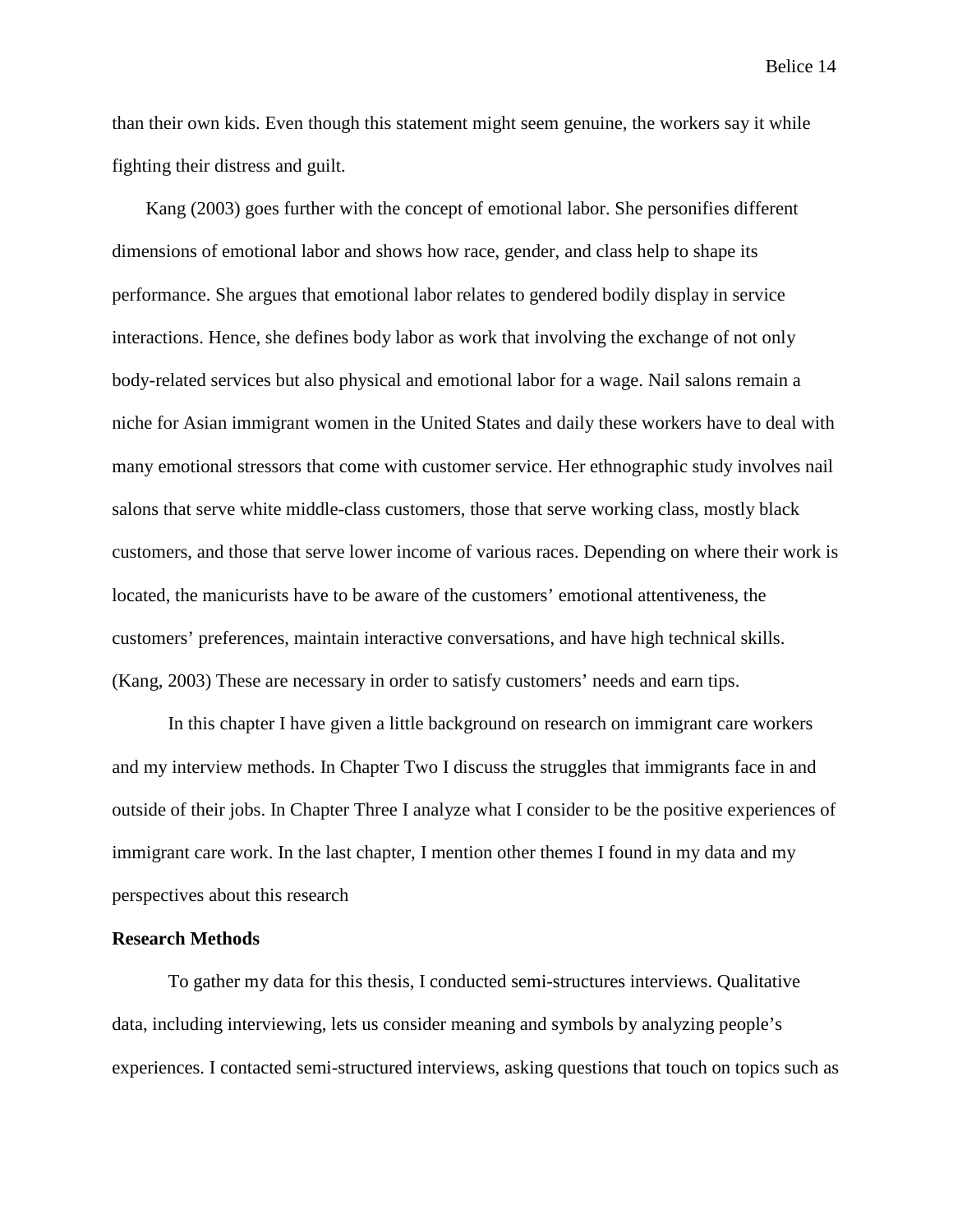race and gender. Semi-structured interviews use one interview guide for all respondents but give interviewees a lot of freedom to focus on things that matter to them. The interview questions led each discussion but participants had flexibility to bring up topics that were most important to them. I asked questions such as: what motivated you to do this job? What aspect of the job do or don't you like and why? What relationship do you have with your coworkers, the family members of your care recipients, and your care recipients themselves? These questions are broad to allow responses that are guided by participants based on what is most important to them. As they talked, I paid careful attention and probed for additional relevant details. For instance, one of my respondents told me that they preferred to work with white people instead of people of color although she does not speak English very well. I asked her how did her care recipients manage the language barrier and how tolerant are they towards them? This helps to understand how workers manage to get the job done while having to deal with the lack of English skills.

I divided my participants into two groups: workers younger than thirty years old and older adults. My original plan was to interview 20 to 25 workers but after I did my first ten interviews I decided to have a proportional representation of both groups to specifically look at school attainment. This is important, because one thing that I realized when I came to the U.S is that not only do immigrants tend to do these jobs but they also tend to stay in these jobs for an indefinite amount of time. I wanted to see if younger immigrants, those who tend not to have as many responsibilities, like raising children, are more likely to move up the healthcare ladder and, if not, what factors might contribute to that. Most of my younger interviewees were recruited through Facebook. Before I started my field interviews, I messaged all my high school classmates whom I know work in those jobs or those that I know are studying nursing, for their participation. For the adult interviewees, I started with family members then I decided to ask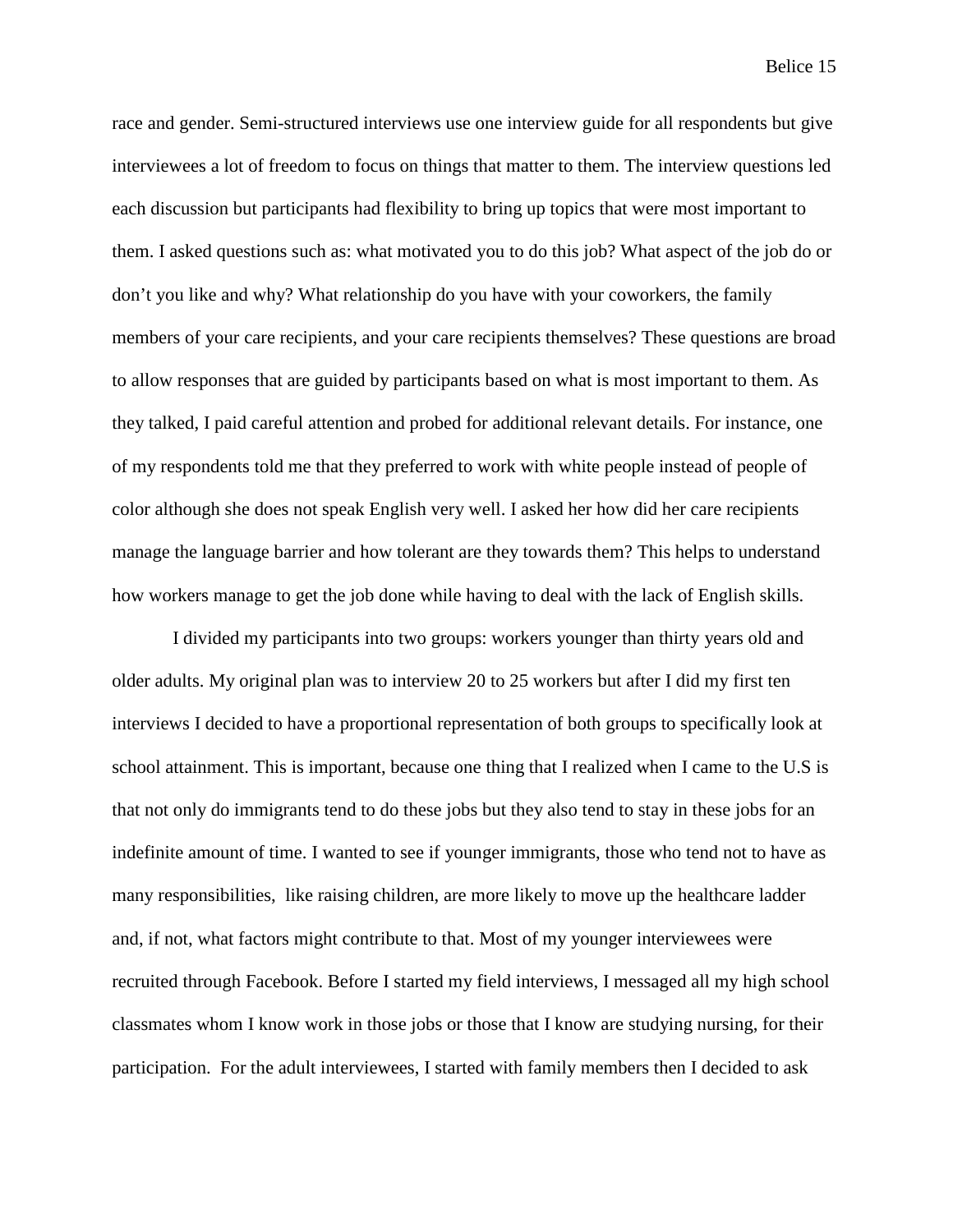multiple people for referrals. Some of my adult interviewees are people that I saw coming to my job this summer wearing scrubs. The uniform gave me a hint that they are healthcare workers, however, I asked them what their job titles were. Those I asked who worked either as CNAs, nurses, phlebotomists, residential counselors, HHAs and PCAs whether they would participate and asked those who did not to recommend people they know.

I started by using convenience sampling to reach out to contacts I already have, then used a snowball sampling method, asking interviewees to recommend others who could speak to me. Snowball sampling is useful for difficult to find populations because each respondent helps you widen the research field. I focus on immigrants from the Caribbean and Africa because they populate these jobs but they were also the most convenient to me. All the interviews were done over the phone and were recorded. Because of their work schedules, I did not have a specific time set up for the interviews. When I found my participants the first thing that I did was taking their number, then I asked them for their availability and I wrote their availability in my calendar. Some of the interviews were done while my participants were on break or working alone at home with their care recipients or while they are coming from work, sometimes around midnight. Not all the interviews were done the day that they were scheduled for but the participants were eager to help, therefore will give me other availability. Most of the interviews lasted for about twenty five minutes but the others did not exceed more than sixty minutes.

Although my participants were equally divided between ages, they were not equally divided among sex or nationality. For example, most of the interviewees were Haitian females. Seventeen of the interviews were done in Haitian Creole. What I found is that the younger workers were eager to talk and most of the Haitian adult workers whom were interviewed in Haitian Creole had a lot to say. Some of them did not fully understand certain questions because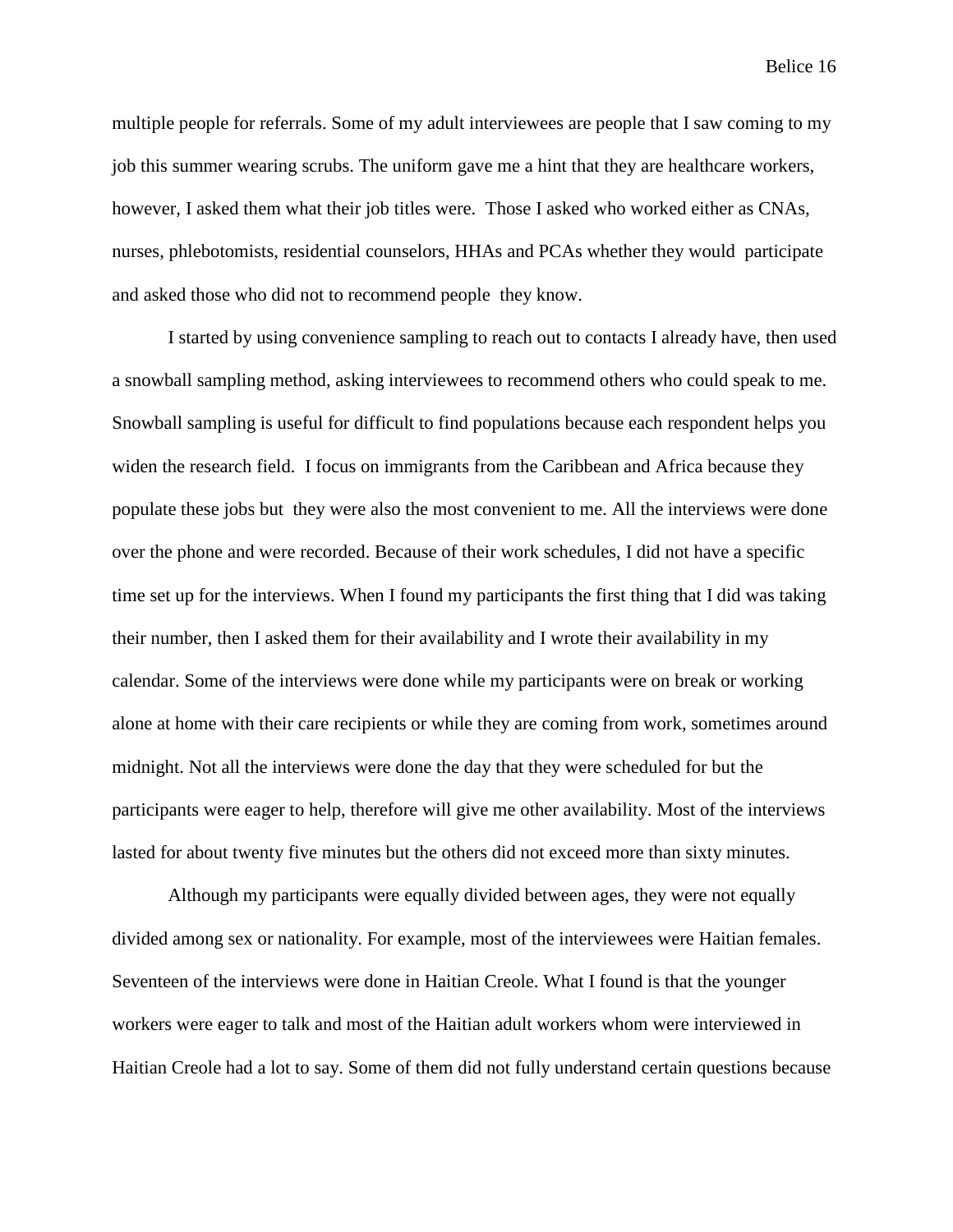of the English term associated with it. Therefore, I had to break my question down so that they understand.

I had the intention to interview only low skilled workers, however, at some point I decided to also interview higher skilled workers such as nurses. I wanted to see if, as immigrants, higher skilled workers experienced the same things as the lower skilled workers and learn about the interactions they have with the lower skilled workers. There were instances when people agreed to be interviewed but once they know that they will be recorded they declined. I cannot really say what the reason might be.

There is a misconception that people who wear scrubs are nurses or CNAs, especially in Brockton. Although it partly true, since the city is populated by a lot of immigrants, people do not really know about the different occupation within the nursing field. That being said, I was mistakenly referred to other workers that did not fall into the categories I was interviewing. In my proposal I did not include phlebotomists as one group of low skilled workers that I wanted to interview. After I was mistakenly referred to a Certified Nursing Assistant who was actually a phlebotomist, I learned that phlebotomists are indeed low-skilled workers. It is important to mention that they performed different tasks than other caregivers. In my sample there is only one interviewee who is not considered as a healthcare worker: this person works as a housekeeper.

Some participants asked me if this research is going to bring any changes to their experiences. I find this question very difficult because while I am making people aware of these workers, it's not like I am creating any policies to raise their wages, or change immigration laws, or mandate that all employers provide Workers' Compensation to help them when they are injured at work. My long-term goal is to become an immigrant rights'advocate.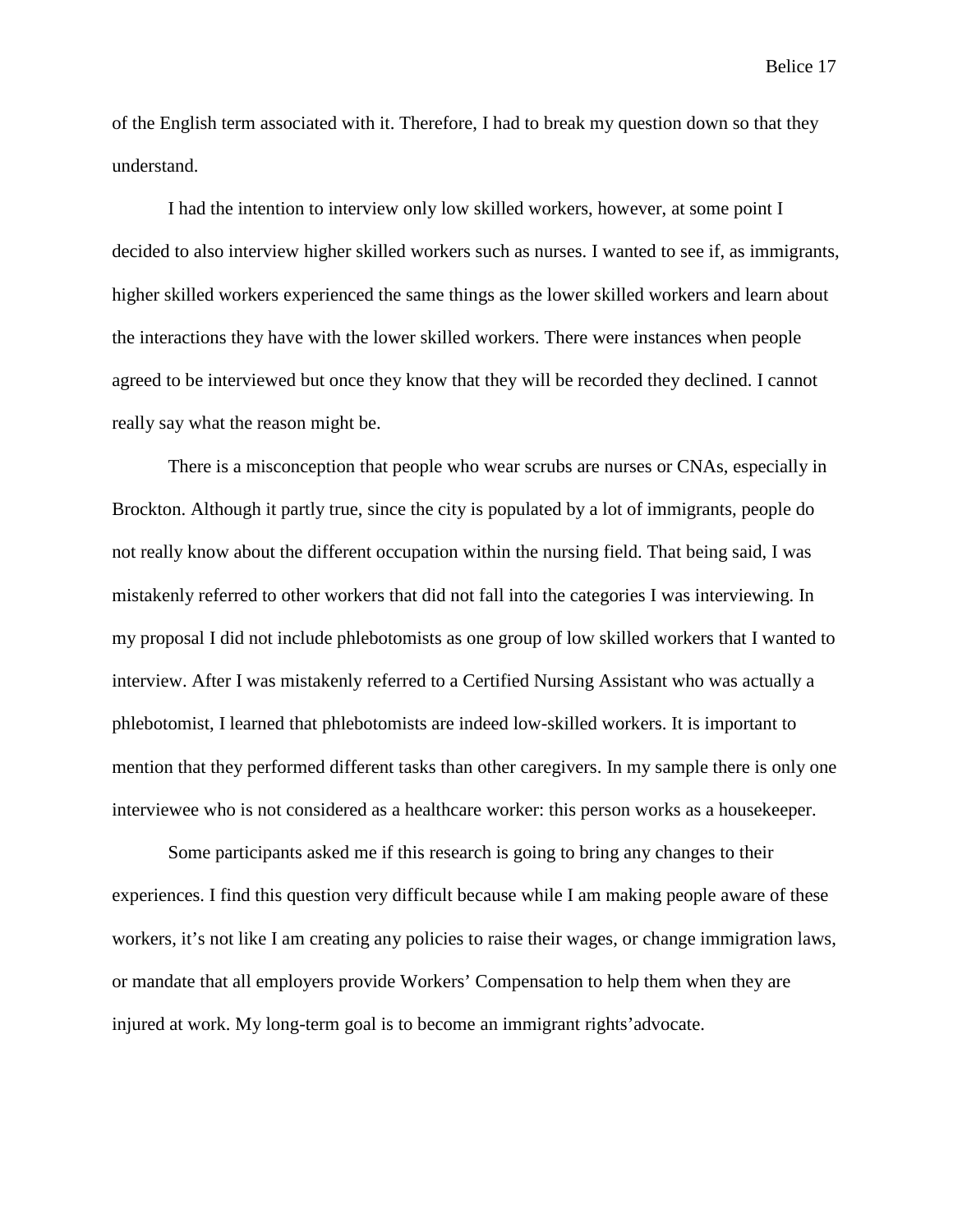Given that the Trump administration has decided not to renew the Temporary Protected Status for Haitians who mostly came after the earthquake, I can foresee a shortage of caregivers in the near future.

Some participants asked me if this research is going to bring any changes to their experiences. I find this question very difficult because while I am making people aware of these workers, it's not like I am creating any policies to raise their wages, or change immigration laws, or mandate that all employers provide Workers' Compensation to help them when they are injured at work. My long-term goal is to become an immigrant rights'advocate. Given that the Trump administration has decided not to renew the Temporary Protected Status for Haitians who mostly came after the earthquake, I can foresee a shortage of caregivers in the near future.

#### **Chapter 2: Transition and Workplace Dilemmas**

In this chapter I focus on care workers' experiences with coworkers, care recipients, and the parents of their care recipients. I begin with immigration issues to understand how the workers are impacted by immigration policies. I also mention how they get into their jobs and the difficulties that they face as care workers both physically and emotionally. Lastly, I discuss the lack of benefits and training which make the care workers more vulnerable to exploitation. By focusing on the care workers, I want to demonstrate what are the most concerning aspects of care work according to the interviewees.

#### *Economic Integration of Immigrants*

Through various immigration programs, receiving countries benefit from the cultural richness and diversity that immigrants bring, as well as their work ethic and skills. The U.S is known for offering a better life to immigrants fleeing economic despair, war, and other forms of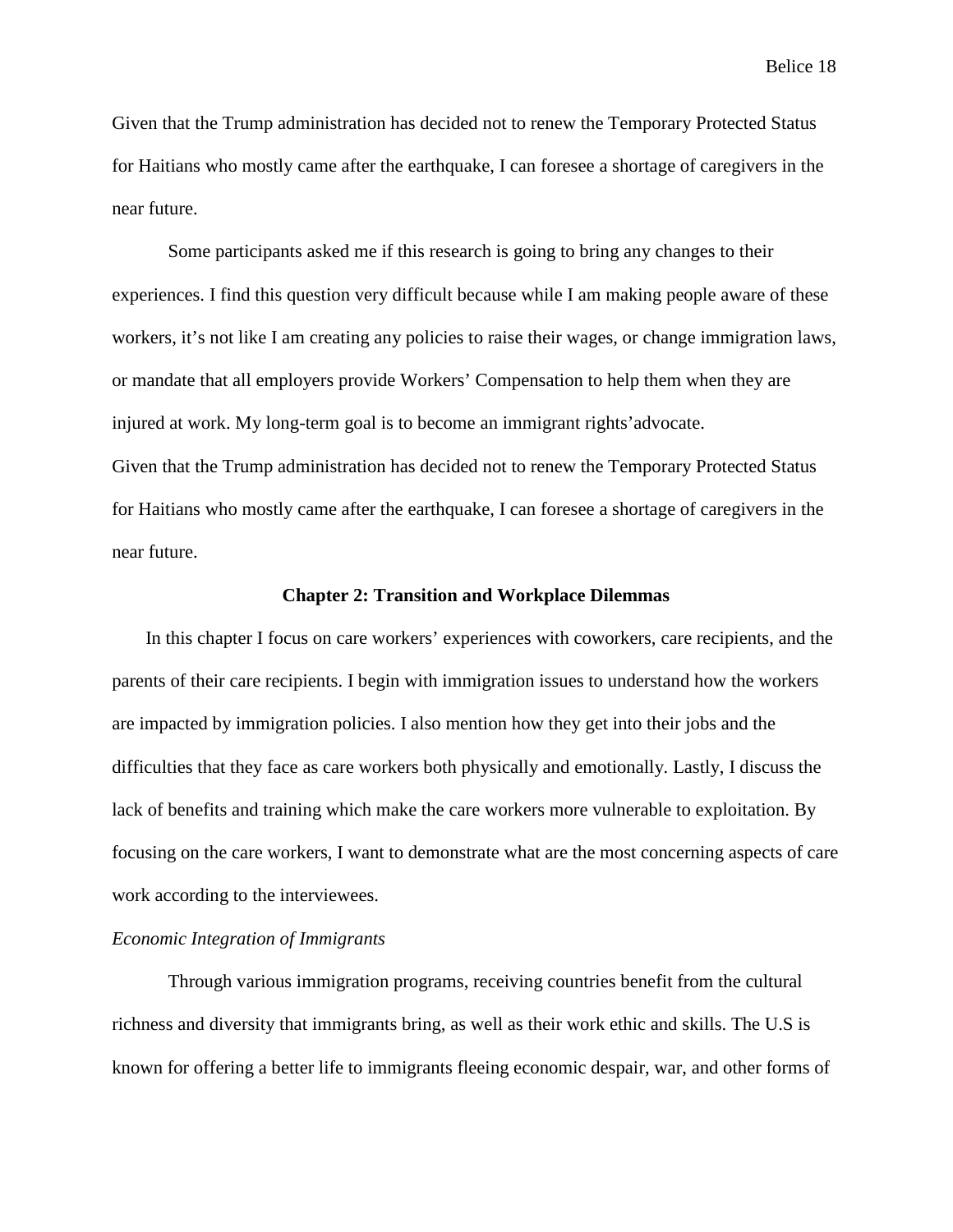violence and oppression. It is believed that they can achieve the American dream if they work hard. At the same time, a current narrative surrounding immigration is that immigrants depress wages because they arrive without employable skills. In reality, there is no federal mechanism that streamlines immigrants' credentials, and this leaves immigrants with no other option but to take low-skilled and low-paying jobs. This chapter will discuss how immigrants access the job market and their sentiments regarding the job that they do.

Among advanced nations, immigrant skills have been seen as a great way to ensure productivity, high employability, and economic competitiveness. Researchers that study migration and settlement often refer to the deskilling and reskilling which are two process that most immigrants experience once they immigrate. Deskilling happened when someone lose their skills and qualifications because they don't find jobs in their respected fields. As a result the person take on other trades and skills in order to be employed, a phenomenon called reskilling. The deskilling and reskilling of immigrants hinder their integration in their host countries. For example, back in their home countries, many immigrants did not have exposure to institutional settings that provide care to the elderly and disabled. These tasks are usually performed by close family members. Coming here, immigrants have to become culturally acquainted with the care work system in order to be competent to do the job.

Many immigration analysts reach different conclusions regarding the effects of immigration; some say it helps the receiving countries and others say it hurts the receiving counties. Immigration critics usually say that immigrants from poor countries hurt American workers. Using the Mariel Boatlift a case study, George Borjas, an economist from Harvard University, suggested that the influx of Cuban immigrants into Miami in the early 1980s decreased the wage of native workers (Clemens, 2017). One of the controversies about this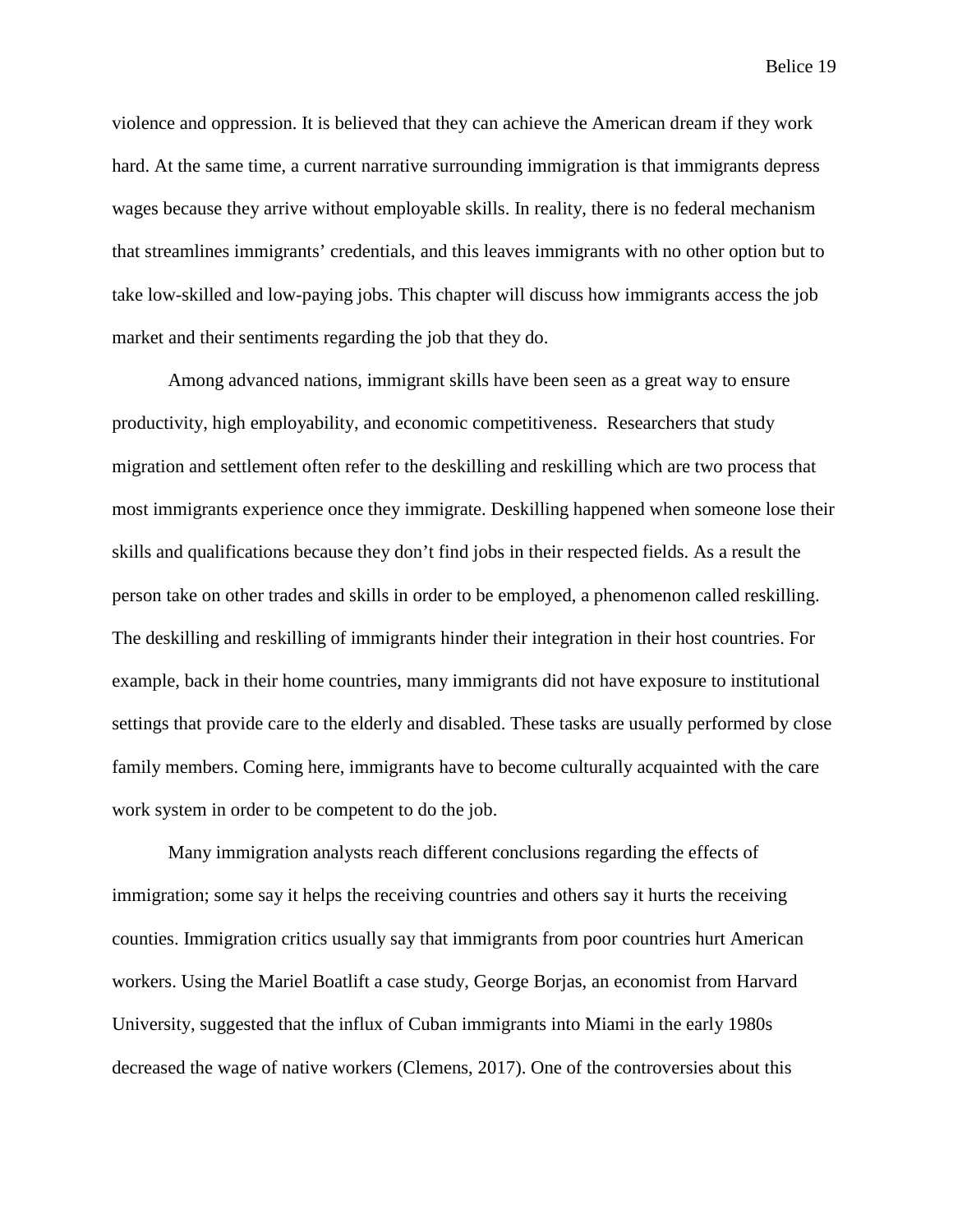report is that Borjas focused on immigrants who did not finish high school to make his point. Other studies have indicated immigrants' low level of education and social capital unable them to have full knowledge about their jobs. It was not until recent years that researchers have taken into account immigrant skills.

A growing body of literature have focused on the economic integration of immigrants in Canada. In order to attract high skilled immigrants, Canada has adopted what is commonly referred to as a points system since the 1960s. The merit-based system accounts for immigrants' education, skills, and language proficiency. Canada has six organizations that investigate whether foreign credentials including degrees, certificates, and diplomas, are equal to their Canadian counterparts. However, immigrants still face hardship. Guo uses a glass gate, glass door and glass ceiling as three barriers immigrants have to endure. Even when internationally trained immigrants' knowledge and skills are legitimized as valid employers considered them as inferior and often treat them with suspicion. Furthermore, employers use soft skills, which includes communication skills, behavioral skills and interpersonal skills, as a defense mechanism for not hiring immigrants of color.

When looking for jobs, immigrants use both formal and informal means to find employment. Most care workers tend to find jobs through friends, family, and other personal contacts. Word of mouth, which is another method of recruitment, is the best and fastest way that immigrants integrate into the labor force. In a study conducted by England and Dyck (2011) of care workers in Canada, they find that care work attracts a lot of immigrants because it is a job that is readily available to them and it discounted their lack of work experience and language skills. Moreover, the job helps them with their families financial struggles. Given that most of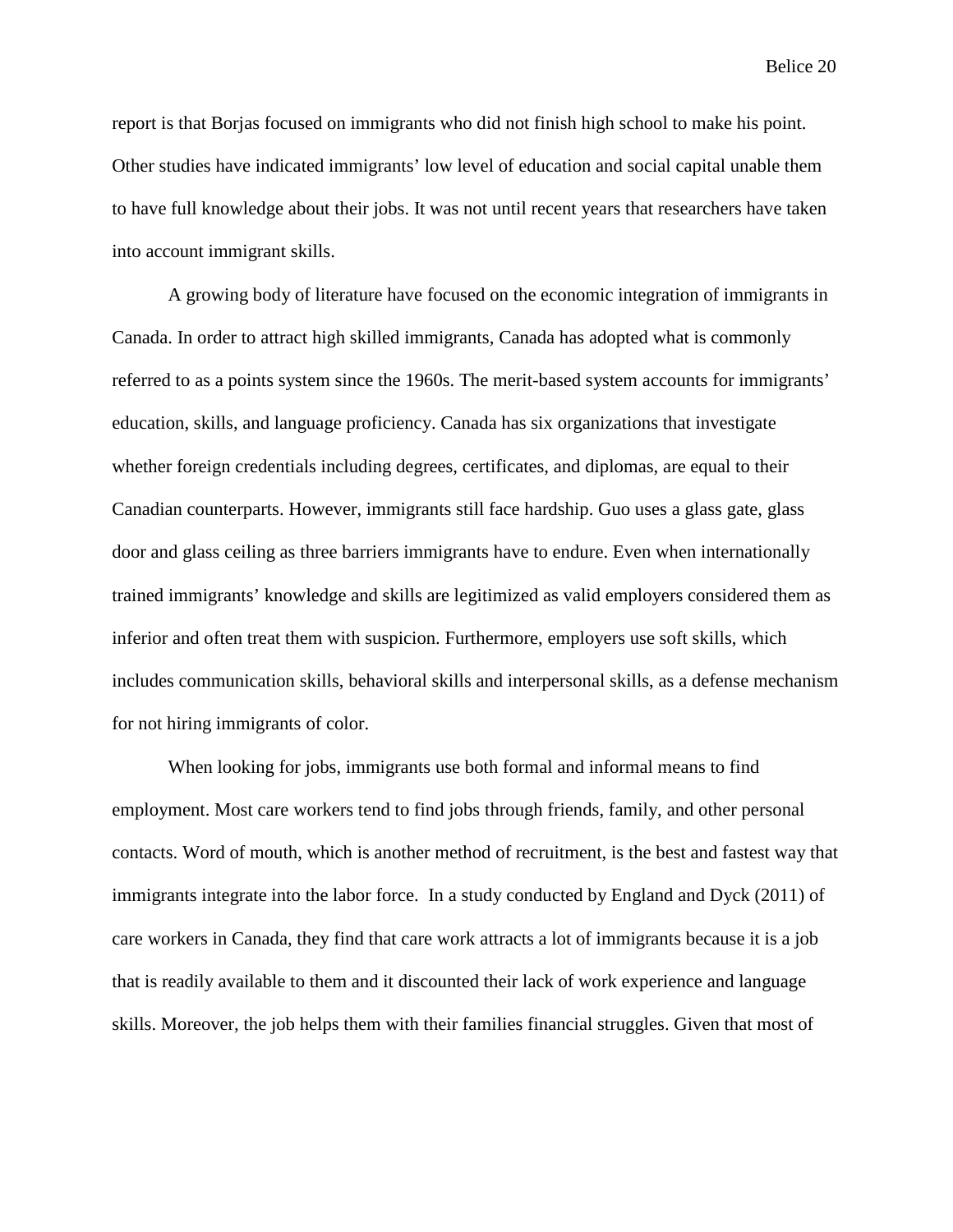these workers have dependents abroad they also have to send remittances to them. The money is necessary even if the job is low-skilled.

Understanding the definition of skills in immigrant studies is important in order to understand immigrants' adaptation. Skills as Guo analyzed it, "is socially constructed, it is not a thing" (Guo, 2015). The deskilling of immigrants is the devaluation of their prior learning or work experience. The practice of credential devaluation exclude immigrants from their desired occupations. To secure employment, immigrants learn to reorient their aspirations and skills by re-training and re-educating themselves (Guo, 2015). The low-value of immigrants' skills do not only affect their job placement but also their work experiences.

With the devaluation of immigrants' skills comes the question of how they find dignity in their work. For care workers, the societal stigma that comes with the job reminds them that they are at the bottom of the social hierarchy. It contrasts more socially fulfilling professions they often held in their home countries such as business owners, medical doctors, school teachers, and engineers. Parrenas (2001) found that in Rome, where providers of elderly care are held at a higher standard, just like other domestic workers they are considered maids. One childcare worker revealed the humiliation that she has to endure. The child that she cares for will sometimes call her "stupid, idiot" in public when she tries to hold on to him (Parrenas, 2001, p163). Although these sentiments can be generalized, some workers take comfort on their class mobility compare to poorer workers back home. For example, one college graduate from the Philippines, working as a domestic in Rome, stressed the rewards of her migration because she makes more money than what she would in the Philippines (Parrenas, 2001, p173). Even if it might be hard for the workers to accept their status, the material benefits can help them to see the brighter side of the job.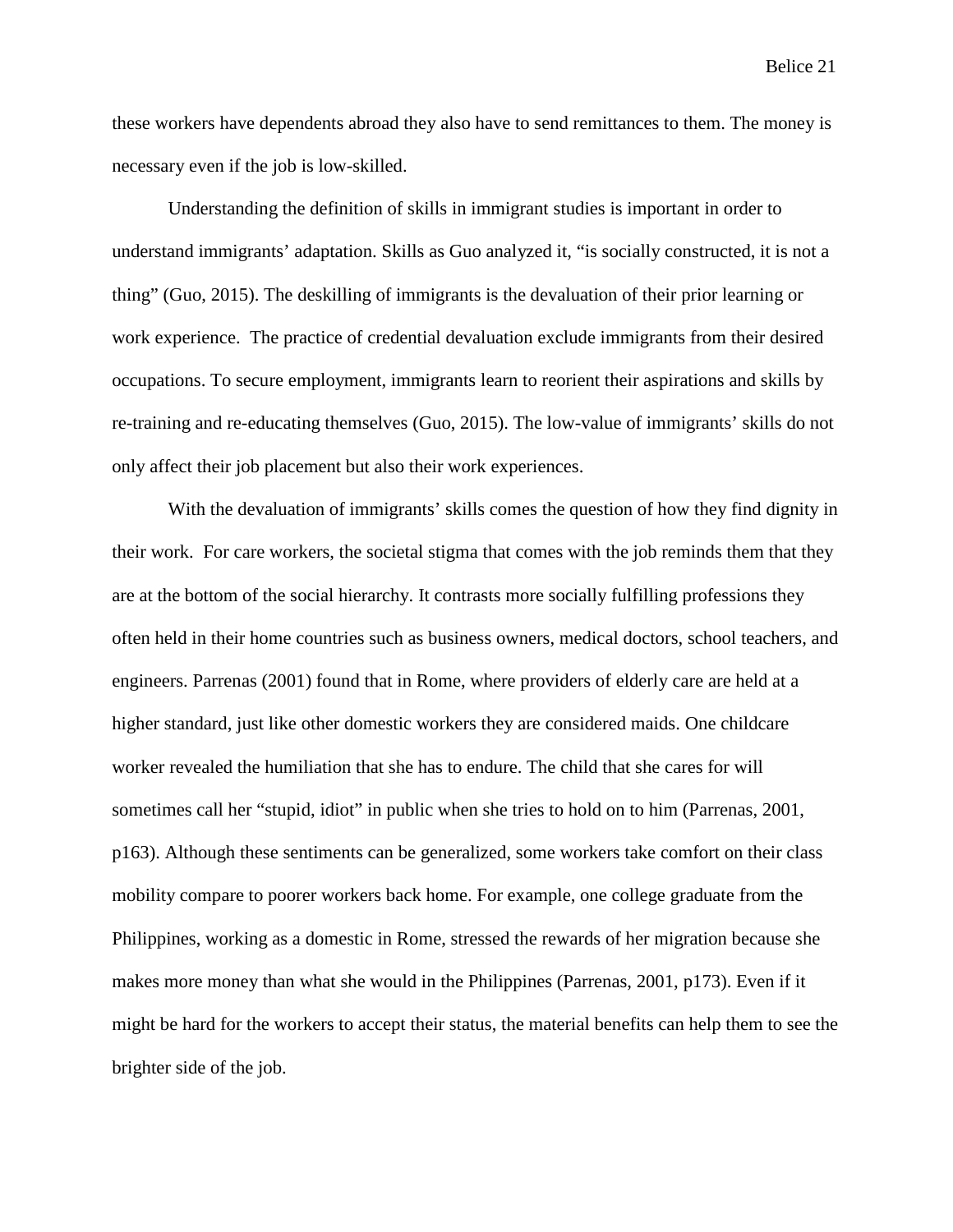#### *Workplace problems*

When in their jobs, immigrants realize that they have to improve their English skills in order to communicate well. They are often criticized for their inability to speak effectively. Care recipients sometimes say that they do not understand what immigrant care workers are saying because of their accents. For example, the care workers mentioned being yelled at when they are being talked to by their care receivers because the care receivers believe that they do not understand English (Ehrenreich and Hochschild, 20020. Somme immigrants reported they had to repeat themselves multiple times because others could not understand their accents (Ehrenreich and Hochschild, 2002). This demonstrates that accents are often used to compare with work competence and efficiency. Speaking with a non-native accent already pointed out that the individual is an "other". In Canada, there are accent reduction programs that help to eliminate foreign accents. Guo commented such strategy is a "pathological approach and colonial mentality that renders native accent superior to non-native accents" (Guo, 2015). The language skills of immigrants indeed influence immigrants' perception of belonging.

Aside from language discrimination, immigrants often experience problems that come directly from an organization's behavior. Organizational behavior is a field of study that focuses on the interface between workers and the organization that they work for. There are multiple aspects of organizational behaviors such as how problems are addressed, how an organization is structure, organizational culture, and leadership. Together, these factors determine whether or not an organization is effective and how workers are affected. For instance, when workers are not satisfied with their jobs, they have low task performance, which implies higher employee turnover for the company (Bal and De Lange 2014). Employees needs now go beyond just earning a paycheck, they want to feel that they are part of the organization. Employees who feel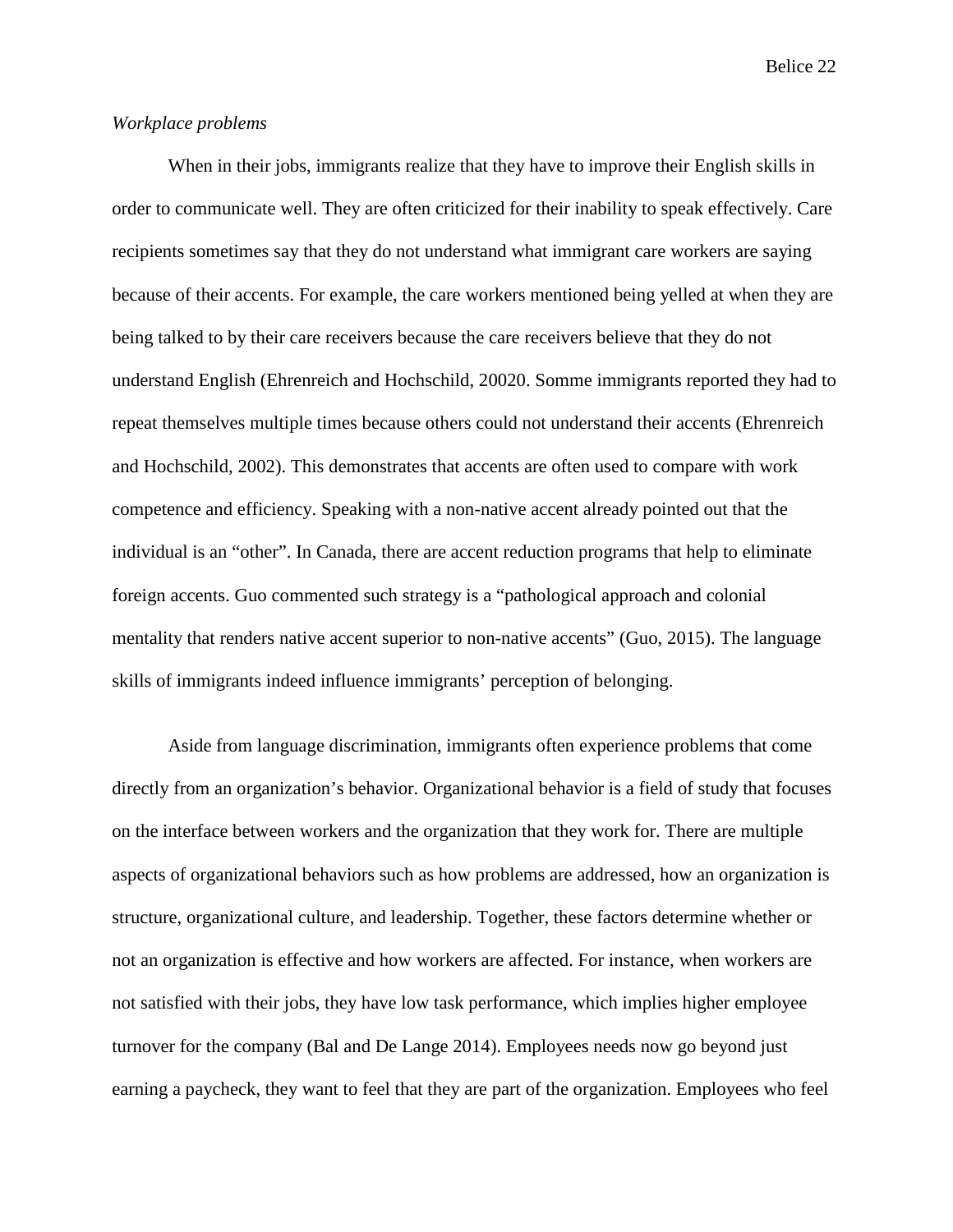supported by management or who participate in decision-making that is related to their care receivers feel that their roles are meaningful to the organization (Andre, Rannestad, Ringdal and Sjovold 2013). Additionally, good communication and conflict resolution strategies are found to create a strong work culture (Andre, Rannestad, Ringdal and Sjovold 2013). However, the policies and practices that are often implemented do not support immigrant workers.

In a qualitative study investigating immigrants' experiences of workplace problems, researchers found that most workers' problems were related to work organization (De Castro, Fuhishiro, Oliva and Sweitzer, 2006). Work organization encompasses hiring and firing practices, the compensation system, trainings, and other work-related elements such as vacation, days off, and work hours. These workers were employed in construction, healthcare, and manufacturing. They received little to no training, had to work long hours, sometimes with no break, and had no or few days off. When workers ask for changes or complain to management, the employers responses can include retaliation, termination or indifference. For example, a Mexican male was fired unfairly after requesting time off to take care of his wife who had cancer (De Castro , Fuhishiro, Oliva and Sweitzer, 2006). After his employer finally granted him two weeks off after multiple requests, as soon as he returned he was fired based on an unreasonable explanation. When employers focus more on production and less on workers' necessities, the workers may leave the job because of exploitative work conditions, but only if they are able to.

While care workers are helping others, they are themselves at risk of being injured. In a study carried by Markkanen and colleagues (2015), they find that the most common injuries among care workers was musculoskeletal injuries. This includes back, shoulder, and chest pain. According to Seavey (2011), direct care work is "one of the top four most dangerous work" in the country because of the occurrence of injuries. She further explains that these workers lack the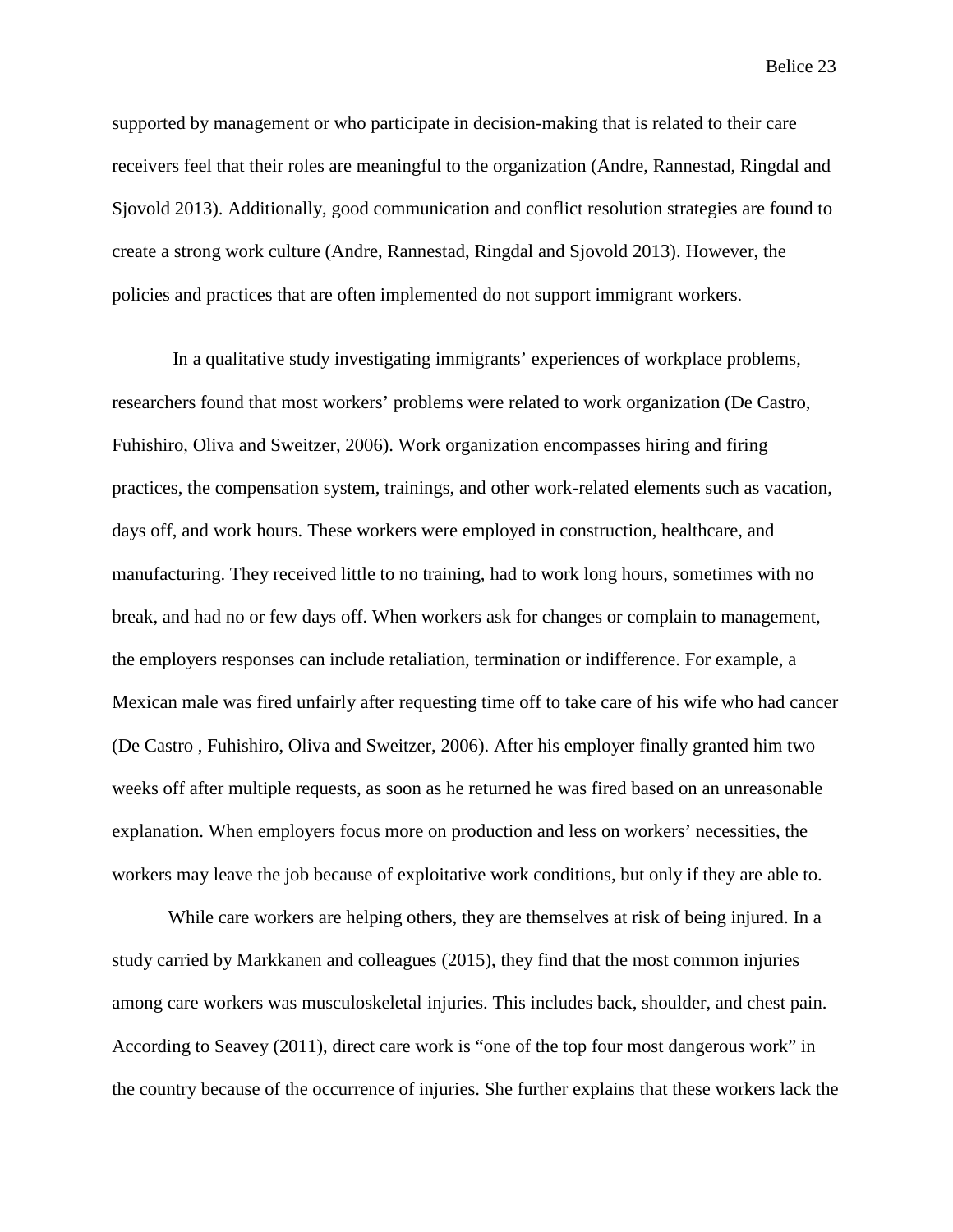support, trainings and supervision which allows these incidents to happen. Workplace incidents seems to be very prevalent in jobs that are populated by immigrants. Compared to native born, immigrants usually hold jobs that have poor working conditions. For example, the National Institute for Occupational Safety and Health (NIOSH) reported the story of a migrant farm worker who died of heat stroke in North Carolina after picking tobacco. It was in 110 degree weather which caused his internal body temperature to raise to 108 degrees (Orrenius and Zavodny, 2009). Similarly, those who work in the meatpacking industry are subject to amputations, skin diseases, amputations and the most extreme, death.



This graph shows the incidence rate per 10,000 worker-month as well as the types of incidences. According to the Bureau of Labor Statistics (2016) and Centers for Disease Control and Prevention (2015), nursing assistants have more workplace injuries than any other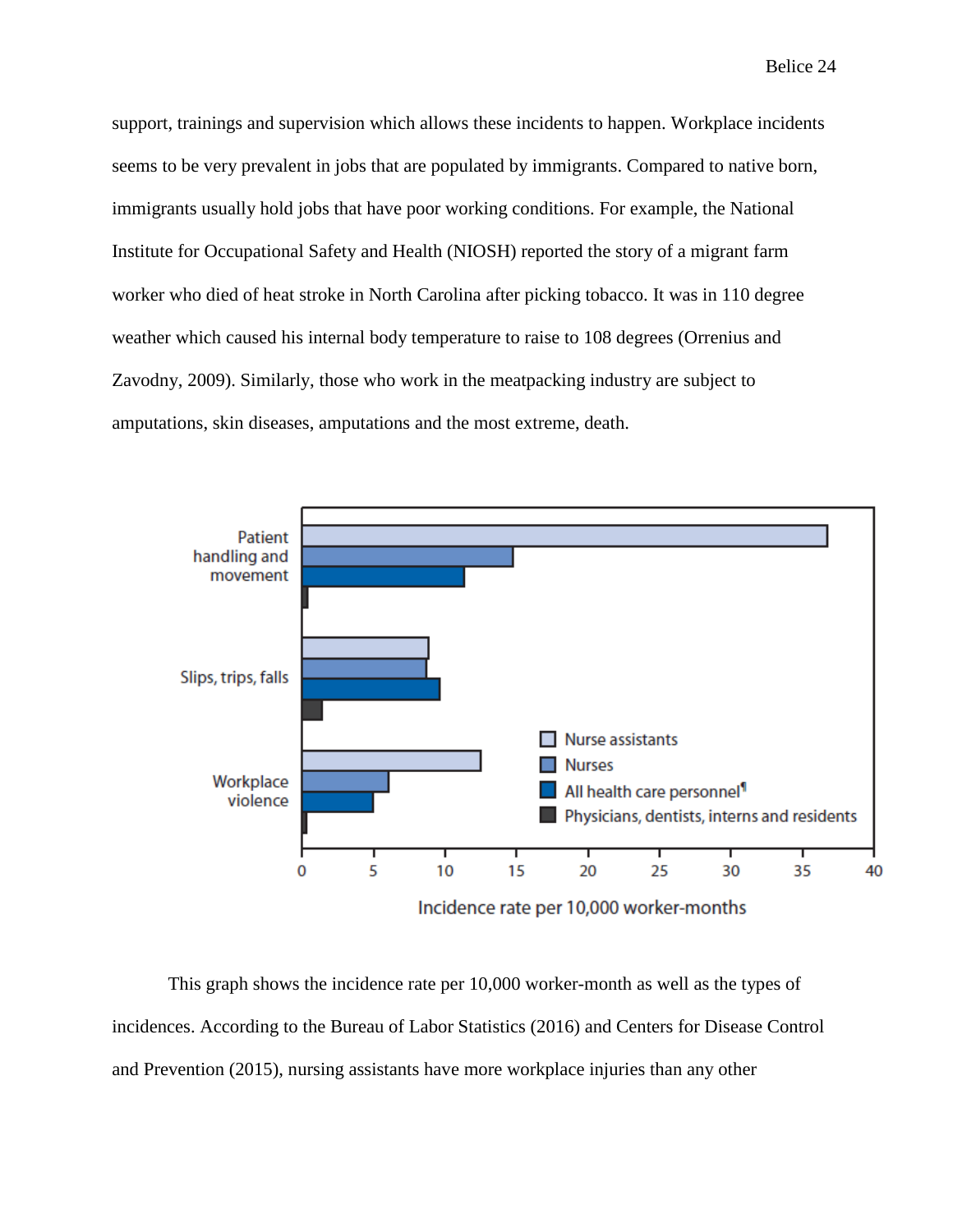profession--more than construction workers, firefighters, law enforcement, etc., and many more than other healthcare workers. These injuries are often debilitating, painful and ongoing. Workplace violence, which includes biting, scratching, black eyes, and other bruising are related to aggressive residents. The policy implications are clear; there should be laws that are implemented to prevent further injuries. Back in 2015, the Massachusetts Nurses Union proposed a bill to state law makers requiring nursing facilities to buy equipment to do all the heavy lifting. This moderate partisan bill was passed in the senate and is currently being discuss in the House of Representatives.

Workers who are employed through agencies or informal networks experience these and different types of problems. Hondagneu-Sotelo (2001) highlighted issues related to the control of labor in home settings. Some employers use surveillance cameras to monitor the workers around the house in order to get the services they want. The nannies and housekeepers that Hondagneu-Sotelo interviewed often voiced that they need more autonomy and authority. For instance, when asked to describe her ideal employer, a Guatemalan housecleaner focused on an employer that will not constantly supervise her. She further commented "...you feel pressured that way, and no one works well that way" (Hondagneu-Sotelo, 2001, p 159). The statement indicates that domestic workers do not only have to deal with the social isolation of their jobs but also their employers' distrust.

Given today's healthcare costs, health care facilities are downsizing, restructuring, and cost cutting in order to deal with smaller budgets. Based on a study of Canadian nursing staff, Al Singh and Burke (2016) found that job insecurity was correlated with lower work engagement, lower job satisfaction, and the intent to quit (Al Singh and Burke, 2016). The workers expressed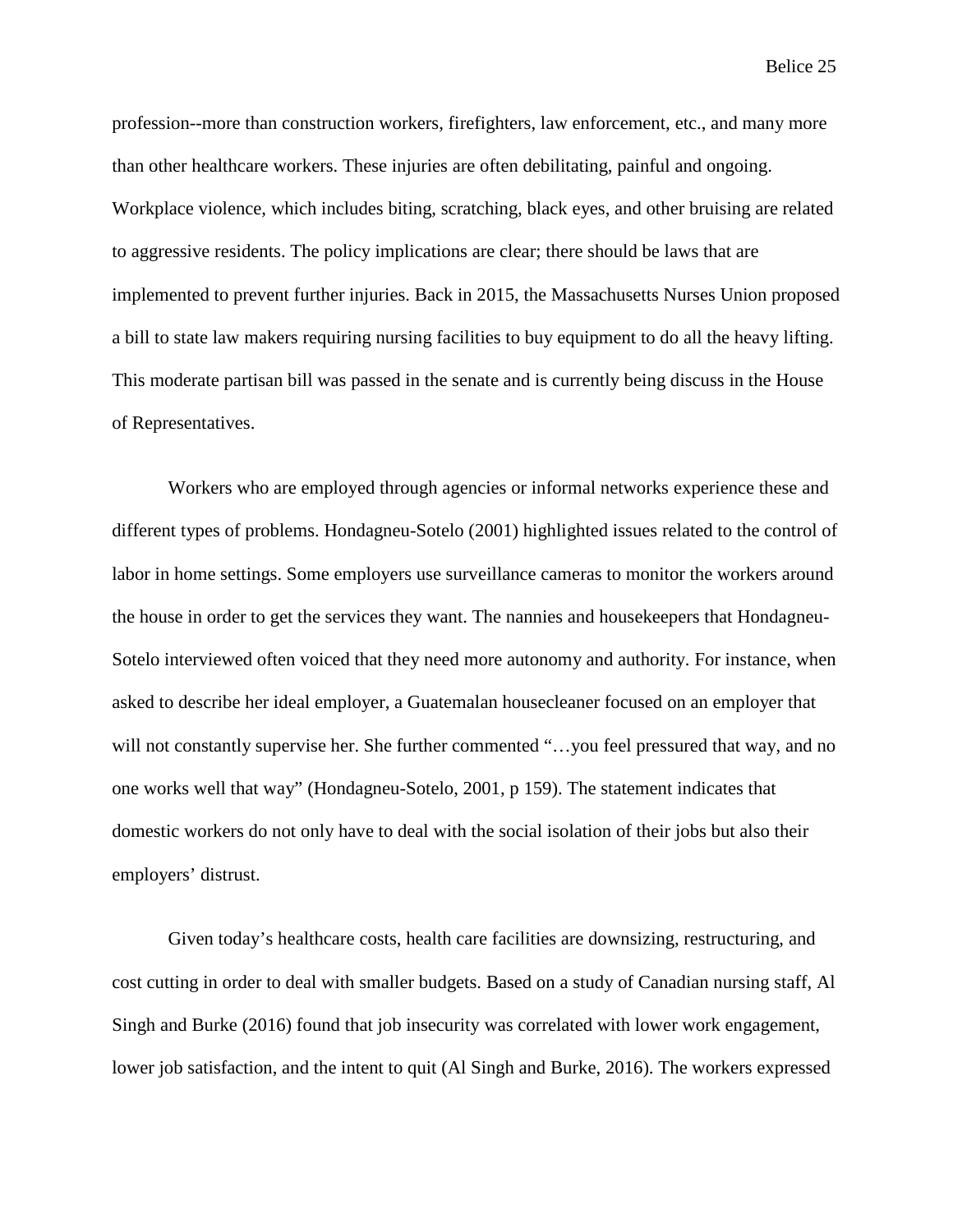that their jobs did not inspire them and they were looking for jobs in other organizations. Job insecurity not only negatively impact the employees but also organizations. It prevents organizations having a stable and productive workplace. Even when there is job security, poverty is an issue. Because care workers are paid low wages, almost half of them live near or below the poverty line (Price-Glynn and Ravoski, 2015, p36). This can explain why care workers, whether employed in facilities or private homes, various hours or multiple jobs, further endangering their health and social insecurity. The retaining nursing staff is very dependent on organization structure.

#### *Emotions and job duties*

The daily jobs of care workers involve both physical and emotional labor. The job setting of care workers often dictates what kind of labor they perform and their experience. The content of care also carries with the type of patients that the workers are dealing with. Working in often fast- paced settings, care workers need to be physically and mentally ready in order to provide sufficient care. Moreover, they have to deal with certain stresses in the workplace. They have to make sure that their personal feelings do not interfere with the way that they do their jobs. This chapter covers the toll of care work in the sense of emotional and physical labor on the workers as well as their emotional management.

The job of caregivers is emotionally and physically demanding; it requires physical tasks such as repositioning, lifting, and transferring their care receivers. Compared to other care work jobs, elder care involves patients that are sometimes overweight and those that requires specific medical attention. Home care workers often have no other workers to assist them. Unlike in healthcare settings, residential settings are less structured and organized. In addition to other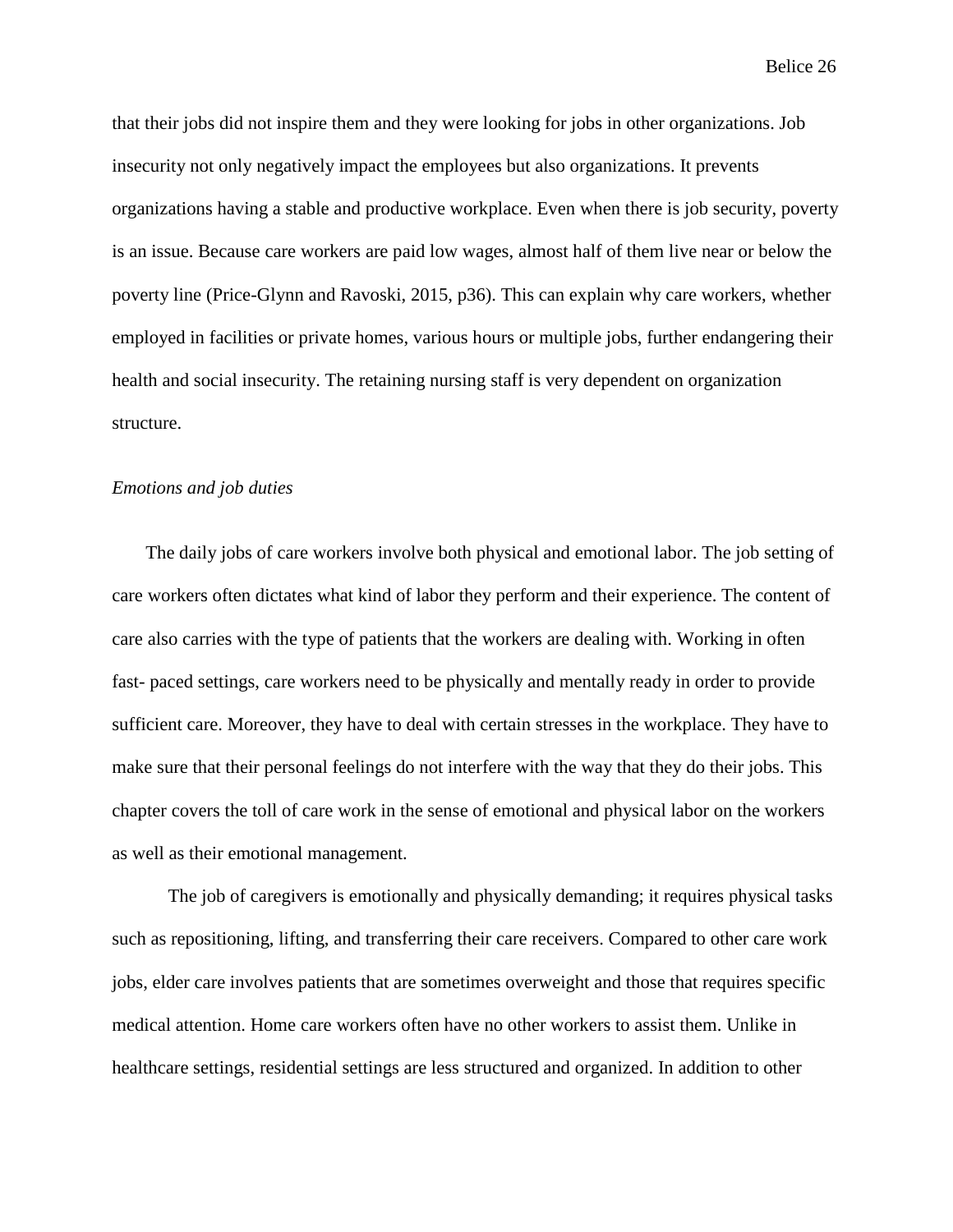medical facilities, home care workers also perform tasks such as cooking, grocery shopping, and cleaning.

When in the field, these workers find themselves overworking. For example, the immigrant care workers that Wrede and Lauren (2008) interviewed reported that they sometimes feel used by other native-born care workers and other higher nursing staff. They give immigrant workers other tasks to perform which they were not assigned to do. The immigrant workers often have to request help from other workers. Given that inpatient settings value team work, care workers have to collaborate with each other in order to get their jobs done. At the same time, because of the fast pace of nursing facilities, sometimes workers are unlikely to wait until another worker is available to ask for help (Price-Glynn and Rakovski, 2015). This means that they are at more risk of being injured.

Because care workers work under extreme stress and a high workload, they are more likely to experience job burnout. Burnout is interpreted as "a syndrome experienced in response to chronic on the job stressor and has both consequences of organizational factors and a driver of suboptimal well-being and productivity" ( 2016). The workers can be mentally and/or physically fatigued at the end of their shift. This can even have spillover effect in the family. To demonstrate this, a study carried out by Gassman-Pines showed how immigrant parents' work environment can affect child's behavior and family functioning. The parents' moods were coded as being often "exhausted", "angry", "hopeless" and "frustrated" (Gassman-Pines, 2015). As a result they took their frustration out on their child. They might interact less warmly with them or they withdrew interacting with them. This suggests that parents experience significantly affect their family development.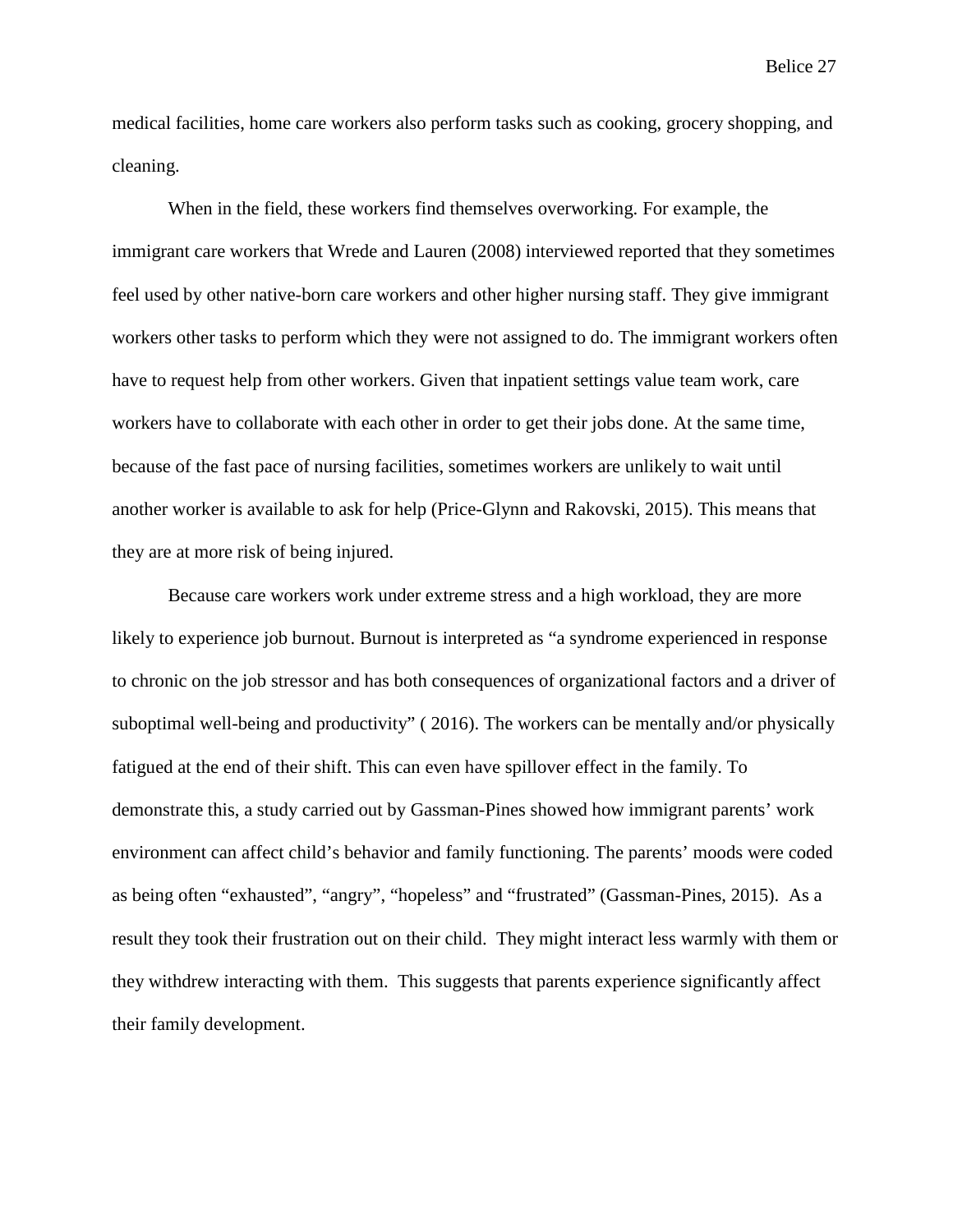Race and ethnicity are two major problems that immigrant care workers have to deal with. Tasks that are unacceptable for certain groups of people are rendered acceptable for minorities. For example, in Italy, domestic workers, who are mostly women of color and immigrants, are supposed to scrub the floor on their knees instead with a mop ( Parrena, 2001, p174). As immigrants, workers are often belittled for their skin color, their language skills, and sometimes their credentials. Although not every worker experiences discrimination first hand, it is something that they might see in their work environment.

The racial division of work is well noted. Evelyn Nakano Glenn, who was among the first to write about this issue, analyzed the contrast between the jobs held by white women and women of color. She stated that women of color tend to do "heavy, dirty, back-room chores" while white women hold supervisory and professionals position (Dyck and England, 2012). Women of color often work undesirable jobs which produce unfair wages. Immigrants also find themselves in these narratives as they are more likely to hold jobs that natives do not want.

Not all immigrants are treated the same. Compared to other immigrant domestic workers, Filipina women are praised for their work ethics as well as education. They are held at a higher standard and also get paid more. Moreover, they are more respected and are considered as a "status symbol" (Parrenas, 2001, p 177). At the same time, other employers prefer to hire women from other developing countries because they tend to be deferential. Here, not only their level of education matters but also their cultural background. In societies that have rigid gender roles, women have to be submissive and compliant even when they are facing marital abuse. Therefore, they are less likely to speak up against discrimination and injustice in the workplace.

In health care settings, there are hierarchical structures that divide the labor of nurses, nurses' aides, and other health care providers. In nursing practices, task shifting is one way that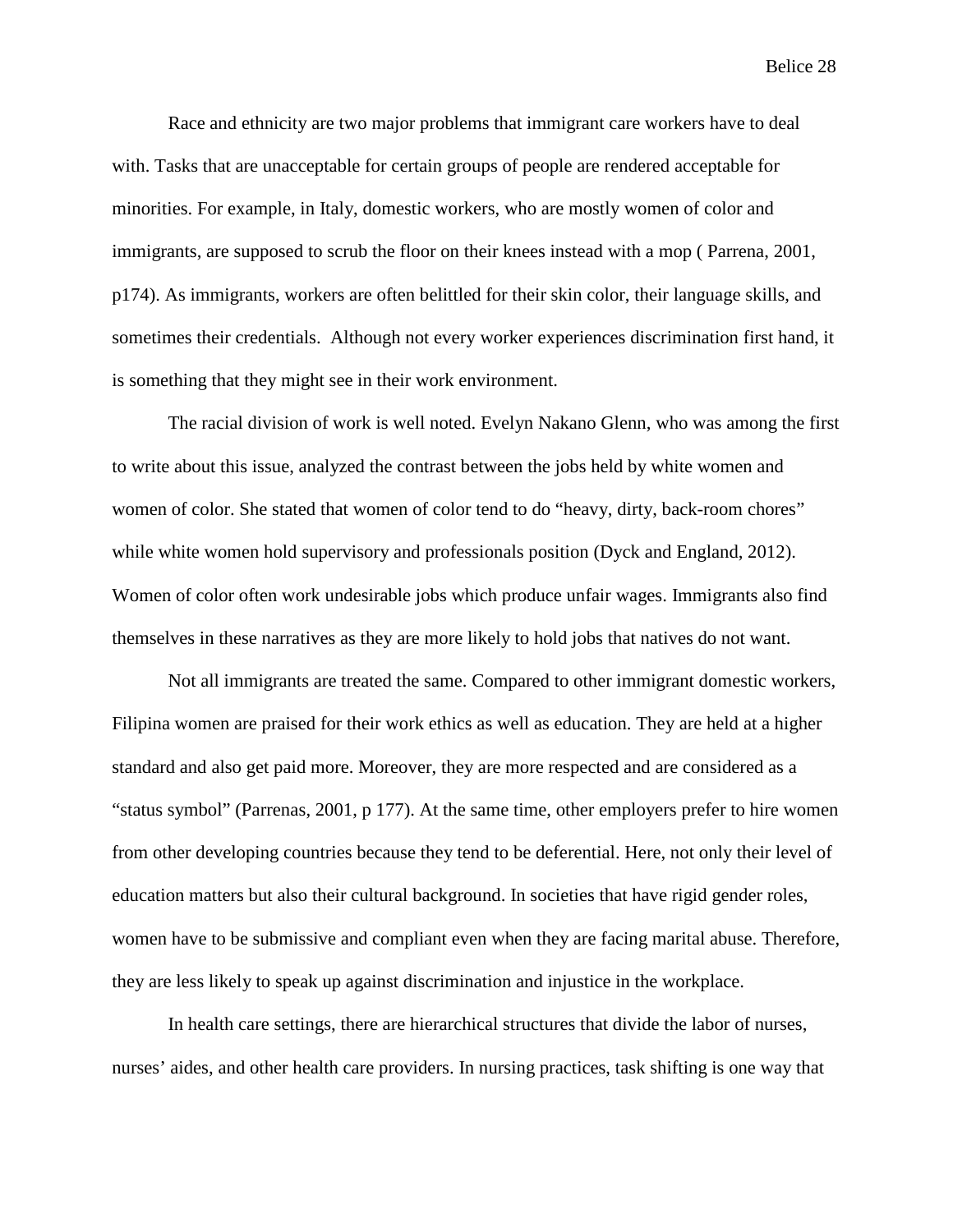health care professionals assert their power. Task shifting is defined as "the delegation of or transfer of of tasks from regulated health care professionals to care workers" ( Barken, et. Al, 2014). Although this compromises the care receiver's well-being, because these professionals are the ones who assigned the tasks, workers obey them. There is little literature on the relationship between nurses and aides. Despite their job titles, both aides and nurses are responsible for providing the best care to patients. It should be noted that many nurses work their way up from beginning as aides first since these positions give them a foot in the door to the nursing sector. Murphy and Roberts (2008) noted that nurses learned to promote the intrinsic values of nursing, which are fairness and equity, when working with others. As leaders, nurses are supposed to create an ethical work environment. Without the nurses' aides, the nurses would not be able to do their work effectively.

The gendered nature of care work is also important to consider. But care work is described by feminist scholars as the task of caregiving "which is traditionally a taken for granted female activity and regarded as the natural life work of women" (Natsuko, 2011, p9). Similarly, in their study, Wrede and Lauren (2008) conclude that care work is rooted in social and cultural hierarchies. Therefore, it is labeled as women's work and dirty work. The lack of attention paid to male care workers is surprising because men certainly contribute to this workforce. Care work reinforces the gender-role assumptions that women are supposed to take care of, and nurture, others at the expense of their own self-interest.

In the next section I will discuss what I found in my data. I use my data to either compare or contrast what other researchers have found. I use direct and indirect quotation to personify the themes and when it is necessary I paraphrase. Some of the names that are introduced in this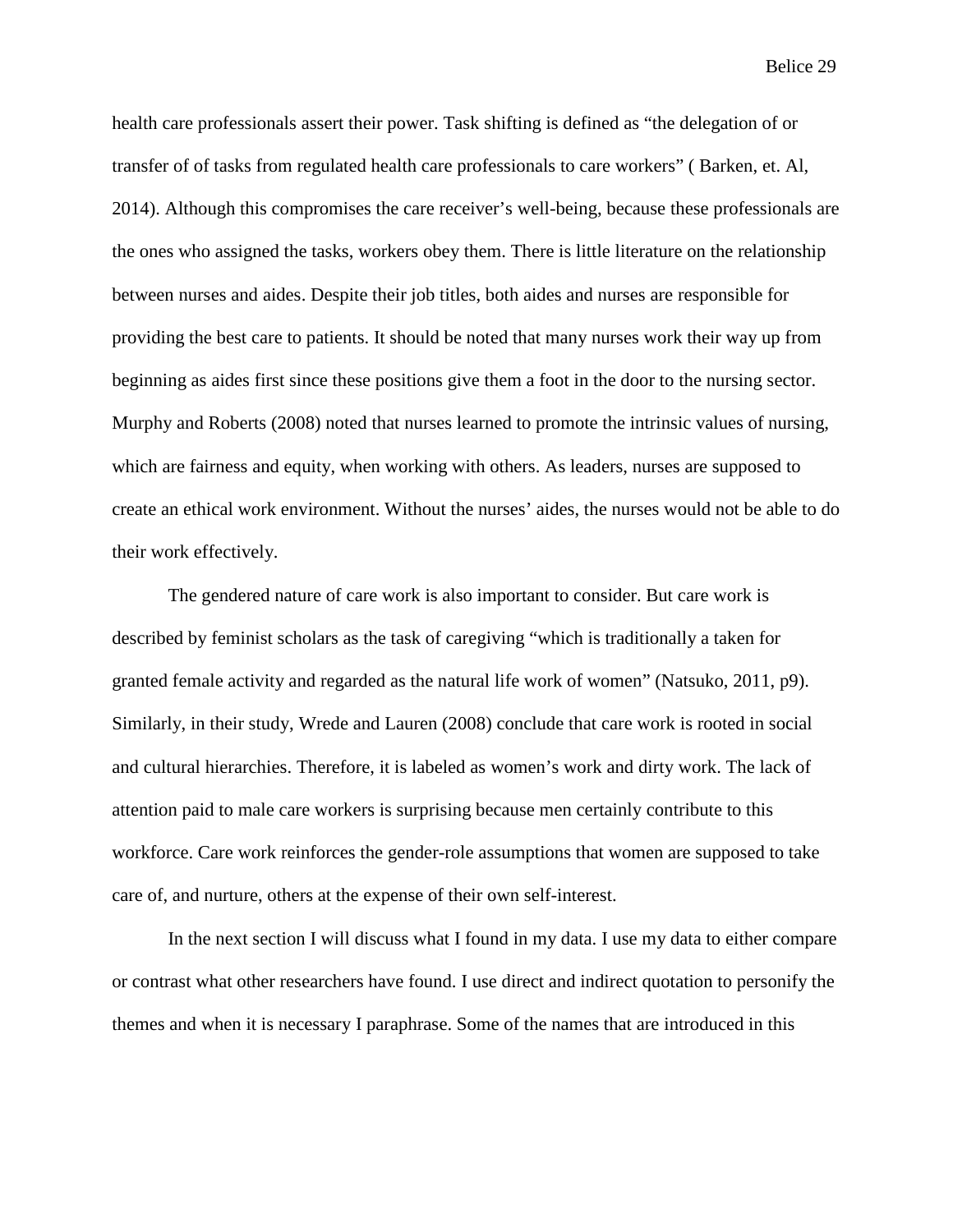chapter will also be mentioned in chapter three and four. The quotes give a direct representation of the themes that I discussed.

#### **Findings**

#### *Immigration limbo*

I want to start with the ongoing immigration experience of one of my interviewees. It highlights the current immigration dystopia that the country is facing. Silvio, an older male residential counselor from Cape Verde, was worried about his status in the U.S after President Trump announced he would cut the amount of H1B visas awarded every year. Silvio came to the United States to get his masters in education after having years of experience in teaching back in Cape Verde. He was awarded a F-1, or non immigrant student visa, then he was able to obtain an Optional Practical Training (OPT). OPT is a benefit that allows students with F-1 status to work legally in the U.S. up to a year. After the OPT is expired, Silvio told me that one can continue to work as long as their employer can sponsor an H1B visa for them. On the other hand, if the person does not get a job after that one year, or their job does not sponsor them, they will need to leave the country. Another possibility might be to re-enroll and start the F-1 visa process all over again. I interviewed Silvio ten days before the expiration of his work authorization. Although his employer sent his H1B sponsorship application to the immigration office, Silvio was very impatient to know whether or not he would be approved. He was not the only worker who was facing this problem. He works with various residential counselors from Sierra Leone , Uganda, and Cameroon who are also under the H1B visa. Fortunately, they work with a wellknown disability school in Massachusetts that is willing and able to sponsor them.

Silvio was one of the first five participants I interviewed. Before I began the project I was curious to know how immigrants are impacted by recent changes in immigration policies. I was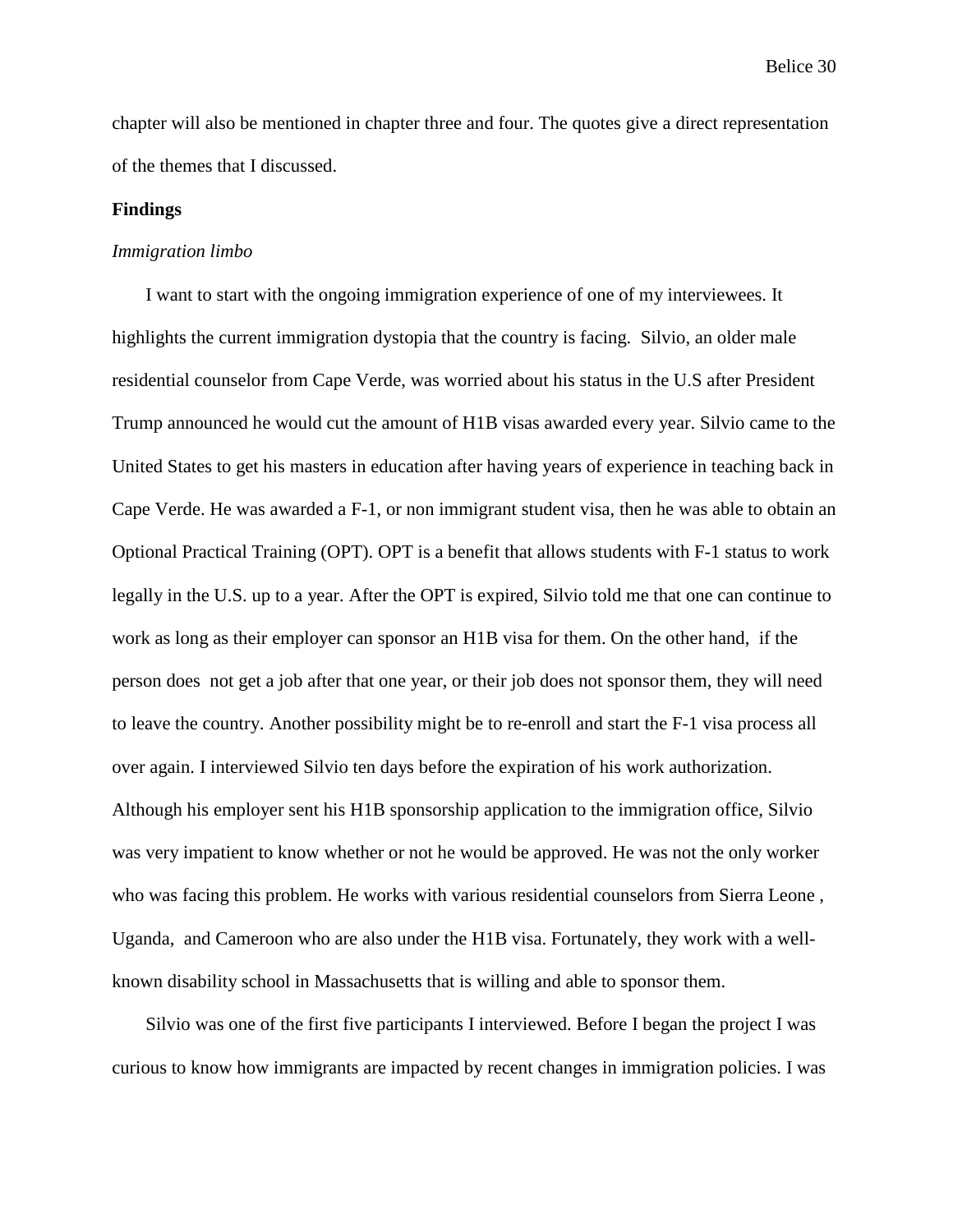attentive to their personal stories and how they are able to find fortitude. Emmanuel, a young male pharmacist, who moved to the U.S. legally and had to wait one year until his papers were finalized is able to use his immigration story to comfort his coworkers and patients. During that one year period, he told me he was technically undocumented because he was not able to work, go to school, or participate in certain programs. However, he had faith that his situation would not last long and he also took the advice of his friends to volunteer and make connections with people in his community such as the Brockton Public Library and Career Work, an employment agency. Last summer, there was an Immigration and Custom Enforcement (ICE) raid in Brockton after a lawmaker made a post on Facebook. I asked Emmanuel about his personal encounter at the clinic during that time and this is what he told me.

That day nobody came to the clinic. It was predicted that the officers will come to the clinic and get the patients. So, a lot of them freaked out. I never knew that most of the people that I was serving are undocumented. I was just shocked! This was not a pleasant situation for anybody at work that day. A few of my coworkers also have family members that are undocumented so they were all afraid. Everyone who are undocumented stayed at home that day, they didn't went to work, school or do anything.

What we can draw from Emmanuel's story is that immigrants are influenced by immigration tension. Since that day, Emmanuel told me his clinic as well as other organizations in Brockton, organize meetings where they invite immigration lawyers and activists to educate people about their rights. Patients who come to the clinic are given a card which includes a lawyer's contact in case they are stopped by any ICE officers in the future. Although this situation was a one day event, it is worth nothing that recent shifts of immigration policies have created occurring tension in many immigrant households. Many employers constantly ask that their employees show their legal documents or work permits. It is very common now, the employers very strict. One of the interviewees from Cape Verde told me that at the nursing home where she works, if a worker does not show his or her documents, they will get fired. If the person says that they are in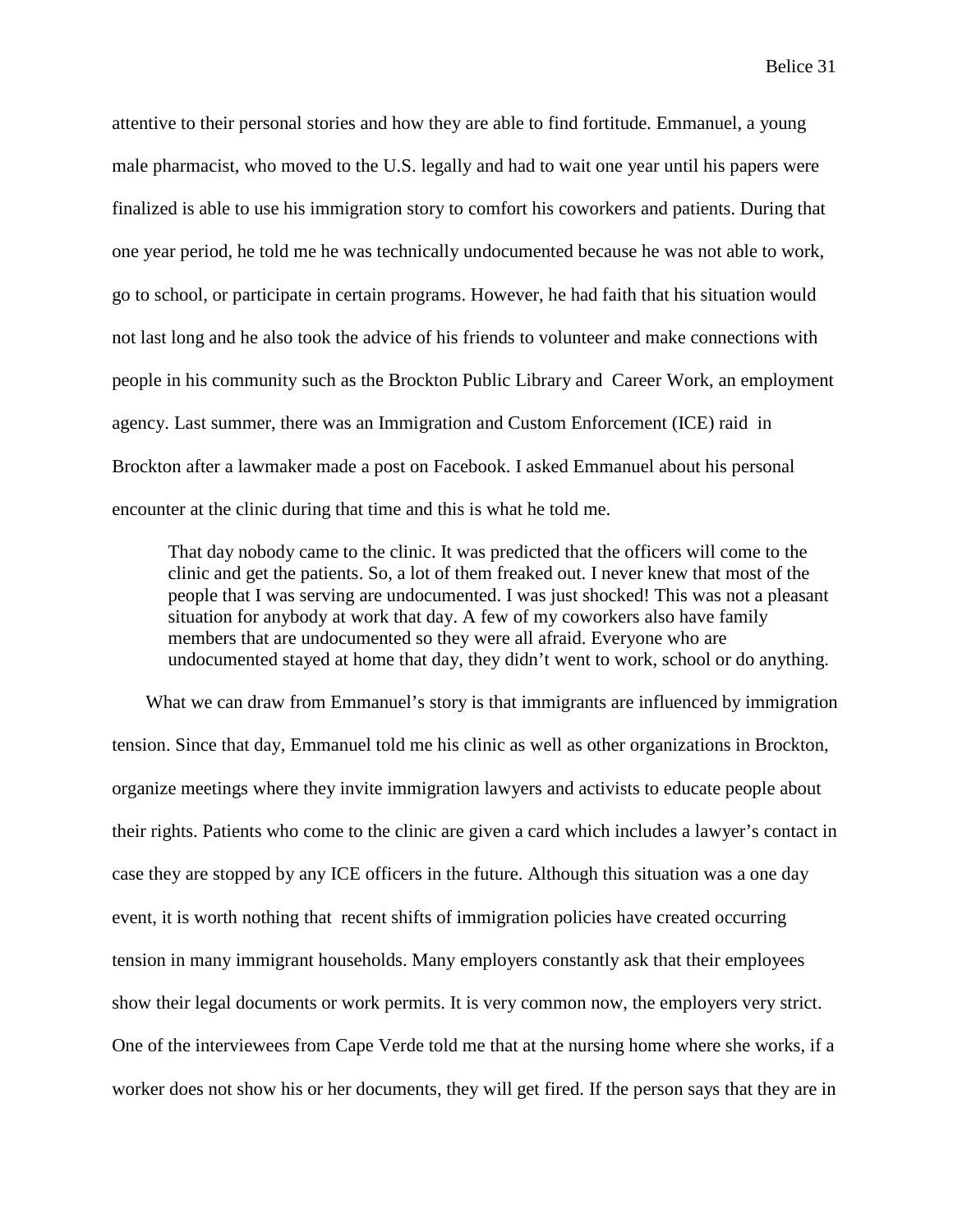the process of getting their papers, the managers will ask them for proof. Not only are workers under attack but those pursuing a degree, are facing similar difficulties.

The President's decision to end the Protected Status of many immigrants who were granted legal status based on humanitarian grounds has shaken the Haitian community. Many are shocked, disappointed, and fear losing loved ones or being forcibly relocated to Haiti. Some who have established lives here said they feared losing their dreams. For example, Ronald, an older Haitian who works as a Licensed Practical Nurse (LPN) stated that nursing students are at the center of this chaos. Having to personally being undocumented and going to nursing school, he knows what is like to be rejected because of his immigration status. He completed three classes at Quincy College, then he was kicked out of the nursing program. The way he explained it to me is that because of the demand, it's easier for those who are undocumented to get kicked out of the program and harder for them to get in. Whenever a student who was already in the program drops out, the school then reaches out to other potential students. With their uncertainty about the students that are TPS beneficiaries, the school does not want to risk accepting those students into the program.

The current immigration dilemma is not only a political issue, it also has emotional ramifications for the care workers. Imagine being at work and having to worry about your immigration status and your job duties. Would you not be tormented knowing that there is nothing you can do other than hoping for the best? Ronald, the LPN mentioned above, said that he has seen the effect of the TPS news on the Haitian nurses' aides he works with. He told me at times he can just look at the aide and know that the news has taken their joy. At times he will see them in the living room sharing anything they notice in the news in regards to immigration. Some of them are just not motivated to work (not that they do not want to), others will just take it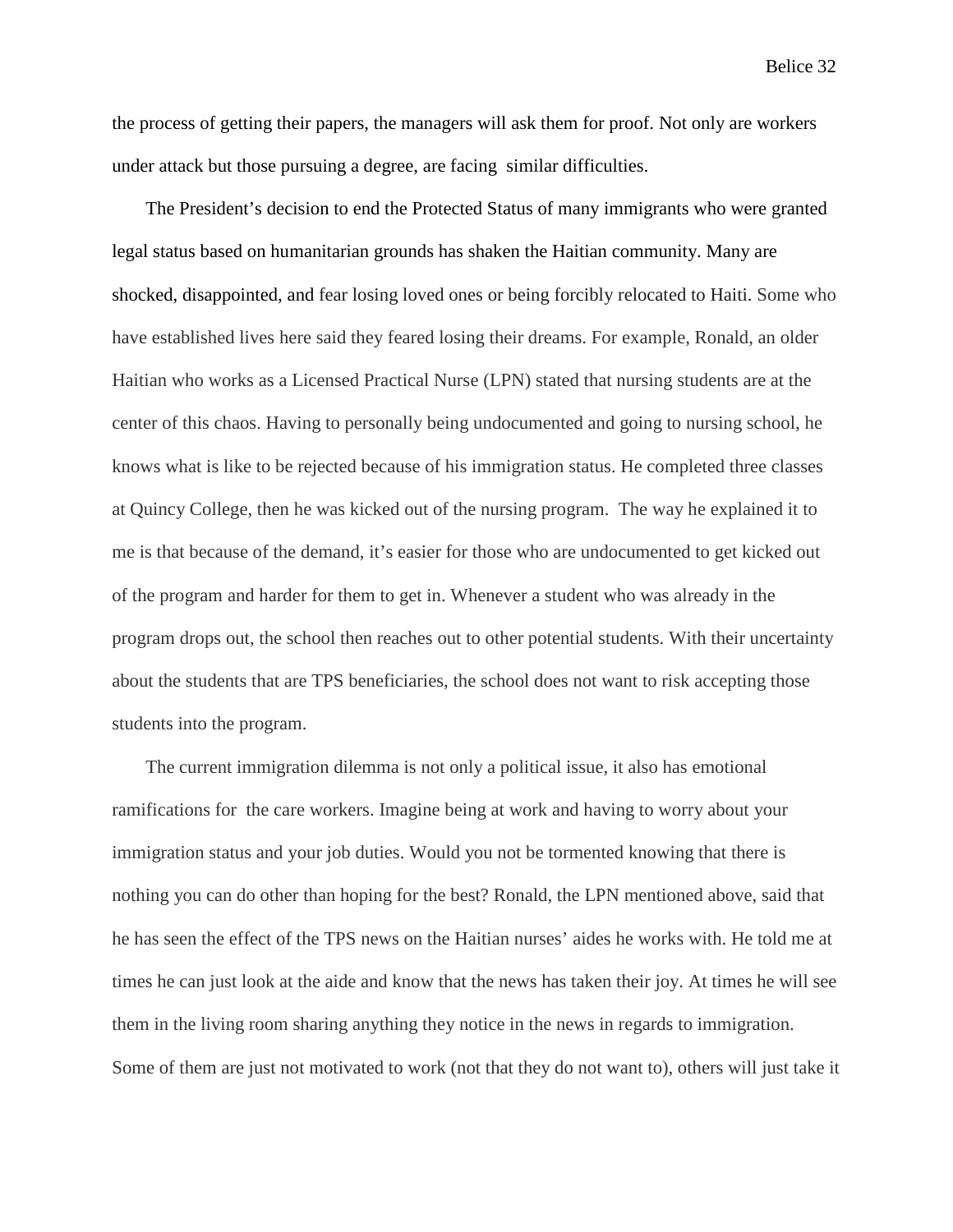out on the patients if the patients annoyed them. Experiencing elevated levels of anxiety can have long-term impacts. Kimberly, a young Haitian clinician who works with adolescents with behavior issues, mentioned that since the election she has been receiving a lot of visits from her clients. They often voice their concerns about their parents and friends whom they are afraid might get deported.

When I asked the interviewees if they ever discuss immigration issues at work, forty out of fifty immigrants, those that work in facilities, told me they have talked only with their coworkers but not the patients. I was fascinated to hear that nursing homes as well as hospitals do not want the healthcare workers to discuss any controversial issues with their care recipients. This includes religion, immigration, and others. Even if it is the care recipient that brings any of these topics into a conversation, the care worker has to stay neutral. Natacha, who works in private homes, jokingly told me by not discussing immigration she is able to save her life because some caregivers might have firearms in their house and if they see that her opinions opposed theirs, they might decide to kill her.

#### *Transition, job finding and routes*

The quotes and stories I shared previously mostly focus on the immigration status of some caregivers. I also want to discuss the social status that these caregivers acquire once living in the country. Before migrating, immigrants pictured a beautiful life in the U.S. However, when they come they see it is not the kind of life they had hoped for. Career wise, they become a failure because they do not hold prestigious jobs. I identified four main issues that care workers face; adaptation, adjustments, lack of proper information, and orientation into life in the U.S. All these dilemmas are common for any newcomers. They have to settle in a new country without the knowledge of what to expect, or who to call when they have problem. Because of their lack of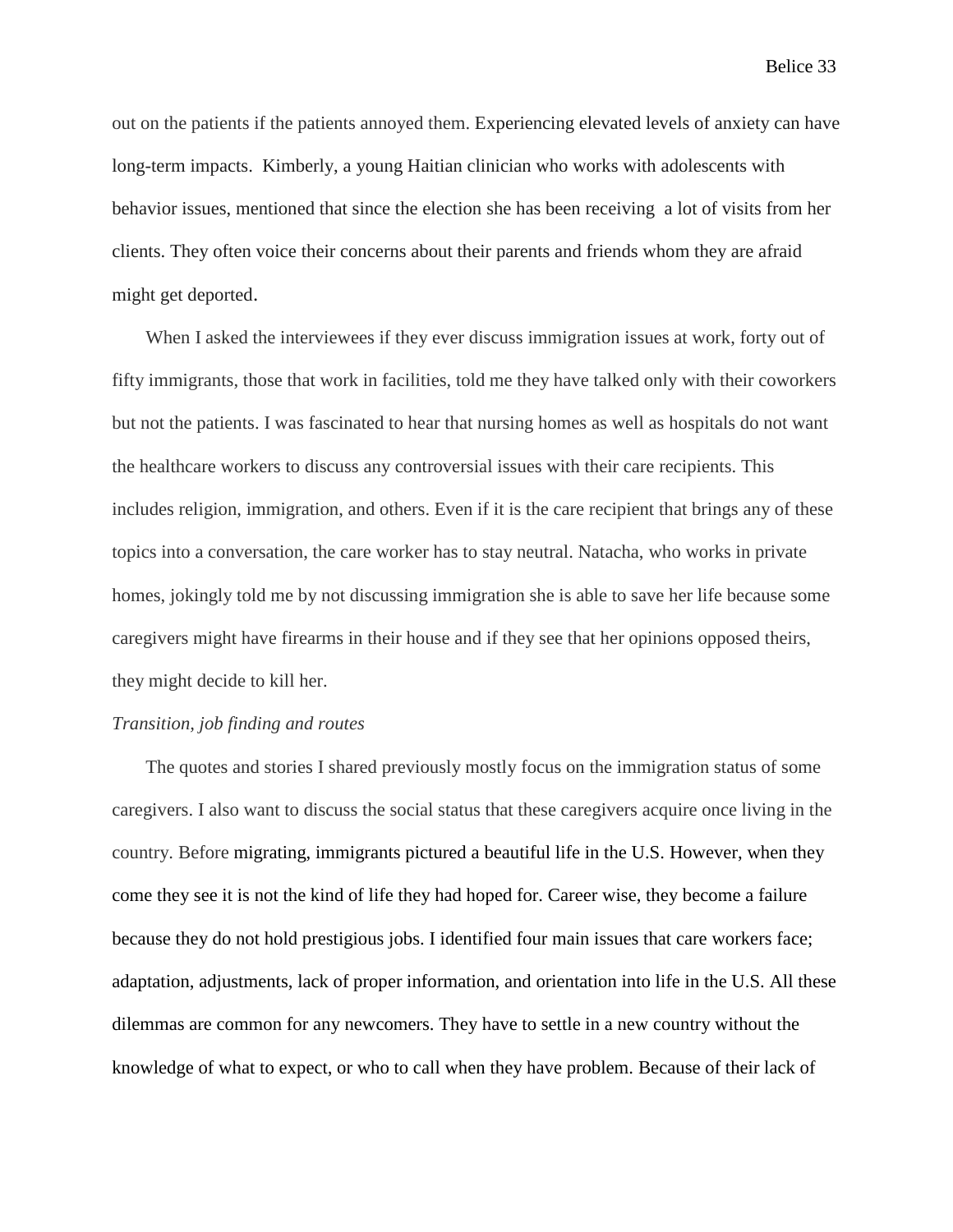knowledge, abusive and unfair treatments often follow. Unlike the young interviewees, all the adult interviewees experienced the phenomenon of deskilling. From being teachers, lawyers, ornurses in their home countries, they now work as low skilled care workers.

The most common reason why people migrate is to better their economic prospects and opportunities for their children. I did not ask any questions regarding the cause of their migration, however, I did ask interviewees what motivated them to their jobs. As I was recruiting participants, I remember someone telling me that it will be very easy to find people to interview because almost everyone in Brockton (a city largely populated by Cape Verdeans and Haitians) is a caregiver. She is not the only person who makes this assumption. Veronique, an older CNA from Haiti, mentioned how she was frustrated by something a patient told her and went into detail about what he said. "'How come all Haitians when they come here they either work as CNAs or nurses?' He asked if we got selected to do these jobs before we got into the boat to come to the U.S." Well, why do the interviewees work as caregivers?

When immigrants come to the U.S many do not have abundant career options. To begin, they are not able to use their degrees once they come here even if they were nurses and want to work as a nurse here. They have to start all over again and find any jobs in order to make a living. Thus, they end up in low skill or low level jobs such as taxi drivers, caregivers, construction, and agricultural workers. The two most common answers I got from the interviewees on why they decide to work as caregivers were; they took it because it is a demanding job or a friend or family member advised them to start as a caregiver in order to get their foot in the door for a potential career in nursing. Whether or not they will like the job does not matter. Especially for people who are not used to caring for a family member or sick patient it can be hard to adjust in the job. For example, two interviewees mentioned that at first they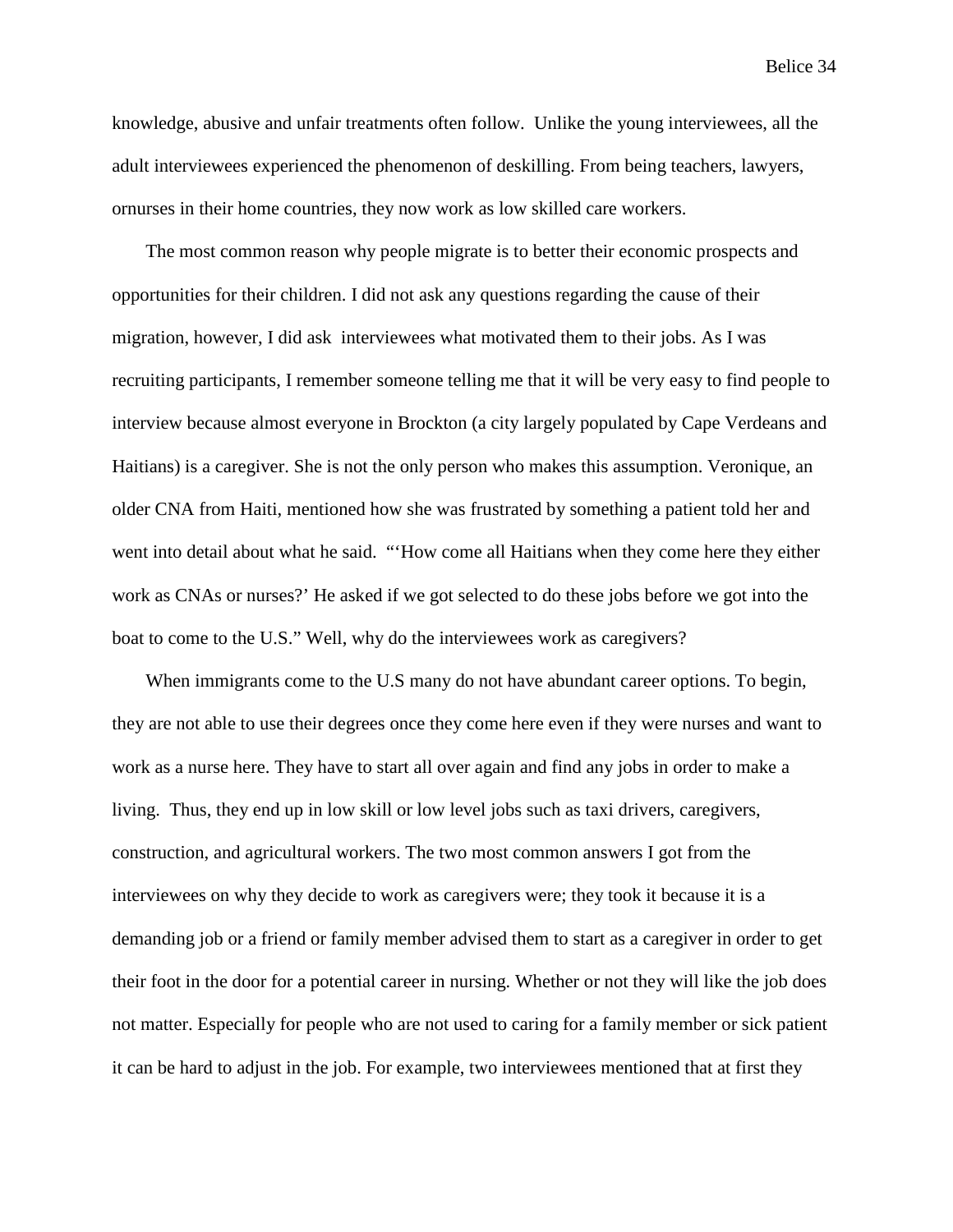faced difficulties to take care of the patients because it is a very nasty job. They also mentioned throwing up after the first few days of work and thinking that they would not be able to do the job. " Ewww," said Isabella, a young Cape Verdean PCA " I know it's going to sound stupid but I didn't expect that I was actually going to wipe people's behind. Even though we talked about it in class, once they throw you on the floor it is a different concept". Fighting between their guts and financial needs, they concluded that as they do the job (helping patients with their bowel movements) they will get used to everything.

The two interviewees that I just mentioned are females caregivers. If this is their experience, what is that of male caregivers? Out of the eleven male care workers I interviewed, only three mentioned the gender differences and issues that exist in the care work sector. What they found is that the oldest female patients are more likely to prefer female care workers. In some facilities, not all, the male care workers are assigned to work with only male patients and the female patients are assigned to the female care workers. In instances where a male care worker is assigned to a female patient and that patient does not want any male to take care of them, that care worker just exchanges the patient with a female care worker. By doing this, there is a small possibility for the patient to say that they were sexually abused. One of the interviewees recalled an incident that happened to a male CNA nine years ago. Apparently, the patient was racist and she was raped at a young age; she did not want any males in her room, including nurses. Unfortunately for the CNA, after he went to check the patient's vital signs she reported that she was abused. The CNA was placed on temporary leave while the nursing home conducted an investigation. Though he was found not guilty, when he came back to work he was placed to work on a different floor so that the patient could not see him. To tackle this issue,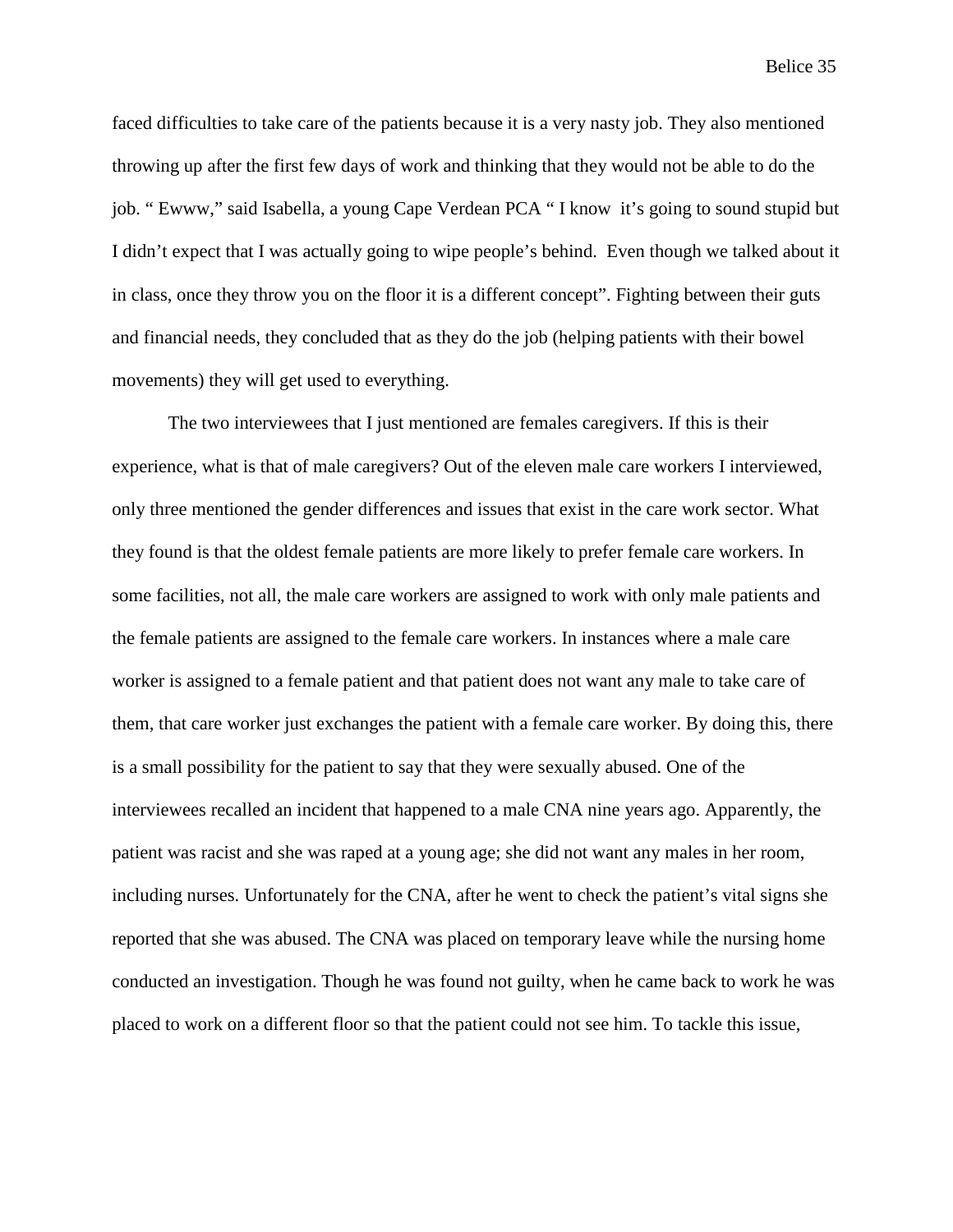now, many facilities have included the patients' personal histories and preferences in their admission files.

From the perspective of a female Clinical Care Assistant (CCA) which is equivalent to a CNA, she believes that the nursing field needs more male care workers in order to deal with violent patients. She pointed out that the female CCAs can't even take a punch or restrain the hits. Whenever there are male CCAs on shift, the combative patients listen to them, even if the worker is black, and act up a bit less. Obeng, one of the three male care workers mentioned above, uses this particular situation to his advantage. He is able to get some favors from his supervisor, because there are not a lot of males at his job, which they really need. At the same time, he mentioned the only part of that he does not like is having to do personal care for the female patients. "I knew what I signed up for but whenever I am heading to the bathroom with the patient, I'm like danm!". Luckily he works during the night, therefore he performs personal care for only three patients.

Because the care workers usually have children who are dependent on them and they have to be financially independent, caregiving jobs maybe within their reach. Some got recommendations by friends and family members, others find employment through agencies and word of mouth, and there are also those that find alternate. They are self-employed, they refer themselves to friends and associates as caregivers. With this option they are able to negotiate their wage with the family members of the care recipients. What sometimes make the care workers's job search are experience and job location. For example, Guerlande, an older Haitian who now works as a CNA, told me how hard her job search was. When she came to the U.S she went to a pharmacy technician program and got her certification. Unfortunately for her, she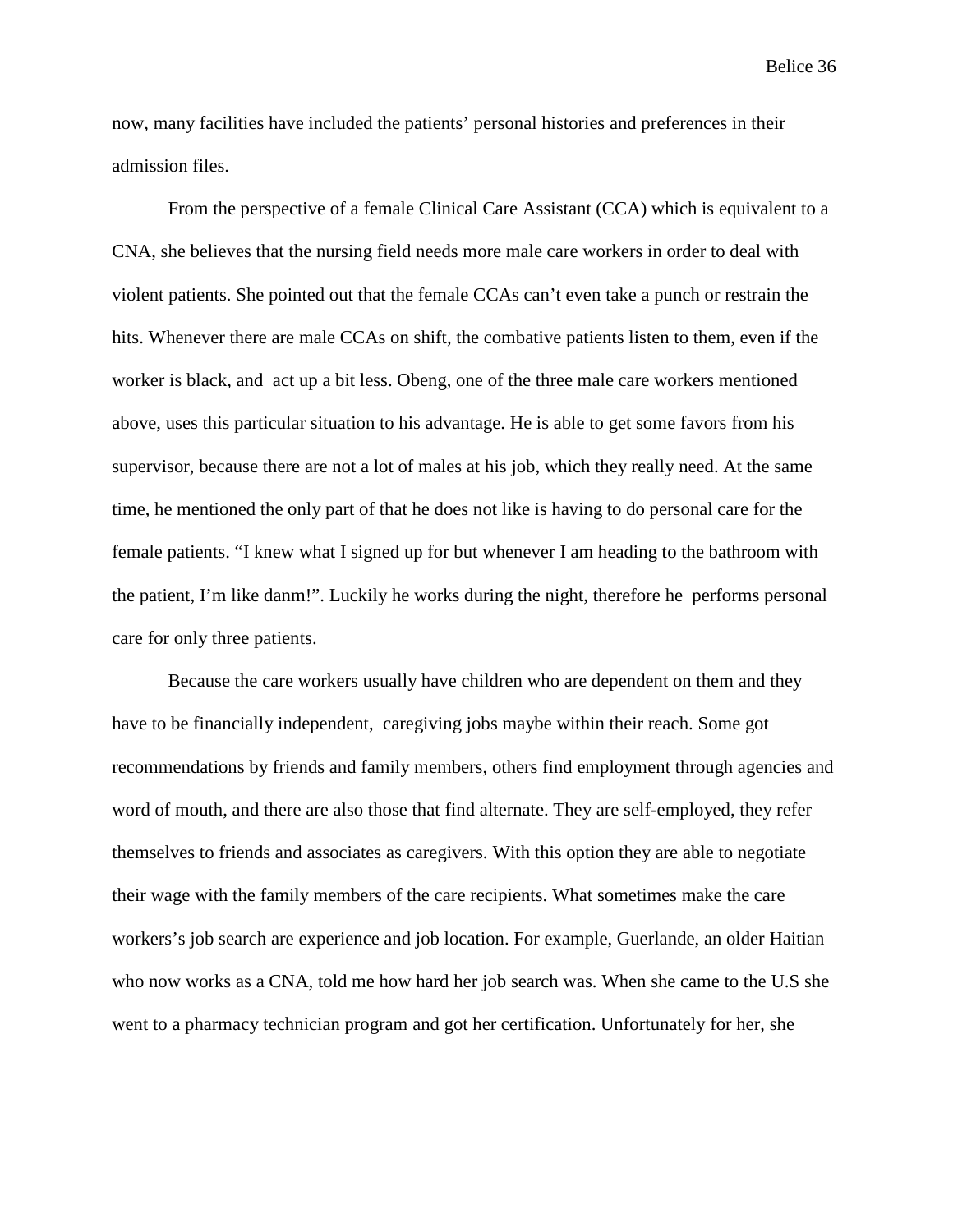couldn't find any jobs. Places like CVS and Walgreens, which were her last resort, did not want to hire her. After one year of being jobless she decided to go and get her CNA certification.

# *Workers' perceptions of the job*

People often look down on caregiving jobs because the job involves a lot of dirty work. It is a job that requires a lot of humility, they are at the bottom of the nursing poll. Caregivers deal with a lot of bodily fluid, they deal with the care recipients' feces, and they have to clean them up. They do the dirty work of the nurses. This is why they are often humiliated and insulted by the nurses as well as the care recipients. Caregivers are not often seen as helpers but rather as "butt wipers".

Betty, an older Haitian CNA who has been working at the Veterans Affairs hospital (V.A) since 2003, compared her job to that of *bayakou* in Haiti. Some patients at the V.A would call her just to clean them up. They would tell her that she should do as they say because they put their lives on the line for the country [as prior military personnel] and she did not. These cases usually happened between white care receivers and immigrant care workers of color, both in nursing homes and in hospitals. *Bayakou* is a Haitian Creole word which describes a job that involves manual labor to empty septic tanks and pit latrines. Given societal views of this job, referring to someone as a *bayakou* is most undignified. Betty said "You will find patients who tell you that they pay you to clean them so do your job. As a result of that I call the job *bayakou*. When someone talk to you like this they really consider you as a *bayakou.*" The reason behind her claim is that because the job involves tasks such as "wiping people's behinds," as Anna, a Cape Verdean HHA said, the society views this job as disgusting, low-down, and dirty. Even when the patients can do a task by themselves, they would rather call the CNAs to do it for them.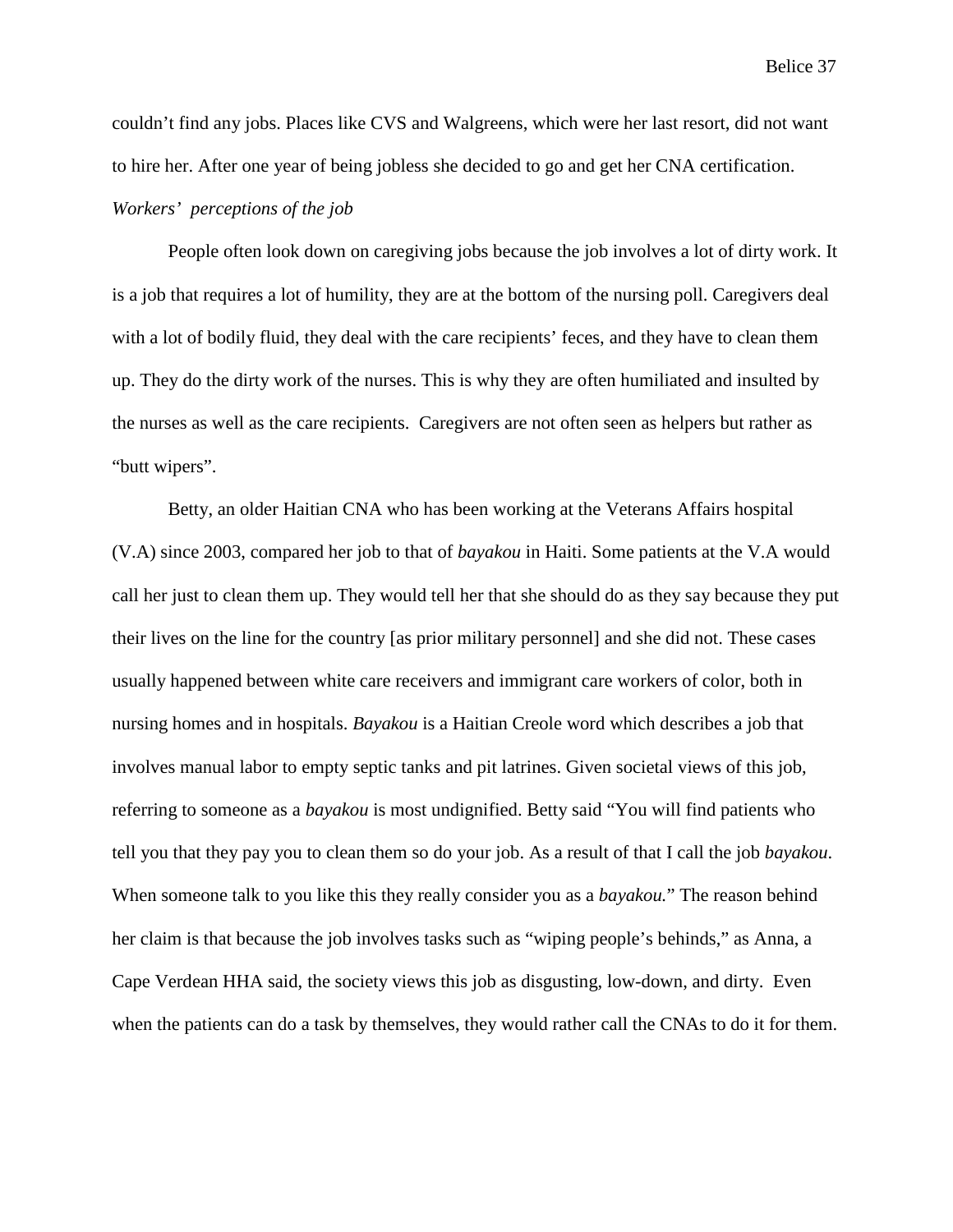Usually the tasks are those that no other health care workers would like to do or would help to do.

Similarly, Marie, another older Haitian worker, compared her job to that of a maid. She works as a CNA at a nursing home and as a phlebotomist at a hospital lab. She prefers the phlebotomy job because it is not a stigmatized job. Also, she mentioned something a few of the participants said: in hospitals nurses' aides do more than just routine chores. Because hospitals are superior to nursing homes, nurses' aides gain more experience when they work at hospitals. They take the blood pressure of the patients and other clinical things. They are put on the same pedestal as the nurses, they are able to go in meetings with healthcare professionals they work with, including physicians.

If it is true that immigrants are doing jobs that native Americans would not do, could natives' unwillingness to do caregiving jobs be associated with the social stigma of the job? Isabella said since she stated working in the field as an HHA back in 2006, she realized that white people are less likely to work as low level care workers and if they do, they do not stay for long. I was curious to know her opinion on why they often leave the job. Based on her perspective, white people do not care about the job. First, they do not like the duties associated with the job. In addition to that, the white workers do not like to overwork themselves because the nursing facilities often operate with short staffs. This is what Isabella said, "if they see there are only three CNAs during two days, they will not show up on the third day because they think the same thing will happened again." This can explain why most care workers are often immigrants and one of the common themes found when asked about their jobs is that they overwork.

## *Racism, discrimination, and indifferences*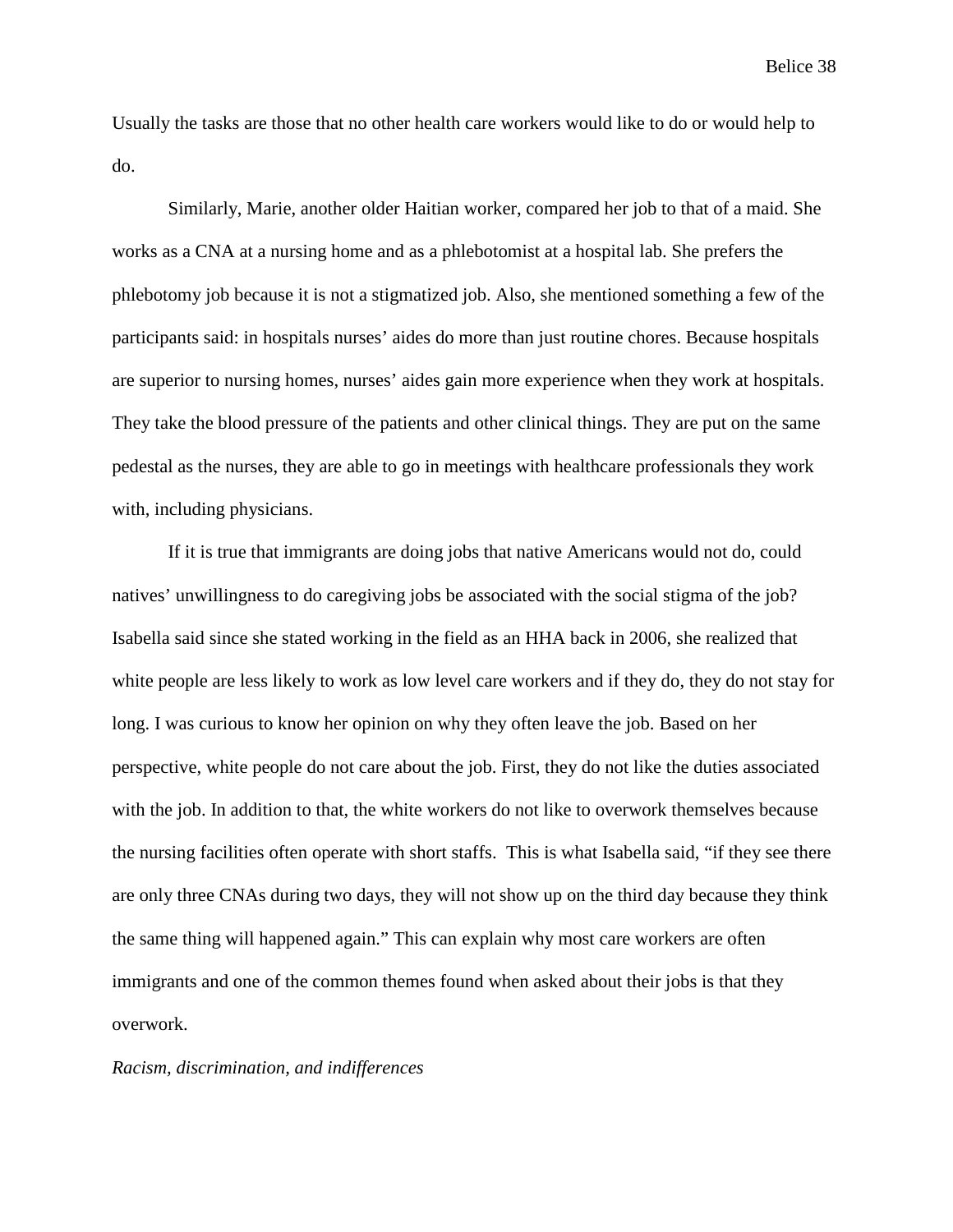I did not specifically ask the interviewees how people perceive their accents or their English skills, however, some of the interviewees said their accent can cause problems for them. Beatrice, an older CNA and HHA from Haiti, mentioned that after she received her certification it was hard for her to get a job because she couldn't successfully conduct an interview. Now, although her English skills have improved, she still has a strong accent. She went further to say that her clients are very patient with her and that her work skills make up for it. She has been doing the job for so long that she is proficient at her job. "My clients accept me the way I am, if I go to their house and I tell them that I have decided to stay with them and not go home, oh my God, they will be so happy!".

Care workers also get ridiculed for their English skills by other care workers. For example, another older Haitian CNA named Rachel told me a story of her encounter with a white CNA.

There was a patient who came to the nursing home and I went with this Haitian nurse in his room to do his admission. The patient has a problem, he can't really hear when you are speaking to him. After that, I left the room. As I was leaving, I saw one of my coworker who is white standing by the door. She told me that I don't have to bother speaking with the patient because if he couldn't understand what she was telling him, the patient wouldn't understand me either. She told me that she is American and she is the one who speaks " pure English" .

The literature often refers to patients who are racist and make unnecessary comments but so do other coworkers. In the example above, the real problem was the patient's inability to hear when people talk to him which is probably linked to his age. However, the white worker took advantage of the situation to comment on Rachel's ability to speak English. Coworkers can indeed surprise you; at times they can be as mean as the patients. A Nigerian CNA mentioned that she is a minority where she works because most of the CNAs are either Haitians or Cape Verdeans. They are always speaking in their native tongues and when they do she does not know if they are talking about her or sharing important information.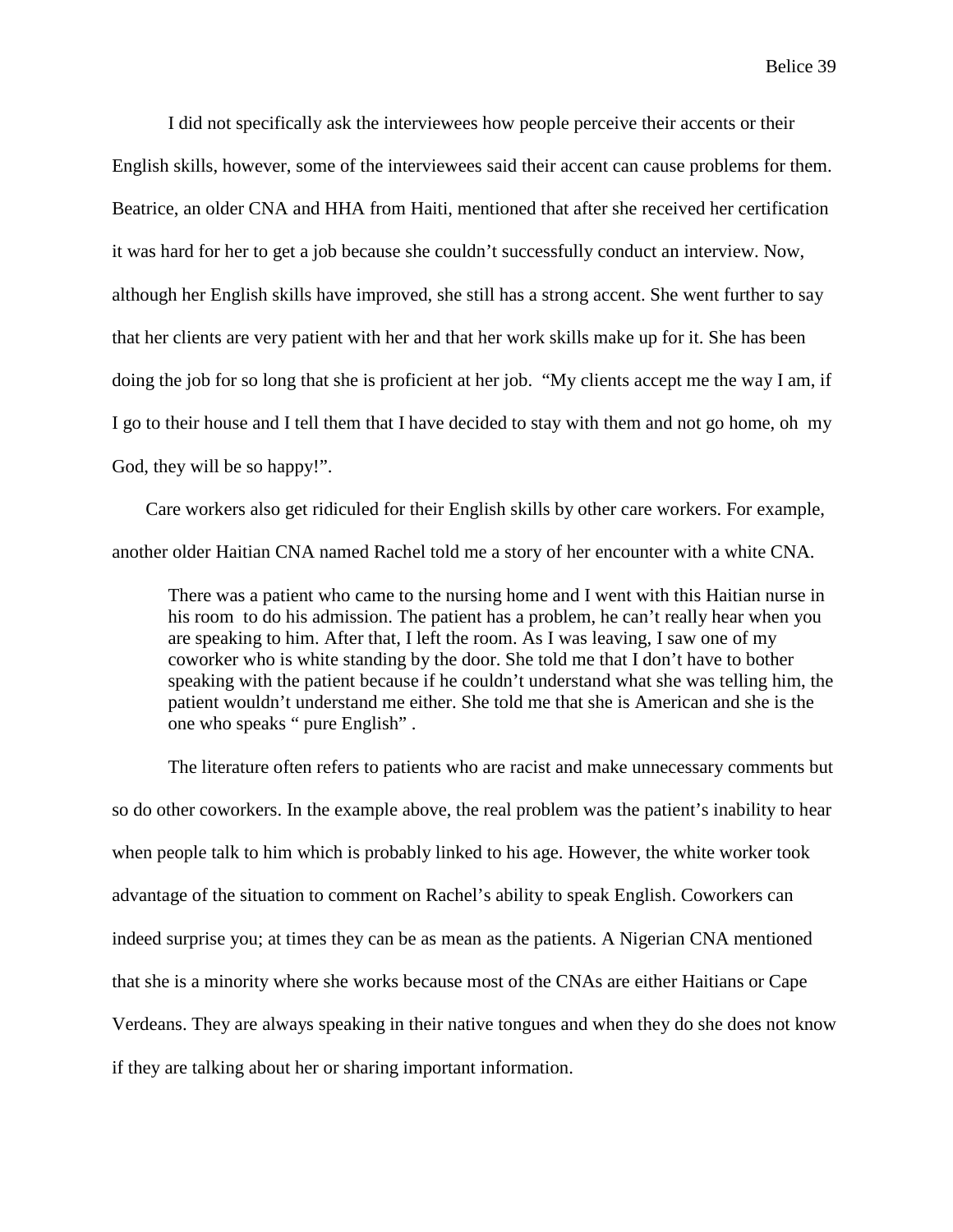In my data, 43 of 50 interviewees mentioned that they have experienced racism, either directly or indirectly, at work. Despite the emotional rewards that come with care work, being a person of color and an immigrant greatly influences what they experience in their work environment. They are often called "nigger", they are reminded that they are immigrants and that they are the minority.

I interviewed a young Brazilian named Debra, who works as a direct care worker. She shared how she saw racism manifested in her workplace. In the house where she works, the family members are very racist. On her shift, she works with another direct care worker who is Haitian whom she described having "dark skin". The family members will say things to the Haitian worker such as "Yeah, I should have hired you to clean my bathroom, I should have hired you to clean my house or hey, look at your skin, you have a dark color". The worker will always get mad and go off on the family members. At times, they will come to the house and they only greet Debra. When I asked Debra why she thinks she receive a different treatment, she proceeded to say it's because of her skin color. Although she is an immigrant herself, her light skin favors her. This shows that even though some care workers do not directly experience racism, they do indirectly. One thing that my participants commonly said they do not like about the job is finding racist care receivers who see them simply as workers.

Those who work overnight shifts and have fewer interactions with the patients or clients praised their shift choice. Apart from doing routine checks in every room, the only time they face the patients is if patients call them for something (or by putting the call light on) which means they are less at risk of racist and demeaning comments. This is common for workers who work in private homes as well as those who work in institutional settings. For those that experience racism from the care recipients they mentioned that this type of racism is generational. They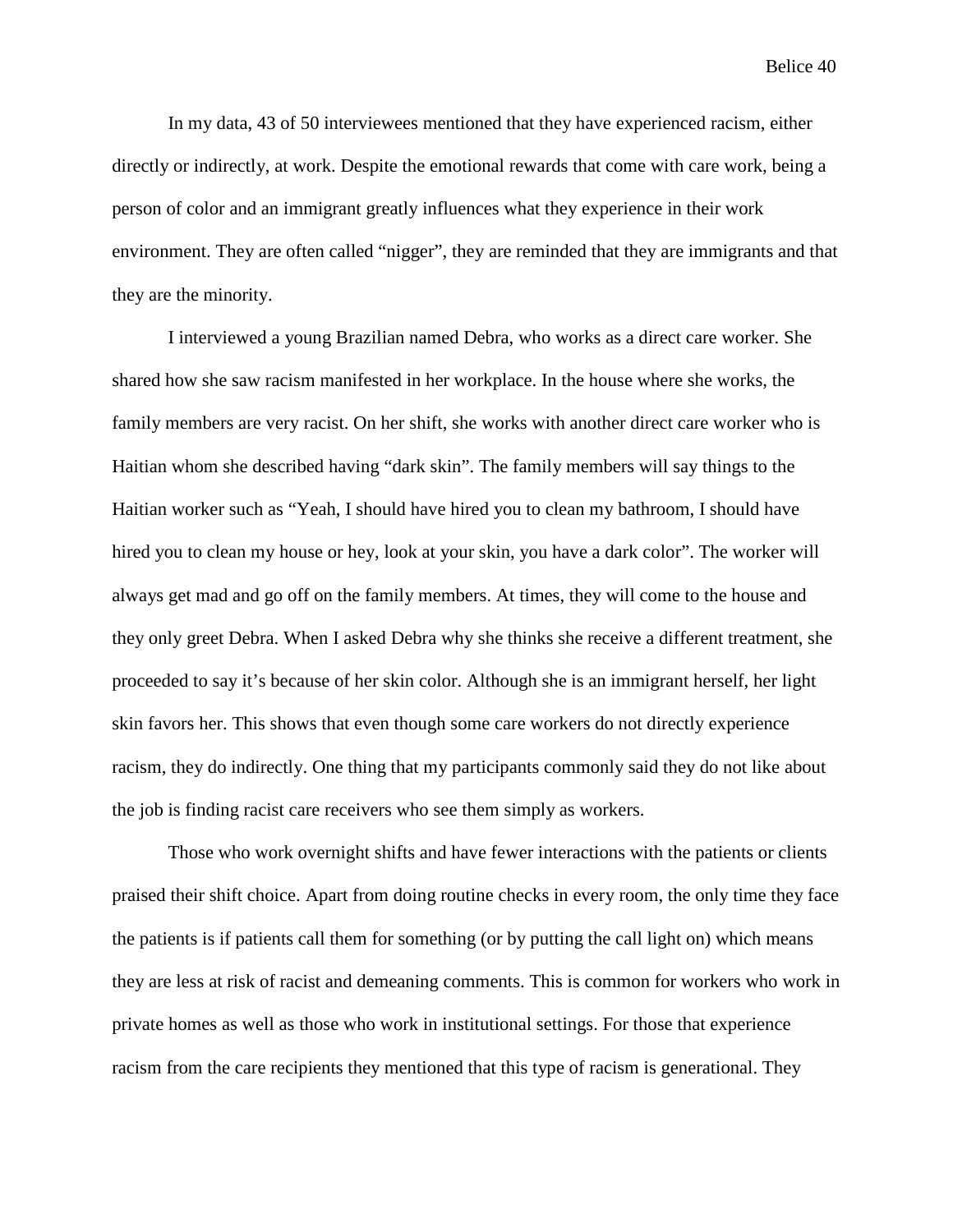believe that based on how and where their care recipients were raised, they carry those same beliefs into their adulthood.

### *Conflicts between care workers*

Nurses depend on the CNAs in order to take good care of the patients. Like one of the CNAs told me, CNAs are "the eyes and the ears" of the nurses. They spend more time with the patients, and they are more likely to see a change in a patient's health. It is important to note that care workers who work in hospitals are less likely to have a close relationship with patients because they admit and dismiss different patients every day. Regardless of this fact, there is no difference between the experiences with superiors of CNAs who work in hospitals or other settings. Many of the interviewees mentioned that they get belittled by the nurses because they do not have a proper degree. They are often reminded that the nurses are the ones in charge. An older Nigerian female CNA said this about the nurses who work at her nursing home: "They think that they are the boss, they want to control you. They boss you around, they want you to do this, and they want you to do that." This was not relevant for those who provide care at the clients' residence because there are no other health care workers around when they are working with the clients. Two older male nurses told me that it is very common to see disputes between the nurses and CNAs at hospitals and nursing homes. What usually happened is, unlike in the case of the patients, they report each other to the manager who most of the time is the head nurse. Some of the CNA interviewees complained that the judgement is never fair because most of the time the managers are white. Therefore the CNAs do not really feel like they have a voice. This shows why race and ethnicity are important in how we view care workers. Also, when it's very busy or the patients have their lights on, most nurses do not want to help the CNAs out. They would rather sit on the computer and act as if they are too busy.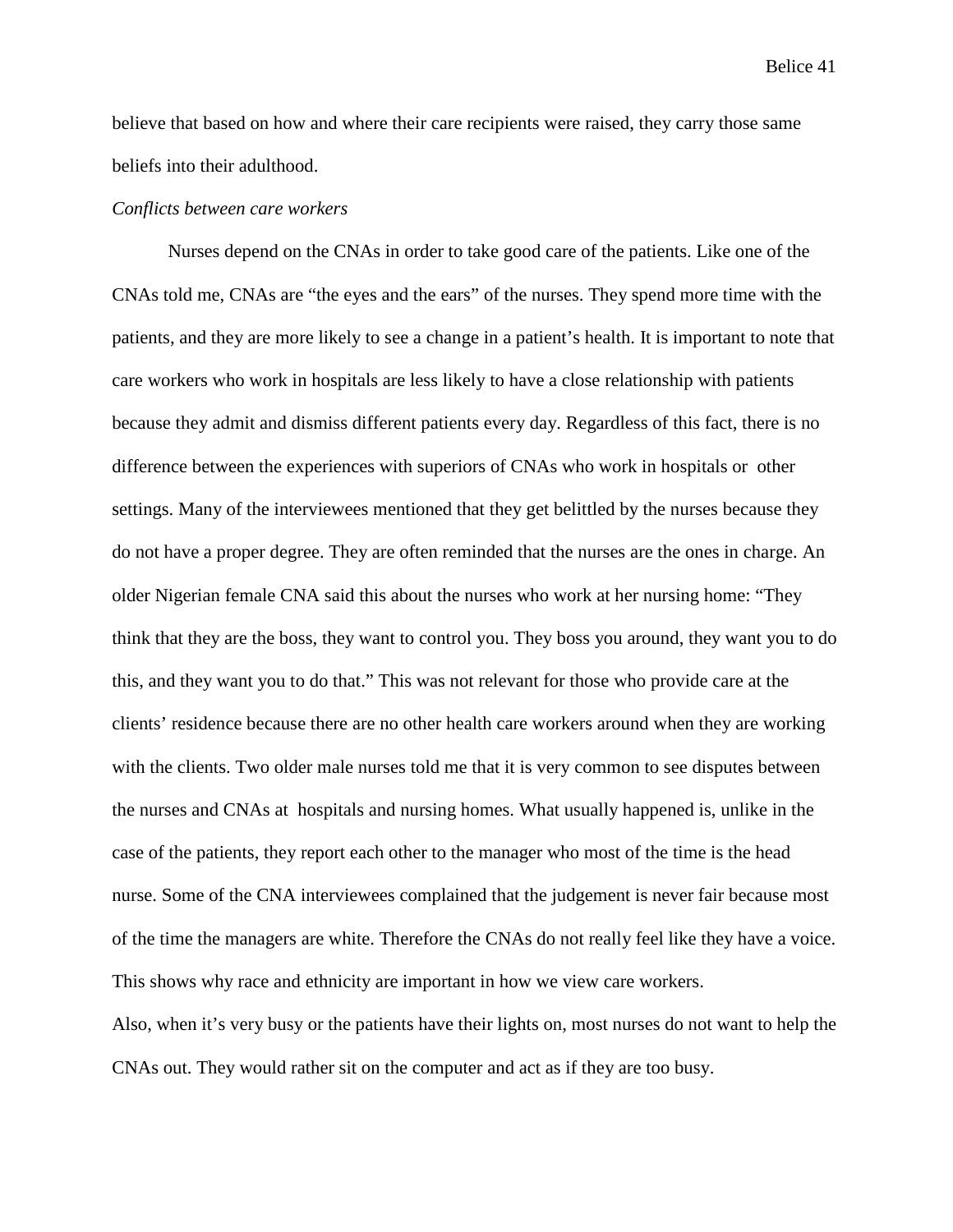I interviewed two head nurses, an older Haitian male, and an older Bajan female who first started as a CNA in the 1970s and now works as a head nurse. They both mentioned that they practice fairness and whenever they cannot settle a dispute they hand it over to someone who is their superior. Surprisingly, the Bajan head nurse did mention that she has had some misunderstandings with CNAs. One time, she asked a Haitian CNA to shave a patient but the CNA did not want to do it because she believed that the head nurse could have asked someone else to do it and from there the situation escalated. The nurse said, "She said that I personally don't like certain people at the job which was definitely not the case. I get along well with all Haitians, in fact, my daughter's godmother is Haitian. I never let where someone is from to be a problem." As it can be seen, the issue between the two Caribbean workers was not about race but rather power. In every health care institution, nurses are at a higher level than the CNAs. They have the power to delegate different tasks to the CNAs. For those who were once CNAs too, they may try not to abuse their power.

Shella, a young Haitian nurse, voiced the disadvantages of having to be a CNA then working as a nurse at the same job. Given the CNAs' familiarity with her, they tend not to listen to what she says. Asking them to do something as a nurse is tricky because they know that Shella used to be a CNA just like them so she will not ask them to perform additional tasks even when it's needed. Shella feels like the CNAs are taking advantage of the relationship she has with them as well as her kindness. She realizes the tougher a nurse is, the more compliant the CNAs are.

Care workers do not only have problems with nurses and superiors, they also have to deal with other caregivers. Sometimes they find themselves working with people that only cause drama. For example, Deborah, a Cape Verdean PCA, mentioned that she is tired of her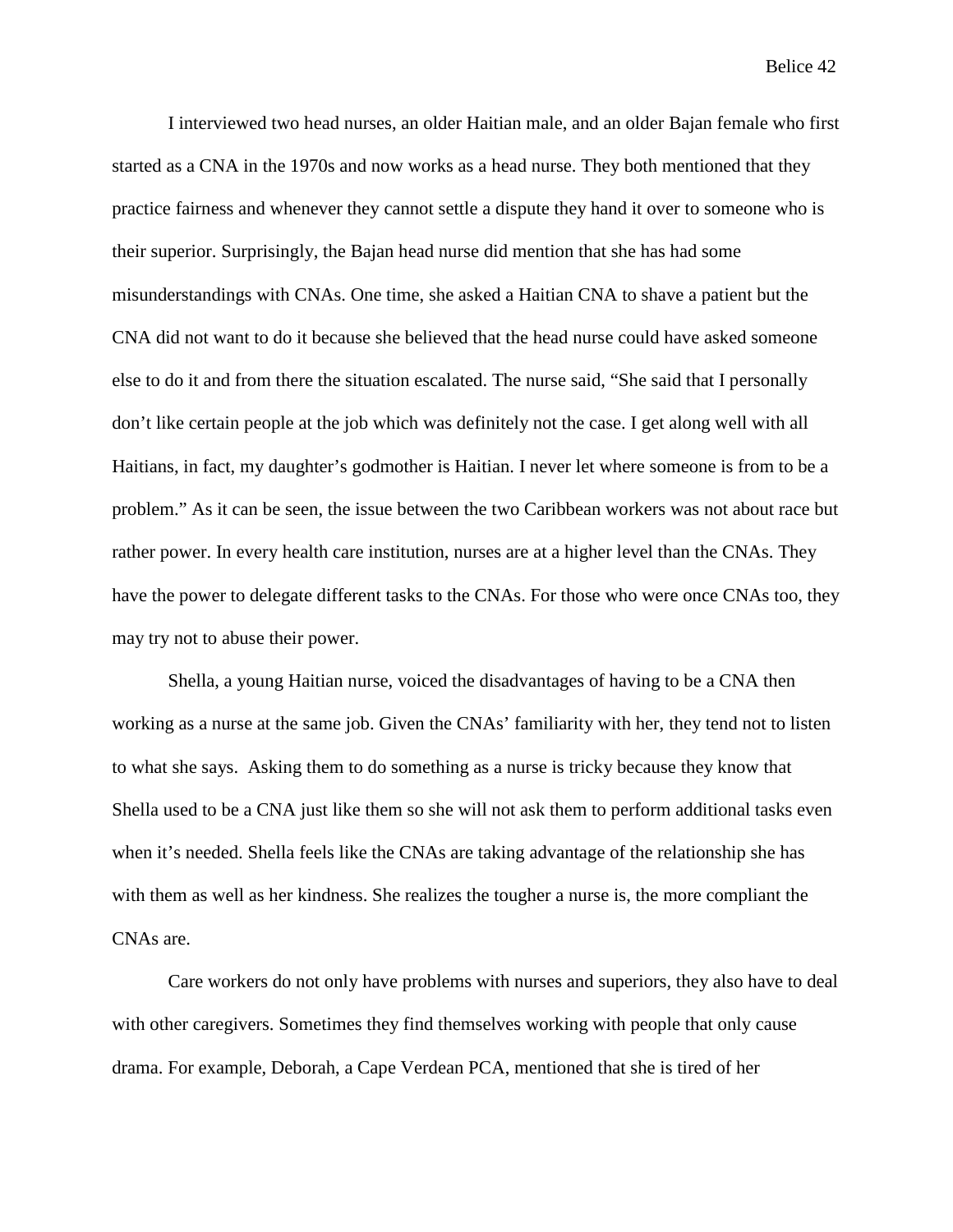coworkers because they always include her in their drama. Whenever her coworkers are bored, they start talking about each other's lives. At times things get out of hand, and the house managers have to step in to resolve the problem. Another problem that causes tension among care workers is lazy coworkers who do not perform their duties. Some care workers make a big deal about that because they have to pick up the slack of their coworkers.

## *Benefits, policies, training, and workplace incidents*

Care workers face multiple workplace hazards including physical injuries, violence, and musculoskeletal pain. Since these risks are well known to employers, I wanted to know if workers were educated enough about policies regarding medical coverage when it comes to workplace incidents. The care workers reported that they learn to protect themselves because their employers are careless. Whenever staff gets hurt and they do an injury report, they claimed that nothing ever gets done about the issue. For example, Edwidge , a Haitian CCA, hurt her back after landing on the floor while she was transferring a patient to her bed by herself. She filed an incident report immediately and she was sent to the physical therapy department inside the hospital where she works. The physical therapist did an examination and made her do some exercises. Once she got home, she realized that she couldn't lay down, she was not able to sleep and her body was getting weak. She had to fight with her supervisor to get two days off.

In my data, only six participants mentioned that their employers provide Workers Compensation. I do not know if the rest of my participants read their employers booklet and actually understand all the rules and policies related to their job. Most of the answers that I got from the participants were that they only know they have to file an incident report when an incident happened to them at the workplace.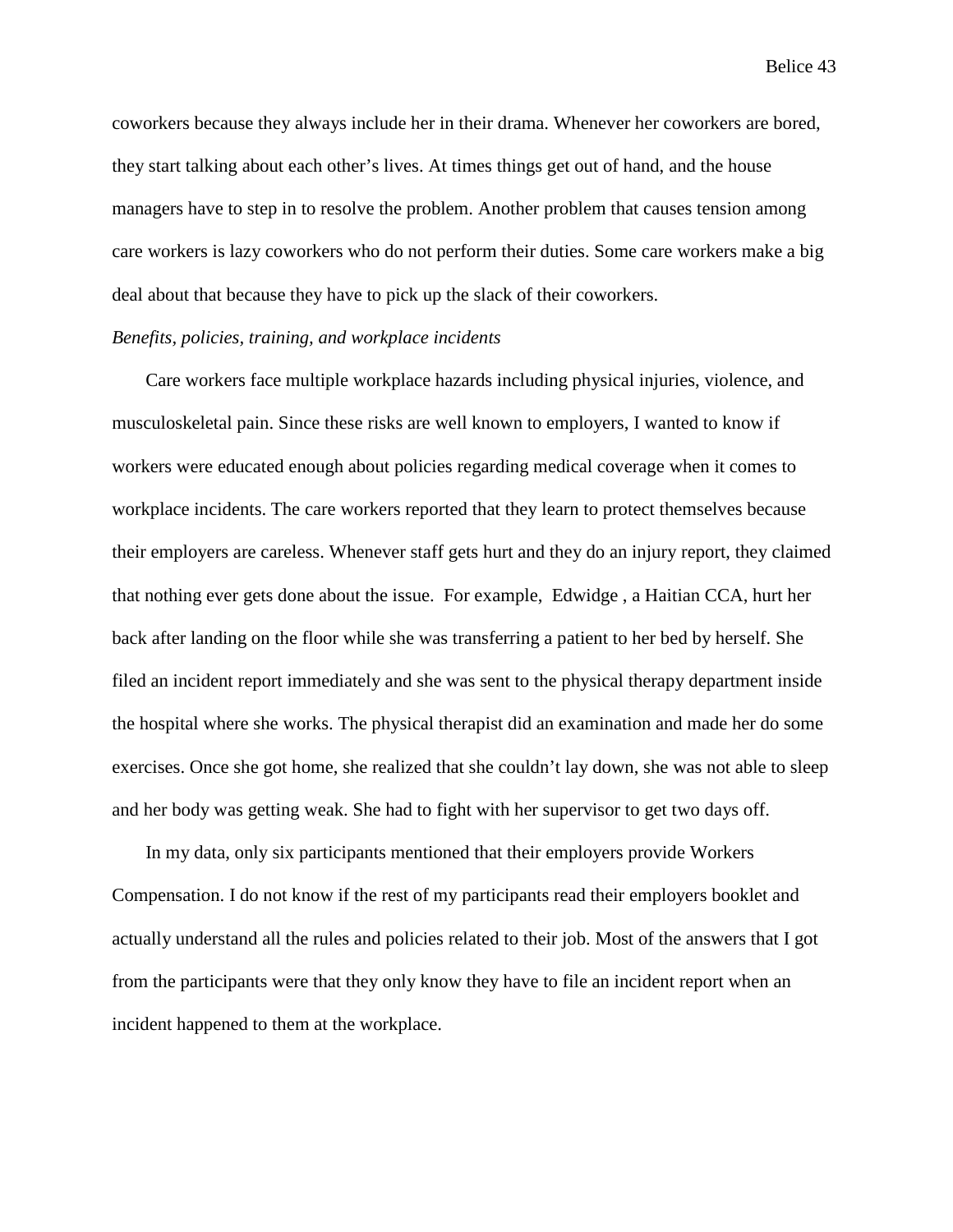Among the participants who mentioned that they have been injured while at work, three interviewees voiced their concern about the use of their employers' doctors. The issue is when it is the employer's doctor they will tell workers that they are ready to go back to work before they are healed. Samson, who was injured after a patient hit him, shared his own experience. Part of his injuries included a black eye, a few cracked ribs, and a dislocated shoulder. He was sent immediately into an emergency room. After being admitted he found out that the doctor worked for the company, he left right away, and went to his personal doctor. The company's doctor told him that he would be all set to go back to work within four weeks. Yet, when he went to his own doctor, he was told that he will need two months of therapy before going back to work. He was glad that he made a smart choice by going to his doctor. Another participant who was injured at work mentioned why employers provide their own doctors. The employers want to cut costs and at the same time have a working labor force. When a worker goes to their personal doctor, the employer will be suspicious about the worker's intention. The employers are always looking out for their own benefits even if it is to the detriment of their workers. Guerlande, an older Haitian CNA, explained the hypocrisy within the workplace.

They will never tell you all the policies, you will know only know what they shared with you. When you come back to work after something happened to you, they will assigned you the light assignments at first so that you can get ready. However, if they see that you can't work for a long time they will fire you. Mchuips (sucking her teeth) if while you are working with a patient an incident happened to them, they will take your CNA certification and fire you right away. They will not think twice about it.

Ramira, a young Cape Verdean who works as a direct care worker, told me the story of her coworker. What happened was, a direct care worker was working with a client and the client took a hole punch and smacked the woman's head with it. She ended up having a bad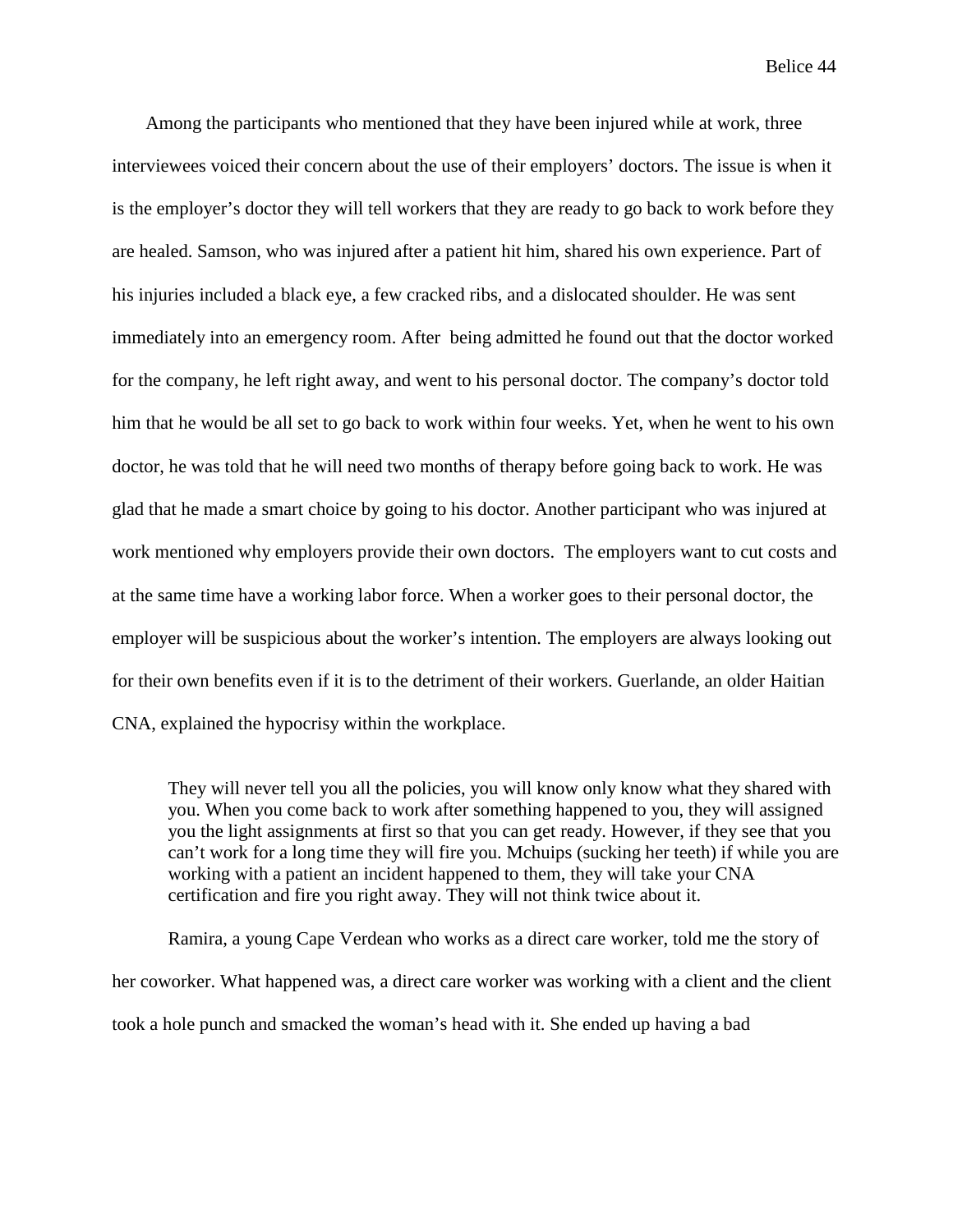concussion. She was not able to work anymore but the company did nothing to help her with her health. Instead, Ramira said she heard the company just gave her ''hush money''.

In this line of work, workers learned not only to protect the patients but also themselves. Those who are certified go through extensive training. However, those who are not certified, such as PCAs, Residential Counselors and direct care workers, were trained by their employers once in the job. I asked my participants if they think they received enough training for the job. Most of my participants believe that they received enough training, however, they also said that they can never be ready. Alondra, a nursing student from Cape Verde, who works as a residential counselor stated that the company expects a lot from them while they don't receive proper training. "I am literally doing the job of a CNA. When you get thrown into a house, you have to know how to use all the equipments. They don't tell you what to watch out for and whatever happened they will held you accountable." The lack of communication and organization put the care workers at risk.

## *Wages, short staff, unions and work-family spill over*

On the issue of short staff, I was curious to know the reasons why most nursing facilities operate with short staff and what managers were doing to fill this gap. I asked Watson, who works as a charge nurse, about his opinions on this issue and this was his answer:

There are many reasons for this problem. Sometimes if they know a floor need four CNAs and they schedule four CNAs, you will find one that call out sick or that decide not to come last minute like they might pick a shift at another job or they know the shift will be hard so they just don't show up. At the same time, sometimes the managers don't care. Hospitals and nursing homes are big business, it's just how they are. Patients are no longer patients, they are clients, and they are accounts. Employees are no longer people, they are profits. As an employee you have accept things how they are, there are no way around it

The key problem is when there is a shortage of staff the other care workers are expected to work at the same level they would work with a full staff, which is impossible. Having three care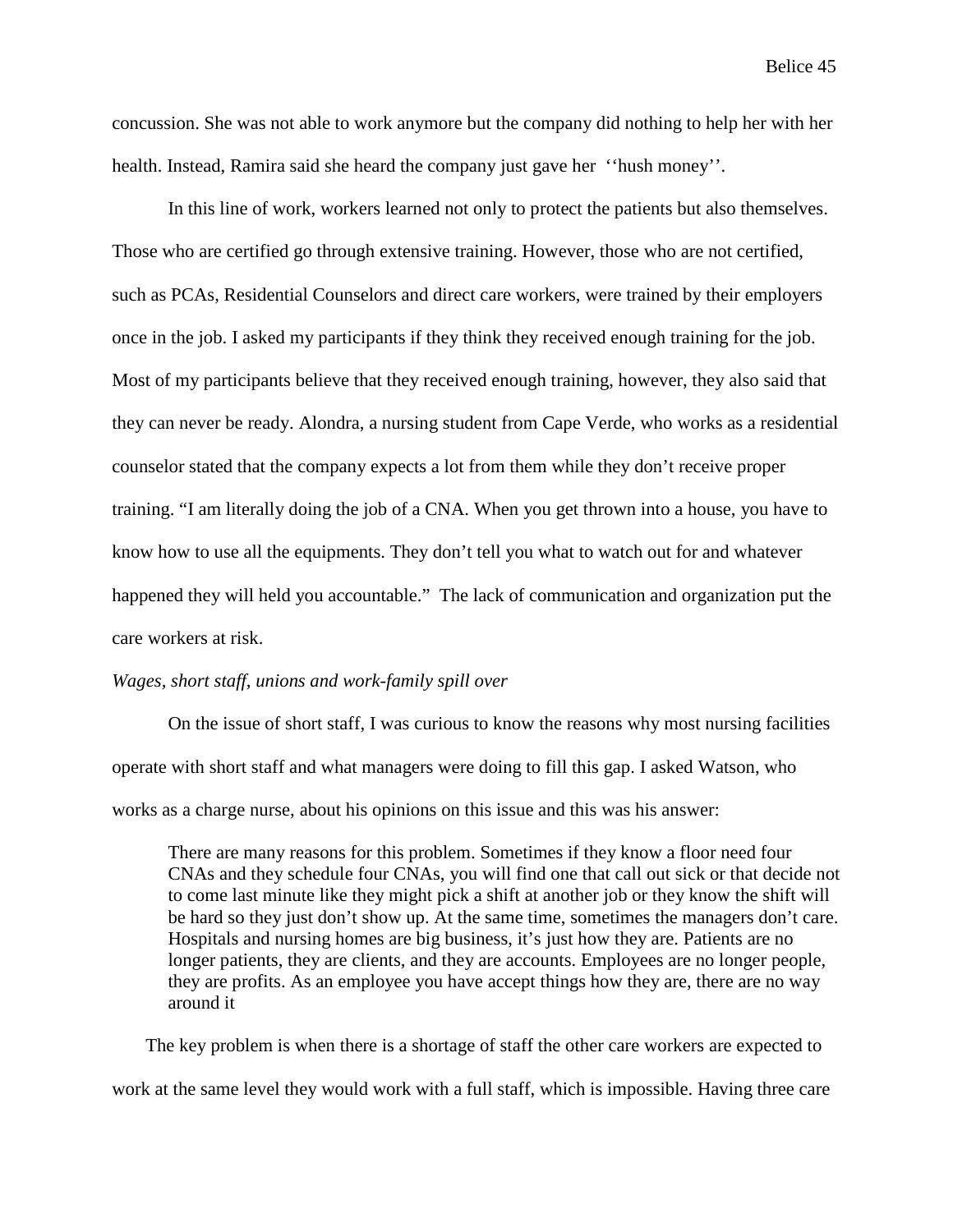workers for five patients is not the same as having two for the same number of patients. The workers cannot perform magic to get the same result. When things go wrong, the care workers get the blame. Their bosses would say that they did not follow the steps or use the equipment properly, knowing for a fact that the workers are not at fault.

People who work for agencies face two problems. The first issue is the agency takes part of the workers' pay for their fees. Because the workers are employed through them and they are the ones that "find" jobs for the workers, they take their portion from the paycheck. The reason why people often use recruiting or staffing agencies is because these agencies generally find a job within a short period of time due to contracts they have with different companies. Another problem care workers experience is that the job is not guaranteed. Anytime their client dies or is hospitalized, the workers loose that client. For example, Tika, a Haitian who used to work for an agency as a HHA, told me why she decided to get her CNA certification. "I can spend one month where I go to work almost every day and other months where I barely go to work. As a CNA, you are able to work anywhere and let's say you work full time at a hospital or nursing home you know those forty hours are guaranteed. " Similarly Emi, an older Haitian who works as a HHA for an agency, told me that because of the instability of her job she also does Uber to cover part of her bills.

In general, care workers are employed by for-profit organizations which means that they are not unionized. One of the participants, Ines, a young Cape Verdean who works as a residential counselor for an autism center, stated that her company has a union, however they do not want the employees to join the union. In fact, Ines said this is a strategy the company uses so that they can have more control over the workers. By making them scared of the union, they will have no one to go to when something happens or they get fired "over stupid stuffs". Therefore, it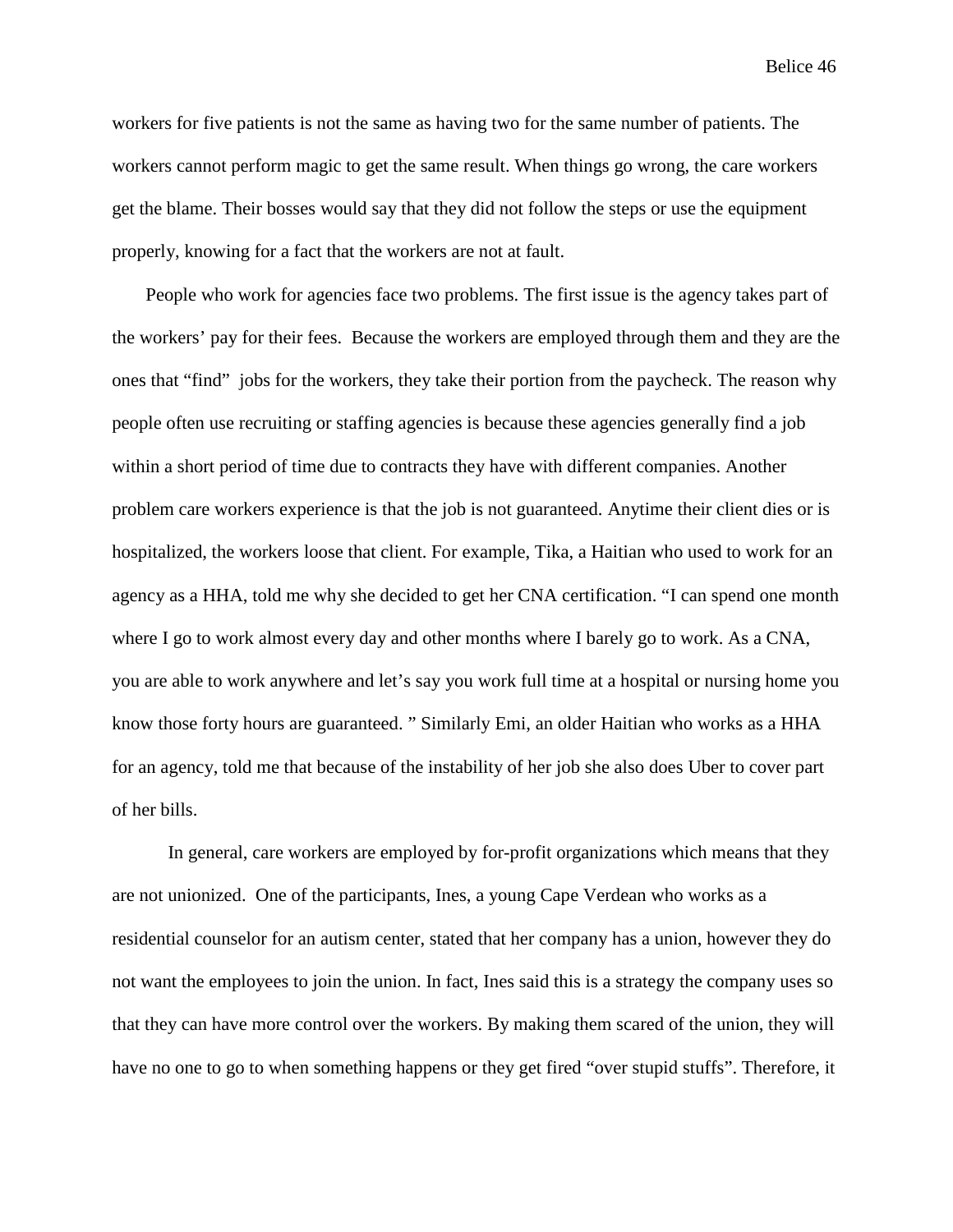works for the benefit of the company. Mercy, a young Kenyan who used to work as a residential counselor, was wrongfully terminated from her job after the parents of her client falsely accused her of abusing him. Because her case went to court and her employer "washed their hands clean," she had to deal with her legal proceedings by herself. She mentioned that if she were part of a union organization, they would have referred her to a lawyer. Her narrative demonstrates that non-unionized workers are put to extreme disadvantages.

Moreover, care workers are not compensated the wages that they deserve. In my data, forty eight of the participants believe that they should get paid more. A few of the participants mentioned that there is a difference in pay based on the location someone works. For example, a person who works as a CNA in Brockton might be paid four dollars less than someone who works in Boston. Also, the more experience one has the more they pay them compared to someone who is new to the job. However, the pay still doesn't reflect the amount of work they do. This is why many care workers work multiple jobs and pick up multiple shifts. Guerlande mentioned that overworking does have a spillover effect into the family. She mentioned that some kids end up doing drugs and become pregnant at an early age because their parents were not around to look after them. The parents had to do many jobs in order to pay the bills. Therefore, the children are left unsupervised.

Balancing family and work can be very difficult for care workers. Jiselle, a nurse from Barbados, told me about her experience as a young mother struggling with work as well as nursing school. At times, she had to leave her young daughter with strangers in order to go to work. It affected her a lot because she wanted to really bond with her daughter but her situation did not allow her.

#### *Encounters with family members*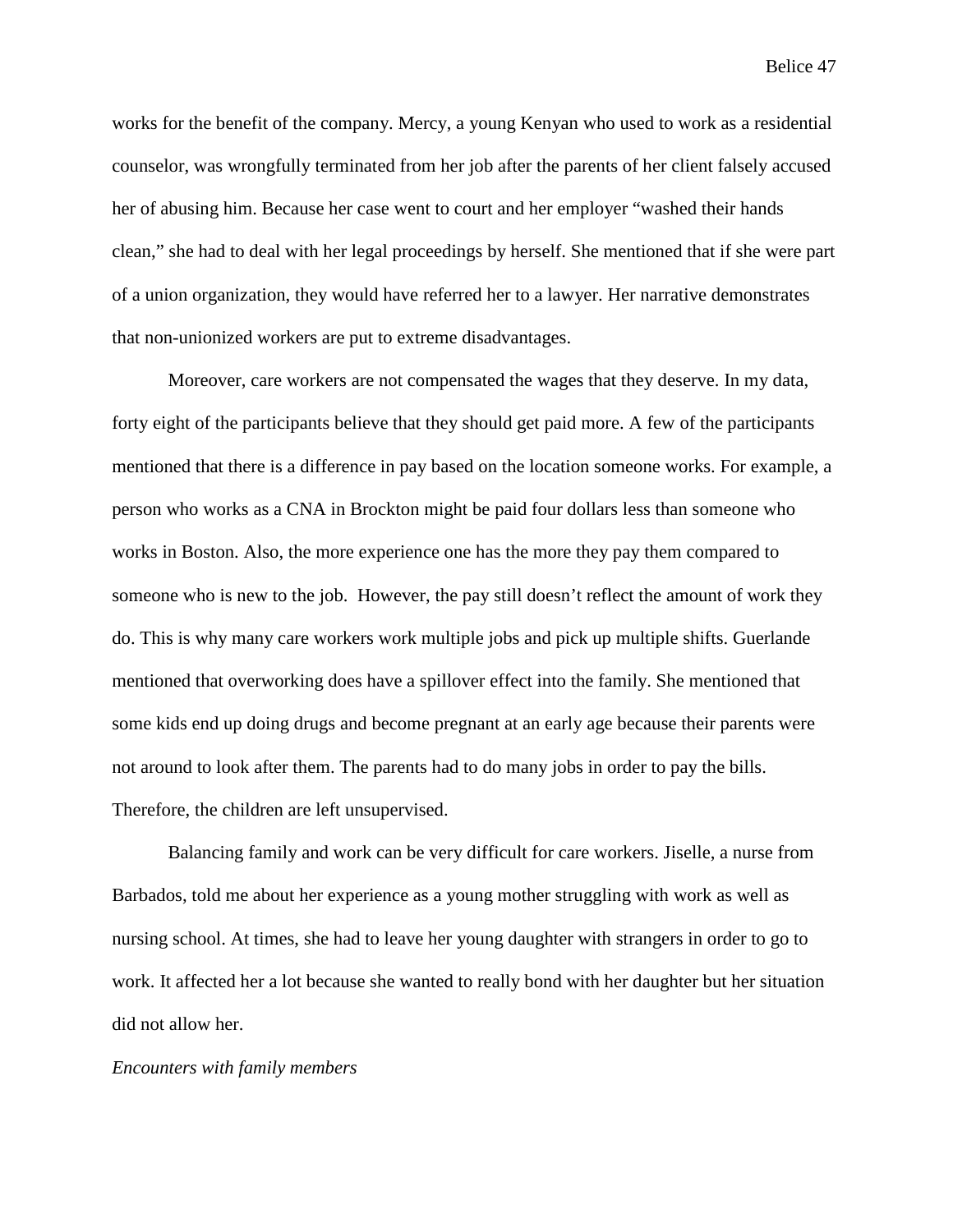During the interviews, I asked all the participants what relationships they have with their care recipients' family. Based on the answers of the participants there are two types of family members. The first type are those that are not grateful, who see the caregivers as just someone who got paid to do the job. They might visit the patient and see that the CNAs are busy, they will still call them to assist the patient. Some of the family members cause trouble when they come to visit the patients. Whatever the workers do, the family members are never satisfied. For example, Anna, a young CNA from Cape Verde, described the family members as "a pain in the ass". She used to work at an assisted living facility and the daughter of one of the patients always had something to complain about when she visited her father. She complained to the charge nurse, and to the floor manager about the CNAs. As a result, the management team came with a lot of new rules that everyone had to follow.

The second type of family member actually appreciates the job of the care workers. They realize that the job can be difficult at times but the workers are always dedicated. They might show their appreciation by buying gifts or food for the care workers. These gestures show that they are grateful for the work of the caregivers. Care workers are told by their supervisors not to take anything from the patients and their family members. When the family members come with gifts they give them to the care workers' managers or get their approval in order to give the gifts to the care workers. I also find that having any special relationship with the family members can actally be a problem. The family members will want the care worker to pay more attention to their own patient. They want to impose things on the workers for them to do as favors. The care workers have to treat everyone equally, they cannot take only one patient into consideration and forget about the others.

#### *Physical and emotional labor*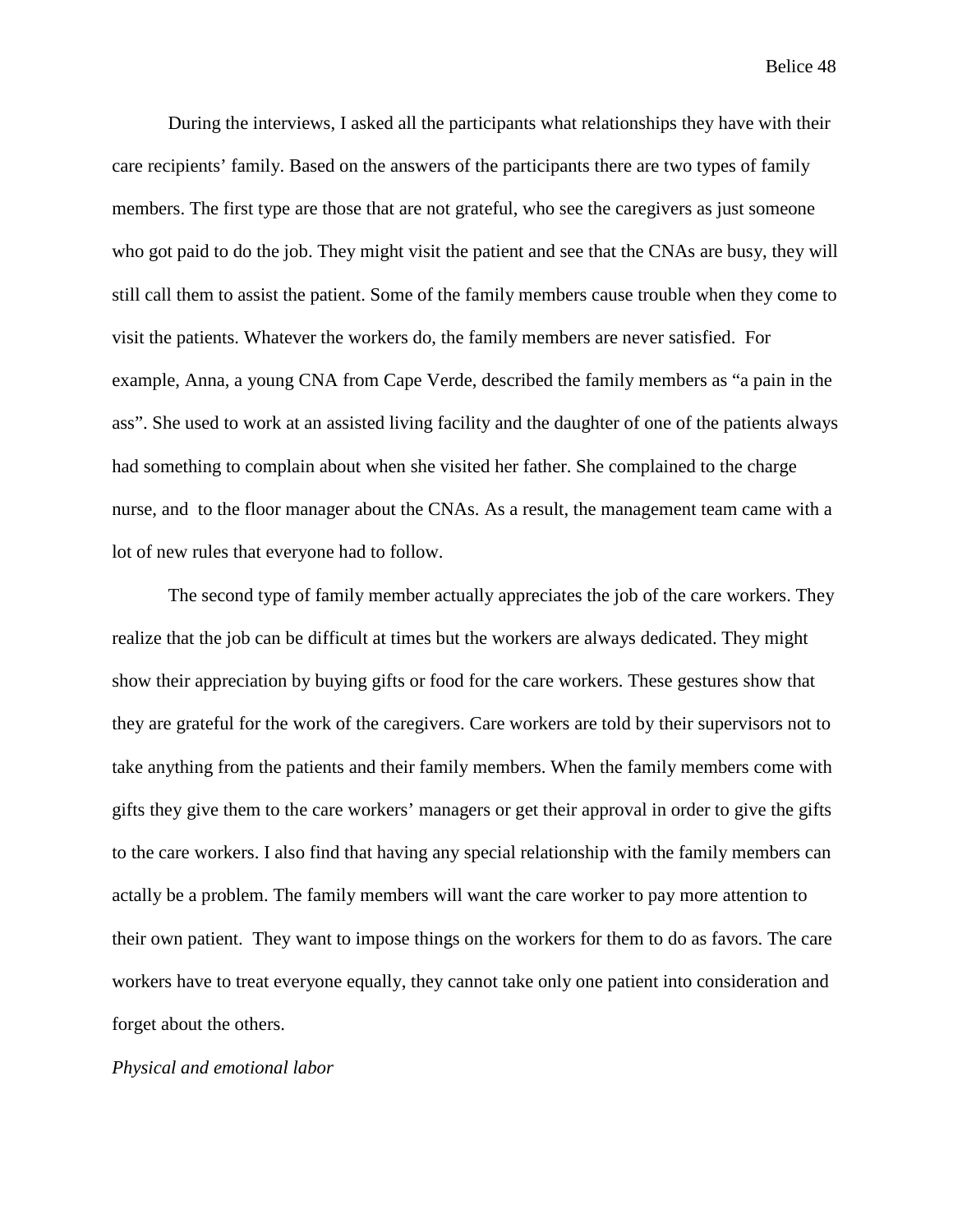Low skill health care workers understand their employers' expectations regarding emotional behavior. They have to suppress their real emotions and at times keep silent in order to please everyone around them. To begin, workers learn not to bring their outside problems into the job. When they enter a patient's room they are told to smile, say "Hi", and have a little conversation with the patients and their family members if they are present. They must keep a positive attitude or the family members might say that they are rude or they didn't say hi or they were speaking in their maternal tongue to another care worker in their presence. They often find patients who call them names, make racist comments at them, or even hit them. Despite some emotional rewards that come with care work which I will discuss in Chapter Three, care work is extremely challenging and being a person of color and an immigrant greatly influences what they get from their work environment.

People do not often recognize the impact that caregivers make in the lives of their care recipients. The care workers do not feel encouraged to do their jobs because often, people who are supposed to acknowledge them do not pay attention to them. They go over and beyond to make sure that their care recipients receive good care. Unfortunately, caregivers feel like they are taken for granted and that their efforts are unseen. For instance, Amboise voiced her irritation about the lack of understanding of the family member of one of her clients. She always stresses herself to get to the client's house on time but if she arrives one minute late the daughter of the client complains. When her car broke down, the daughter told her that she is negligent for allowing her car to break down. The daughter does not realize that Amboise takes her job seriously.

Caregiving is a very tiring job and many care workers experience burnout. Burnout not only leads to poor quality of caregiving, but also causes job turnover, habitual absence from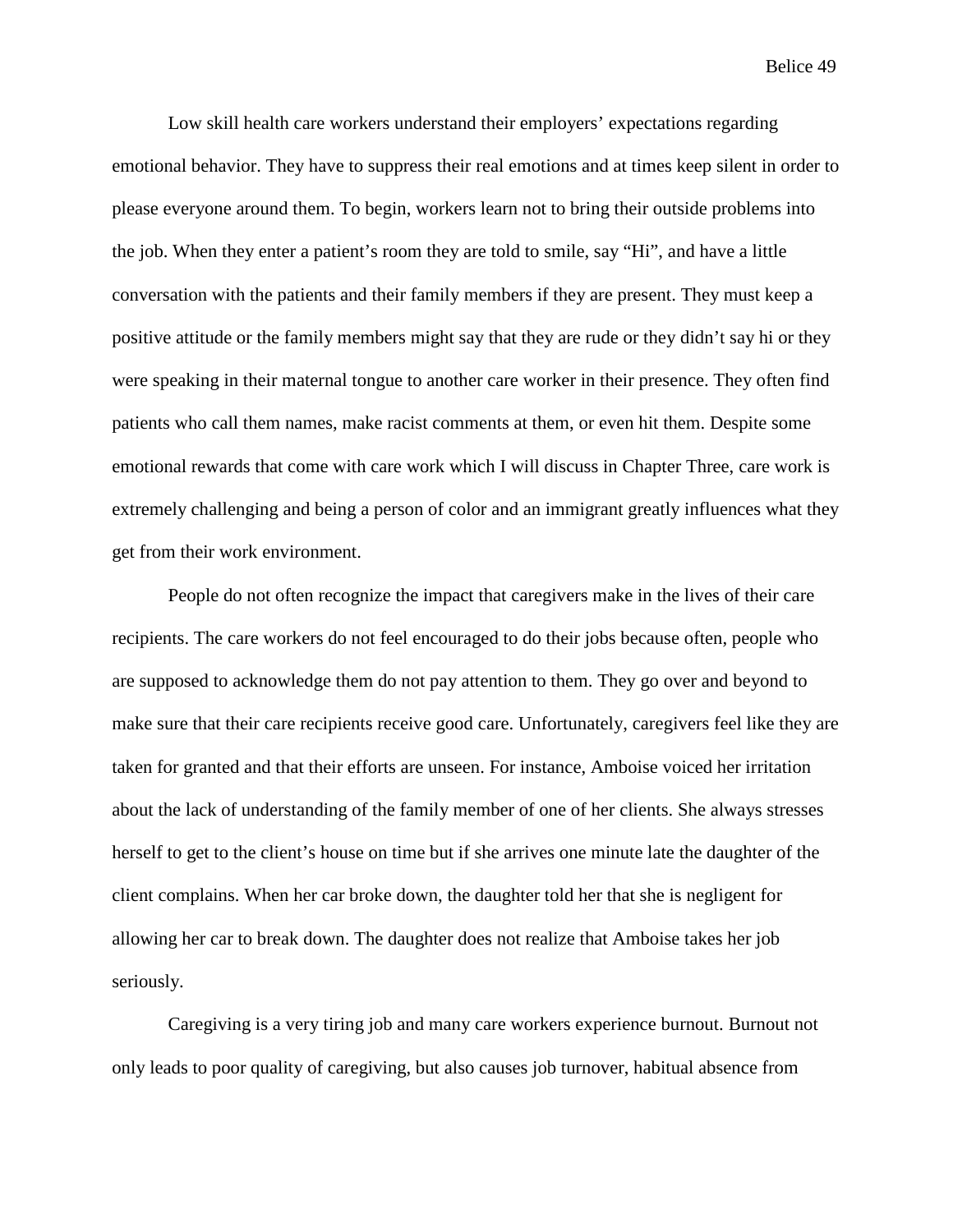work, and low job motivation. Burnout contributes to deteriorating health and well-being of workers, causing physical and mental problems and diseases. The workers don't really have time to sit down, they are very busy, and even on their break they find themselves busy doing patients' logs. Even if they are not clocked in, they still find things to do. They are assigned more patients that they are capable of taking care of. On top of caring for the patients, care workers also have to monitor the patients to make sure they do not leave the facility or take the stairs or elevator. If they make a mistake and something happens to a patient, the care worker would be accused of neglect which can cause them to loose their jobs and even go to court. It's very risky!

For those who work in nursing homes, it is very difficult to take care of multiple patients and help other coworkers. Because the job is physically demanding, care workers work in collaboration with their coworkers to get tasks done. Unfortunately those who work at the patients' residence do not have anyone else to help them with their tasks. This often puts them at risk of hurting themselves. For example, Tamara, a young Haitian HHA, wishes that she had a coworker because she is petite and sometimes she is not able to transfer her clients. One day, she fell on the floor while transferring one of her clients and until this day she still has back pain.

I asked all my participants what personal characteristics one needs to have in order to do their job and I found three popular themes which are self-control, caring, and patience. For instance, a patient might put on his call light and the care worker will leave whatever they are doing to go assist that patient thinking that the need is urgent. When they go to the patient's room and ask what he wants, the patient will say "I was just bored and I needed to talk to somebody. You don't have to tell the nurse anything". This is what Beatrice mentioned. One young female Haitian who has been working as an HHA for three years said, "This job can be very stressful, you will feel like you want to quit. The Americans always say 'don't make your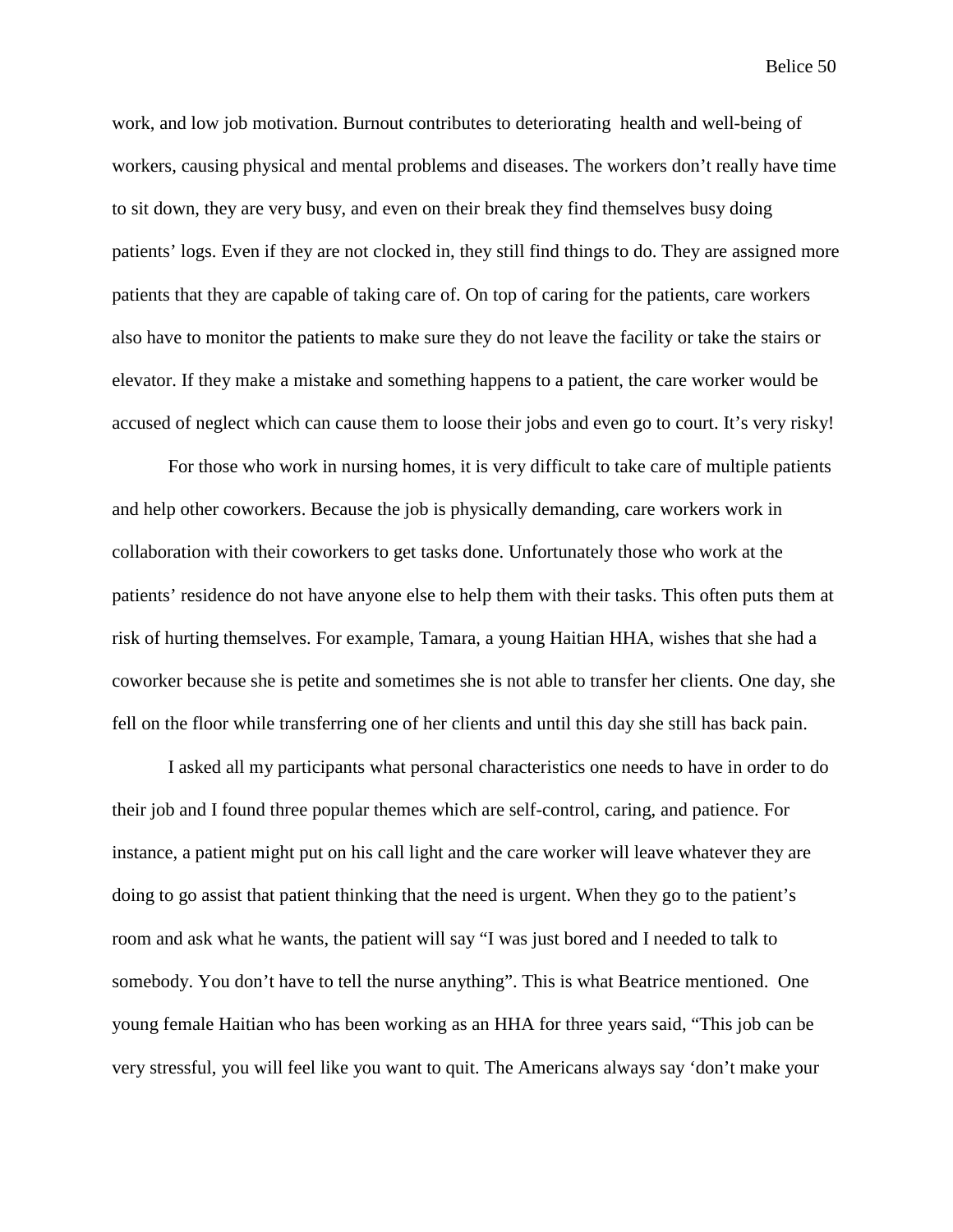problem my problem.'" Considering the population that they are working with, the last thing that they can do is lash out at the patients.

As we have seen, this chapter speaks directly to the topic of emotional management. The care workers suppress their feelings when they experience racism, indifference, injury, and inconsiderate family members. The care workers are not supported by their employers. They do not receive enough training, wages, and benefits. Hence, high turnover is a common problem in health care facilities. Moreover, the care workers are greatly affected by current immigration issues.

### **Chapter 3: Positive Experiences**

In Chapter Two I described the dilemmas that the care workers face at work. In this chapter, I will talk about the care recipients and their interactions with the care workers. I wanted to not only mention the negative aspects of the job but also the positive sides as well. I will highlight other features of care work job such as patient care, job satisfaction, personal attachment and karma, the care workers understanding of their care receivers, nursing ethics and caring, rewards, satisfaction, and advocacy. These themes help to explore other feelings about care work based on the perspective of the caregivers.

### *Patient Care*

Being a care worker requires more than providing close, physical attention. Direct care workers provide support and information to the families of their care recipients; they prevent hospital readmissions, and they contribute to the management of chronic disease (Seavey, 2011). Paid care work is a job which requires workers to give their undivided attention to someone else. The main duty of caretaking is the act of "pouring love" ( Parrenas, 2001, p183). The care sector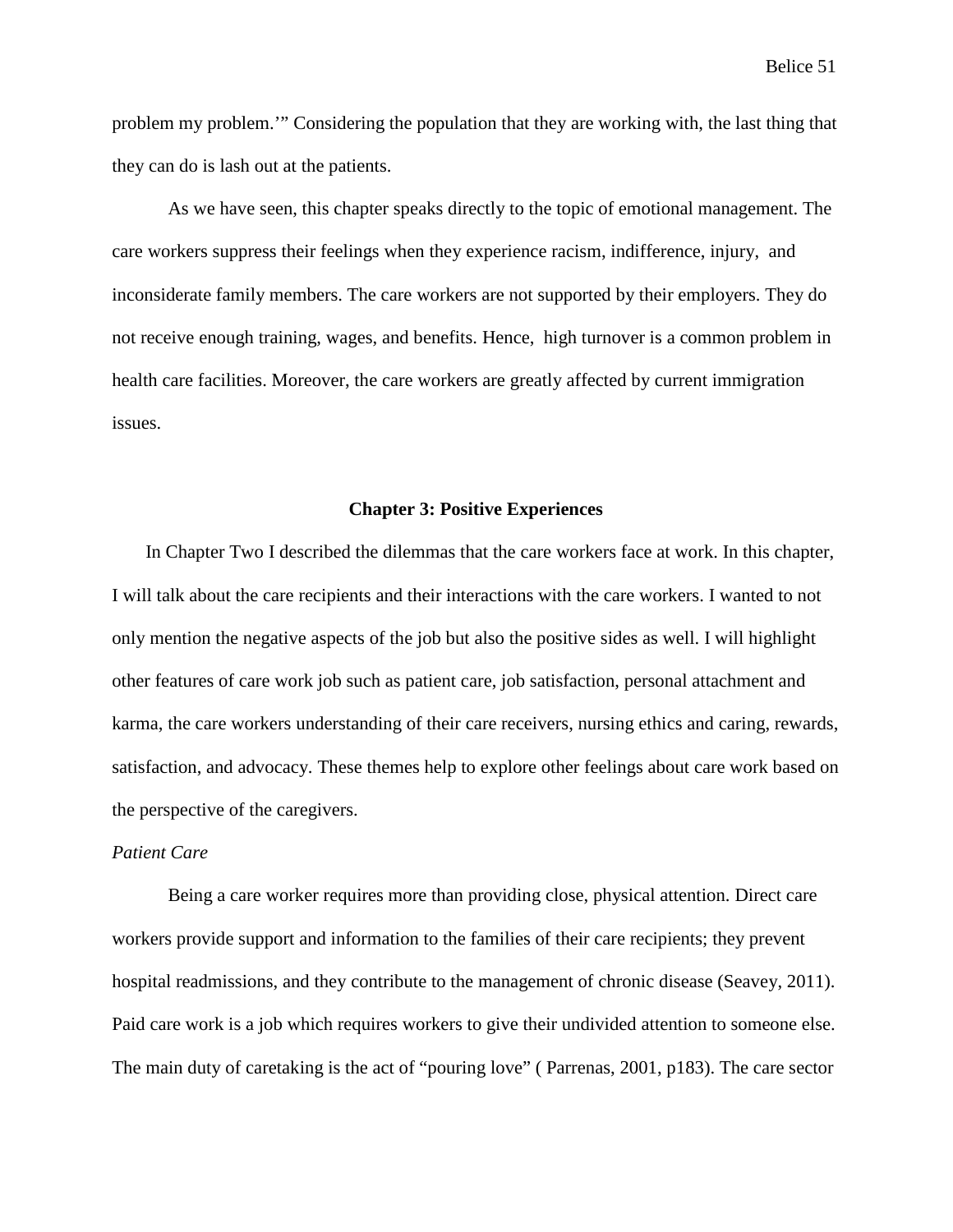includes different types of care receivers. Some are chronically ill, suffer from Alzheimer's, dementia, others are totally dependent people.

The concept of caring is culturally seen as part of women's identities. It involves the act of caring for and caring about another individual (James, 1992). Thus, it differentiates women from men. Women are responsible for the taking care of children, dependent relatives, and the needs of their husbands. Similarly, caring for the frail and disabled is easily compared to the nurturing of children even when it is unpaid work. Considering the fact that most carers are women, they play two different roles. Caring can be either direct or indirect. It is direct when it involves "personal and emotional engagement" and indirect when the activities performed require minimal human interaction as in the case of house cleaners (Anderson and Hughes, 2015, p43).

One aspect that is very distinctive about care work is relationality (Armenia and Clare 2015): care workers have a genuine relationship with the people that they care for. Aides are encouraged to see the care receivers as their family. This model of family "builds a morally obligated and emotionally devoted worker" (Dodson and Zincavage, 2015, p198). The job demands that workers have affection, love, and patience. Employers who consider their domestic workers part of their family usually treat them better. Domestic workers considered "being part of the family" as being "treated like a human being" which allows them to get away with occasional mistakes (Parrenas, 2001, p181). This phenomenon also has its downfall, it can also be used to exploit workers. The workers will sometimes have additional unpaid labor, which employers viewed as a "labor of love" (Parrenas, 2001, p180). This demonstrates that the use of intimacy gives employers more leverage in the relationship and creates work behaviors that meet their own interests.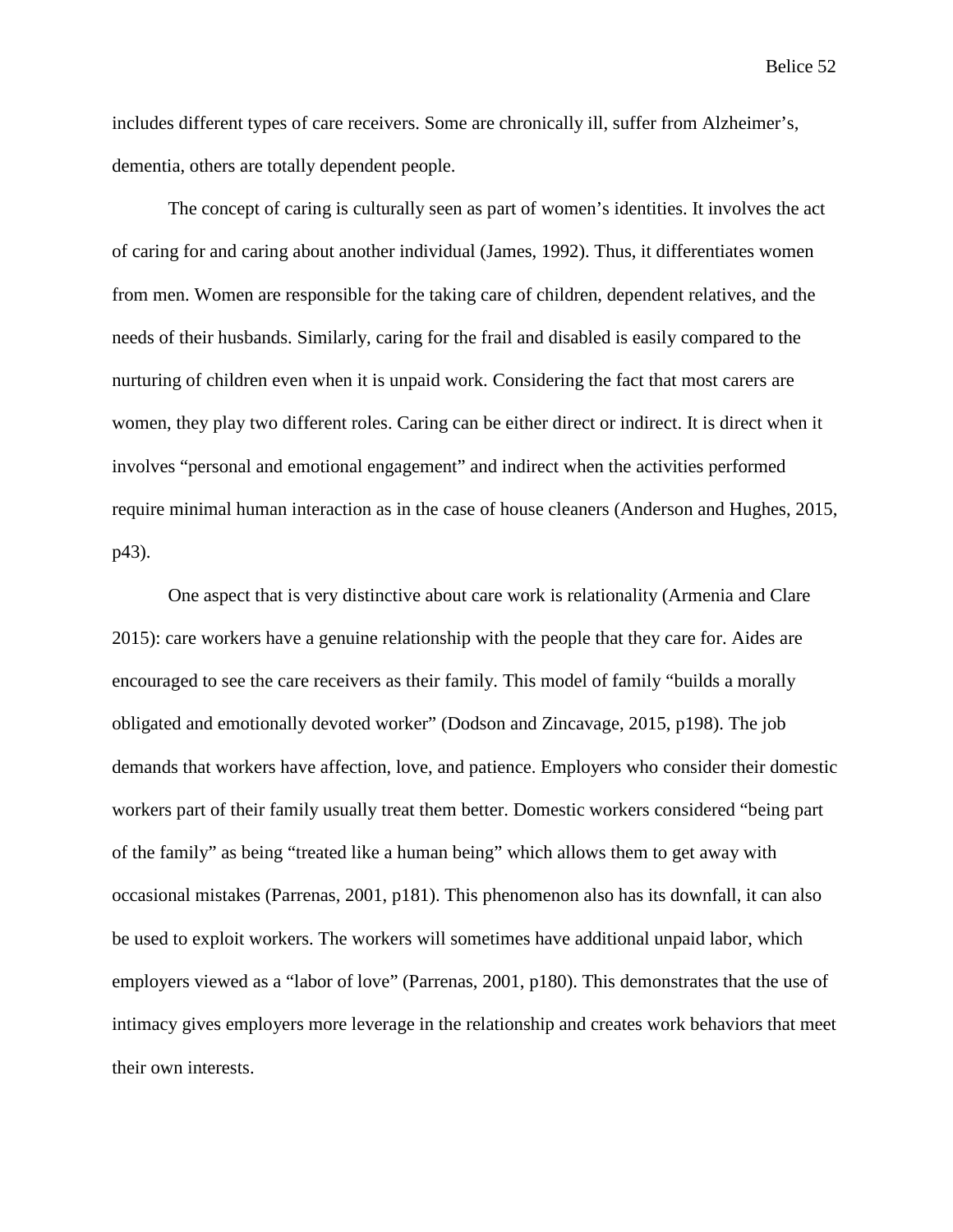James (1992) mentioned that one of the problems that many nursing staff have to deal with is the pressure between "organizational priorities and individual patient care" (James, 1992). This means that a lot of times the worker's enthusiasm to help an individual can interfere with other tasks. Also, there is not enough time for them to provide the care patients need. A patient might request for a task to be done but might end up doing it themselves because the care workers would not have the time to do it for them. The individual might feel like she or he does not want to be a burden to the busy care worker.

Many scholars who research care work observed the notion of dependency that exists in care work. The problem with this conception is that it characterized "care recipients as objects rather than actors in their own care" (Duffy et. Al. 2015, p9). Being dependent reminds us of the care receivers' inability to take care of themselves. This in fact can affect their feelings of selfworth. For example, William, who suffered from a condition that caused him to lose his bodily control, did not allow anyone to bathe and dress him. Doing these activities would allow someone else to see his nakedness, which he would be ashamed of (Dyck and England, 2012). This means care workers have to be mindful of their care recipients' wishes which can be hard to accommodate. The care workers that Dyck and England interviewed noted that treating the patients with dignity and respect are important aspects of nursing. By working with a patient over time, care workers will learn more about the individual in order to preserve their selfesteem.

In the nursing field, healthcare workers are encouraged to maintain patients' dignity, especially those who are in end-of-life care. From a study done on how nursing home staff promote the dignity of the residents in their work, one of the dignity-conserving practices the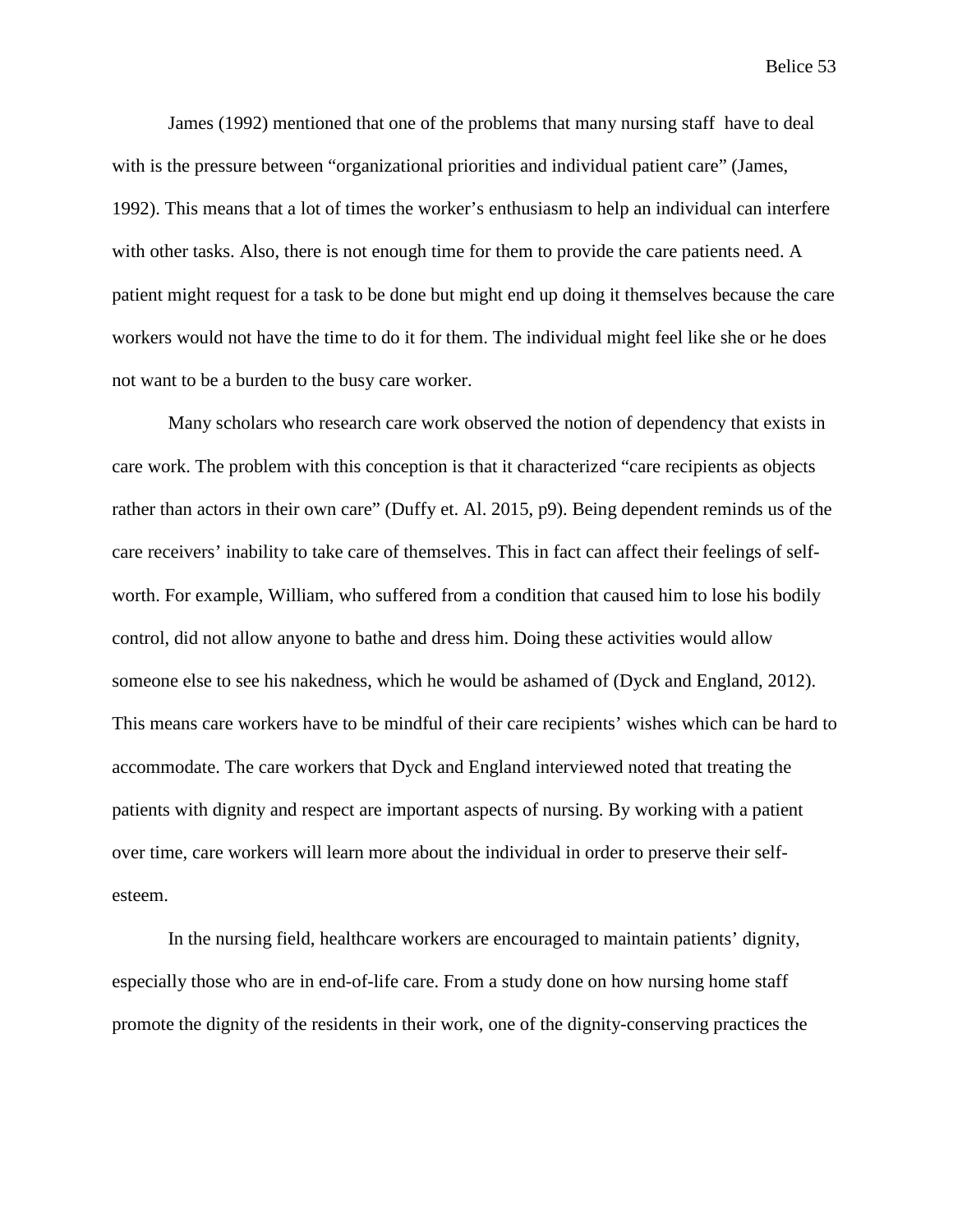workers used was treating the residents as they would like the residents to treat them (Gennip et. Al, 2013). When this is applied, care workers take their own values and preferences and project them on the residents or in a particular situation. The care workers also mentioned treating them decently, such as calling them Mr. or Mrs. and listening to them attentively (Gennip et. Al, 2013). These examples are actions that contribute to residents' sense of self and personal identity.

### *Job satisfaction*

On the part of the caregivers, it's important to know if they are happy and contented and fulfilling their desires and needs at work. One factor that drives job satisfaction is motivation. Employers first have to make sure the workers have an interest in the tasks that are associated with the job. People may have the skills but if there is a lack of passion in the job they will not do the job as happily and as good as they would. There are two types of motivation: intrinsic and extrinsic. Extrinsic rewards are external factors that provide incentives such as money, bonuses, and praise from others. Intrinsic rewards are internal, and they are related to the value of what we do. At the organization level, non-financial rewards are often associated with workers' intrinsic rewards. Non-financial rewards can be appreciation, job recognition, and other non-monetary recompense.

In a study conducted by Meyer (2015) interviewing immigrant workers in the care work sector, immigrants reported that relationships with both clients and their family members were essential for rewards, and positive experiences. They quickly learn to understand residents' preferences in order to provide the most efficient care, but also to make their own experiences more pleasant by avoiding conflict. Not to mention, some care workers also advocate for their patients. They raise alerts when patients receive inadequate care, abuse, and neglect. This can be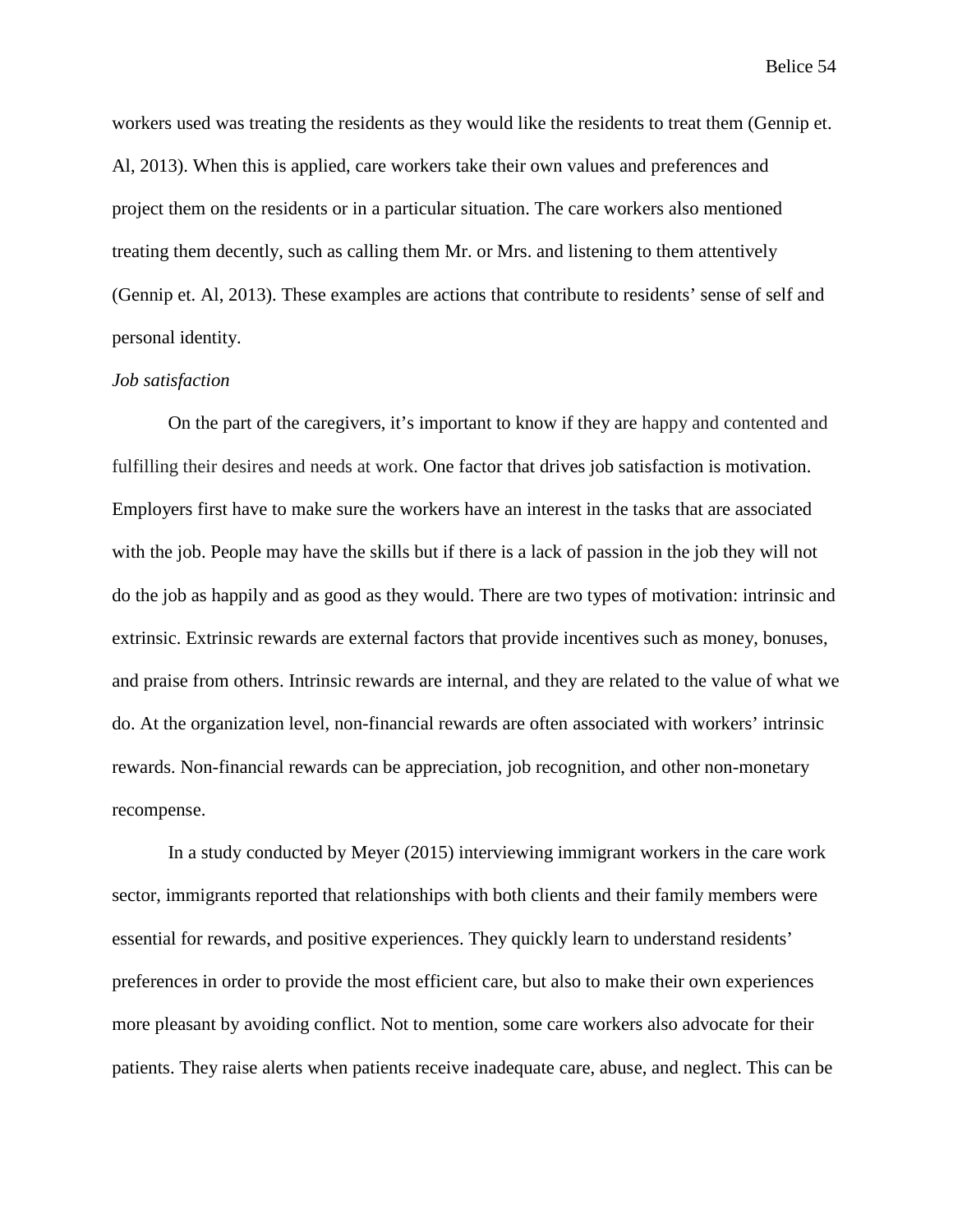described as whistleblowing which is "any reporting of misconduct in the workplace or the disclosure of wrongdoing that threatens others" (Hammervold, Malmedal, and Saveman, 2009). Care workers provide solutions to issues that the patients are not able to vocalize. With these themes in mind we will see what the interviewees have to say.

# **Findings**

# *Personal attachment and karma*

Over the years caregiving has taken a different shape; it is no longer completed by family members and friends. It has been commodified into paid labor. The caregivers become a second family for those they take care of. They provide social, physical, and psychological assistance to the care recipients. By seeing each other every day, a bond is formed between the care workers and their care recipients. They joke around with the care recipients in order to cheer them up. The interviewees said that their care recipients see them as their daughters, best friends, and sisters. Some care recipients go as far as sharing their secrets with their caregivers. These relationships help caregivers to better know their care recipients as people.

In the previous chapter I talked about the advantages and disadvantages of having good relationships with the family members. In a like manner, care workers find themselves in the same situation with their care receivers. Some patients or residents prefer to be cared for by particular nurses' aides, even if the caregiver is busy assisting other people. For instance, Ngozi, an older Nigerian CNA, vocalized how her work is becoming too much for her. She has a friendly personality and a lot of residents at the nursing home like her. There is one resident who does not want to work with any other CNA than Ngozi. She does take pleasure in working with that resident, the problem is, on days that she doesn't work, the resident waits until Ngozi comes back to work to take a shower and do her hair. In addition, when the resident knows that Ngozi is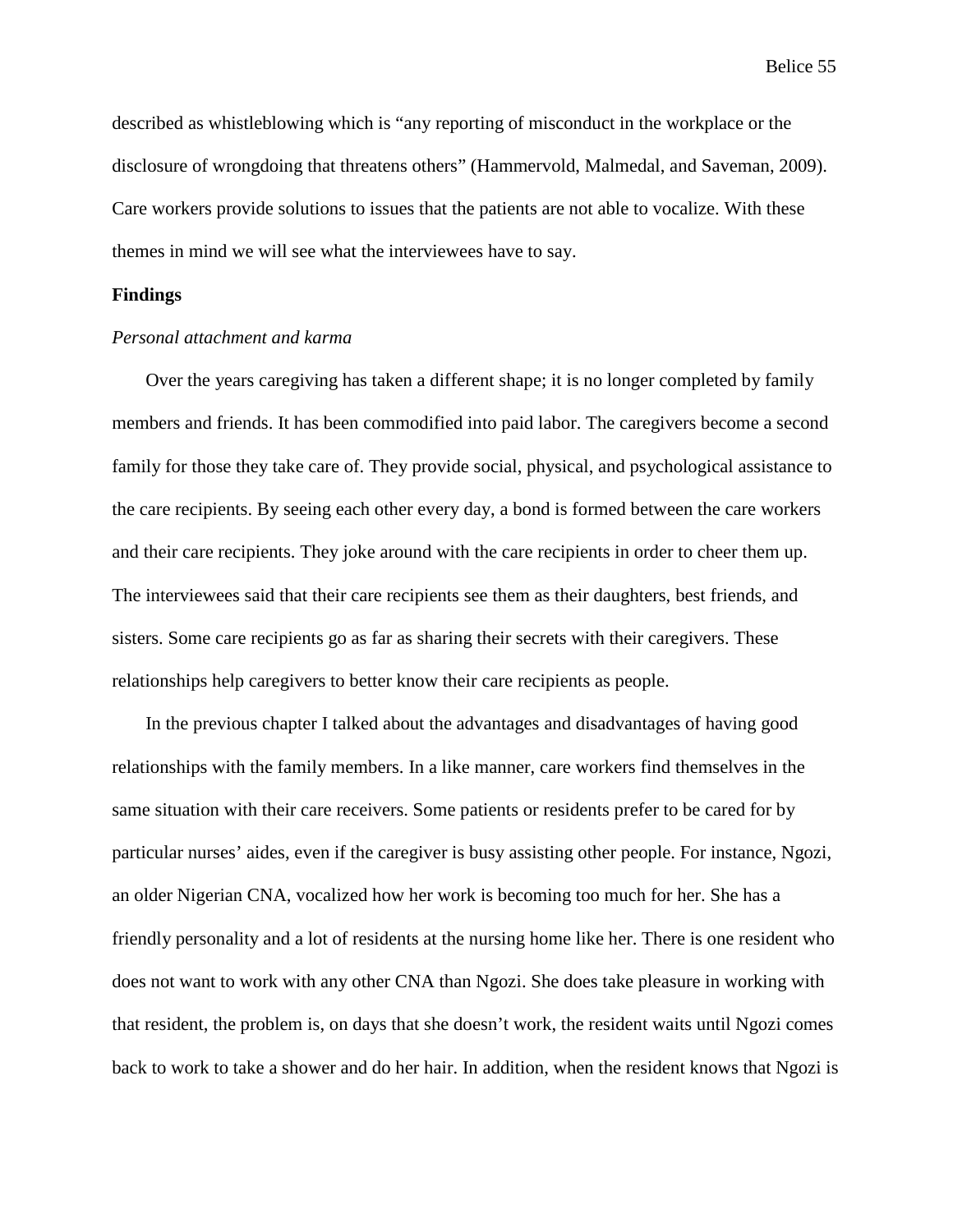on her floor she will put the call light on just so that Ngozi can come check up on her. Ngozi sometimes tells her that she will tell the nurse that doesn't allow her to do her job. The patient will tell her that she will tell the nurse that Ngozi deserves the employee of the month award because no one takes care of her like Ngozi does. Similarly, those that work in residential programs told me that some clients want them to live with them. Whenever they are leaving the house, the clients will ask when they will come back. The advantage that they gain is that if they got fired, some clients call the agency and ask that the care workers be hired again.

The story of Natacha, a young Haitian HHA, stood out as an example of the benefits of having good relationship with care recipients. She was hired by an agency to take care of a ninety two year old woman. This was the first and only case she had since she moved from Delaware to New York. As she worked with the woman, her husband became frail and needed care too. She ended up taking care of both the husband and the wife even though she was getting paid only for the wife. The wife always told her daughter how Natacha takes good care of her and that she is a good worker. The daughter was amazed at how her mother praised Natacha and she referred her to work for two of her friends' parents. One thing that stuck in Natacha's mind was the fact that the wife gave her a car after her own car was crashed and she wasn't able to come to work.

Some care workers feel more connected to the job when they are taking care of their own family members. Not that it happened consciously, but because it's very personal to them, they put in more work. Khadra, a young Somalian female HHA who was motivated to get her HHA certification in order to take care of her disabled brother, mentioned that there is a very big difference when she is working with her brother compared to strangers. "For my brother, I go above and beyond because I want him to get the best care. I do want the best for everyone...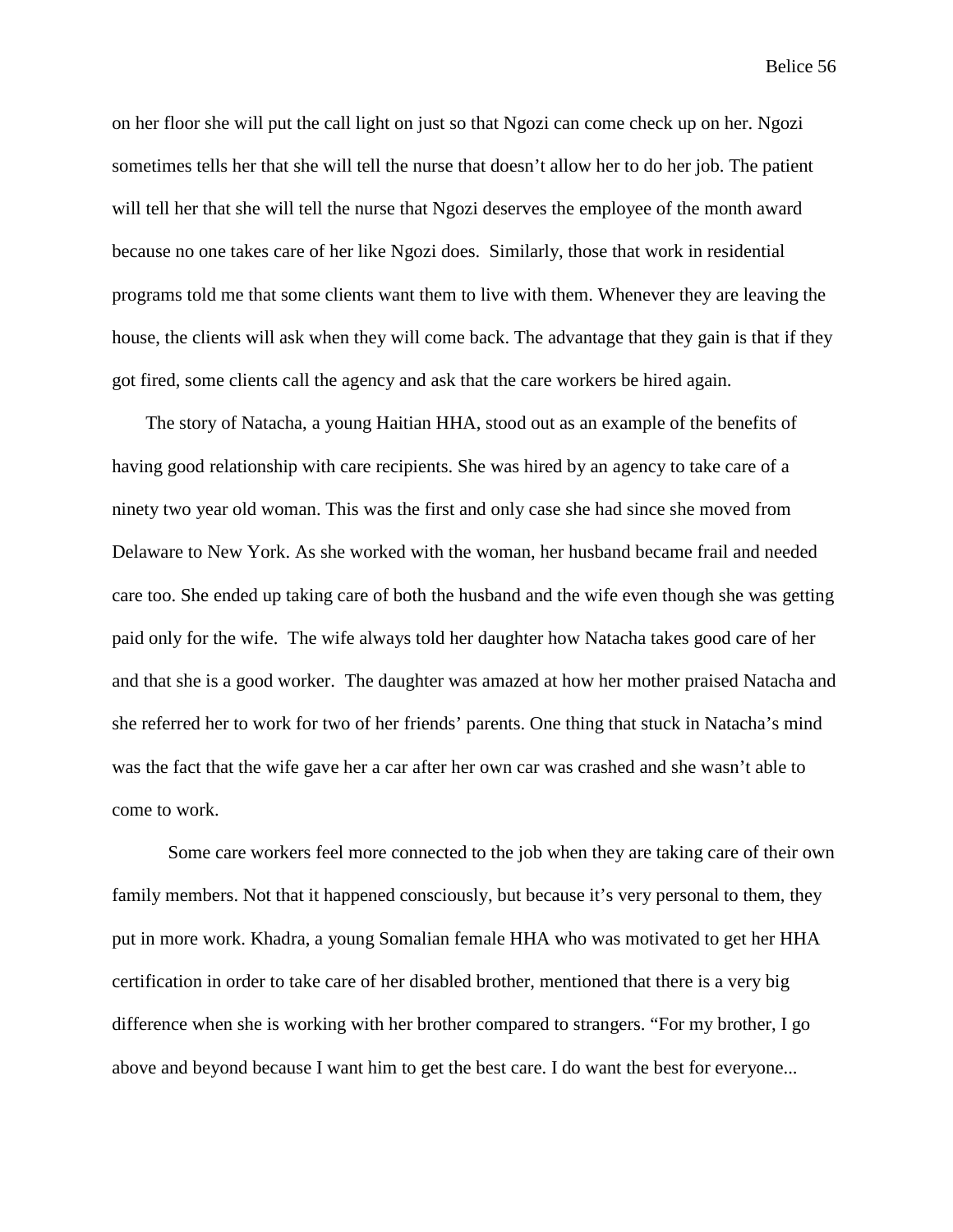where for other people I just do what is on the paper." Even though she mentioned this personal element, many care workers said that they can only perform the tasks that they are assigned to do for the patients. They cannot exceed their job's requirements because that might put their jobs in jeopardy. For example, if a client requests to drink some juice and the care worker gives it to them while it is not written in their work assignment, they will be held accountable for anything that happens to the client.

In my data I find that one thing that makes immigrant care workers overlook whatever the patients might say or do is relationality. In African countries as well as Caribbean countries, people are taught to respect their elders and not talk back to them. In those cultures, the elders have significant importance. Moreover, back home, many of these immigrants took care of their elderly parents and grandparents, who most of the time lived with them. Now, even though they are taking care of complete strangers, they still hold the same ideologies. A younger Haitian HHA named Fabiola described her relationship to her patients this way: "I always tell people that, just treat them just like you will treat your grandparents, think of them as your grandparents because I don't think anyone will treat their parents or grandparents bad." Many immigrant care workers share this sentiment. If you treat the elderly badly, you will definitely face the consequences because my respondents strongly believe that they have the power to curse you.

There is a contradiction between relationality and indiferences. The care workers are thought to treat their care recipients as their own family members meanwhile they are discriminated by the same people they show love to. One thing about reproductive labor is that it cannot be monetarize perfectly. Despite the indifferences they experience they suppress their emotions in order to provide emotional and physical support to their care recipients.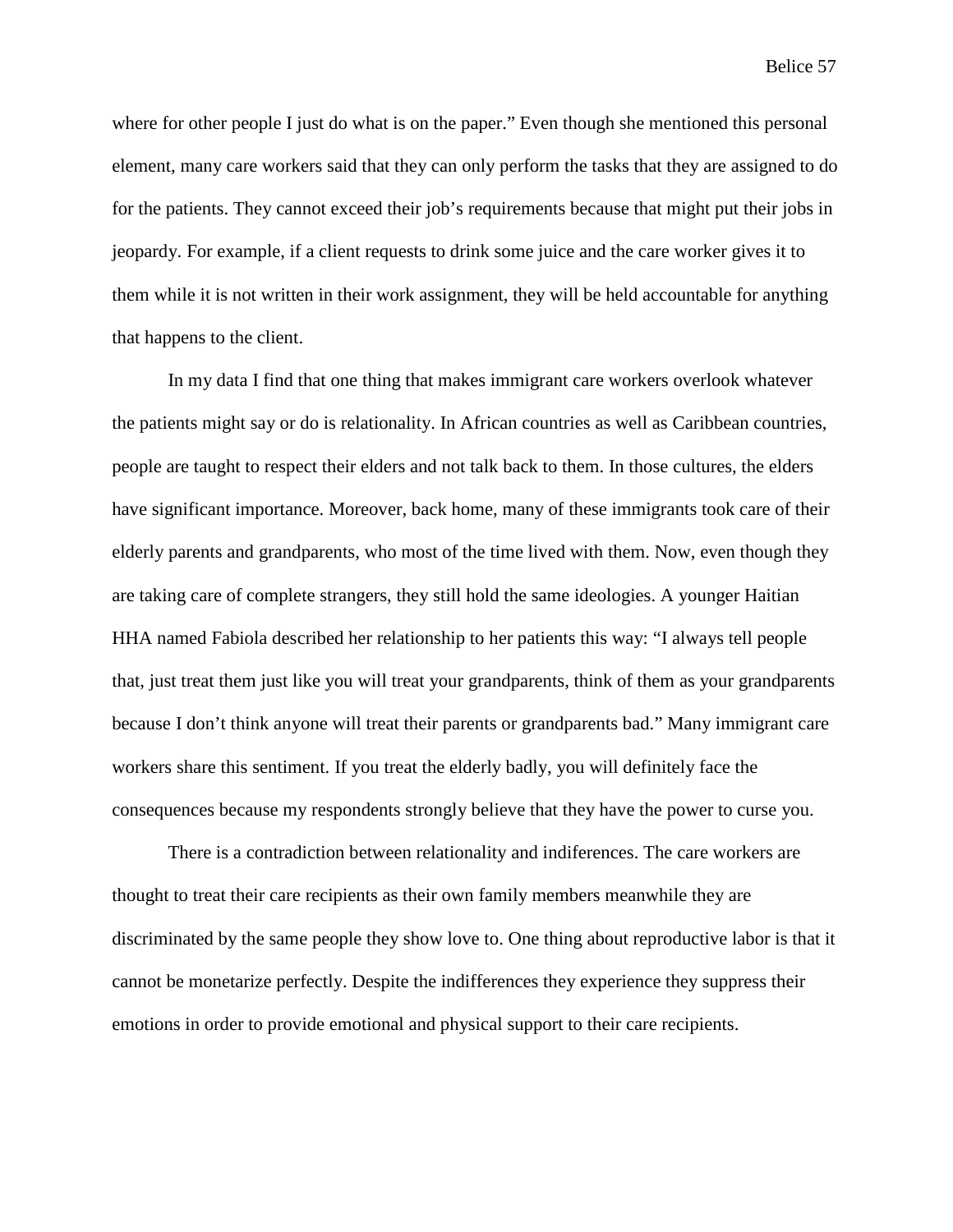Equally important is the notion of fate. Everyone that is born will one day get old and therefore is subject to have any illness related to aging. Immigrant care workers believe that the way they treat their care receivers will dictate how they will be treated in their old age. Both the older and the younger workers express that no matter what the patients do to them, what's important is the care that they are providing to them. Many of these care receivers need assistance to do activities of daily living such as cleaning, eating, combing their hair, etc. because they are unable to do it themselves. While the patients can be difficult to work with, care workers I interviewed remind themselves that one day they will be in that same position and therefore they should be kind and considerate towards their care receivers. A younger Ghanaian male named Obeng, who worked both as a CNA and HHA, said "We all need to get the best care or we will want to get the best care so in order to have that, you need to give that care out to someone that needs it so you receive it." He realized that by being there for his care recipients and giving back to them, in return, he will receive much more in his old age. There is a saying "you receive what you give", and this is why most care workers see their work as an opportunity to shape their own dying years.

Care workers also find it hard to deal with the death of their care recipients. Several interviewees mentioned that one of the hardest parts of their job is seeing their patients passing away. Although it is something that they should expect, the emotional part is cleaning the patient's room or entering the room without seeing or hearing the patients' voices. Furthermore, when some patients die there are no family members that come to take care of the funeral. One of the interviewees mentioned that she wishes that nursing homes allowed caregivers to go to the residents' funerals. Because of the relationship that they build with the residents, it make sense to pay tribute at their funeral.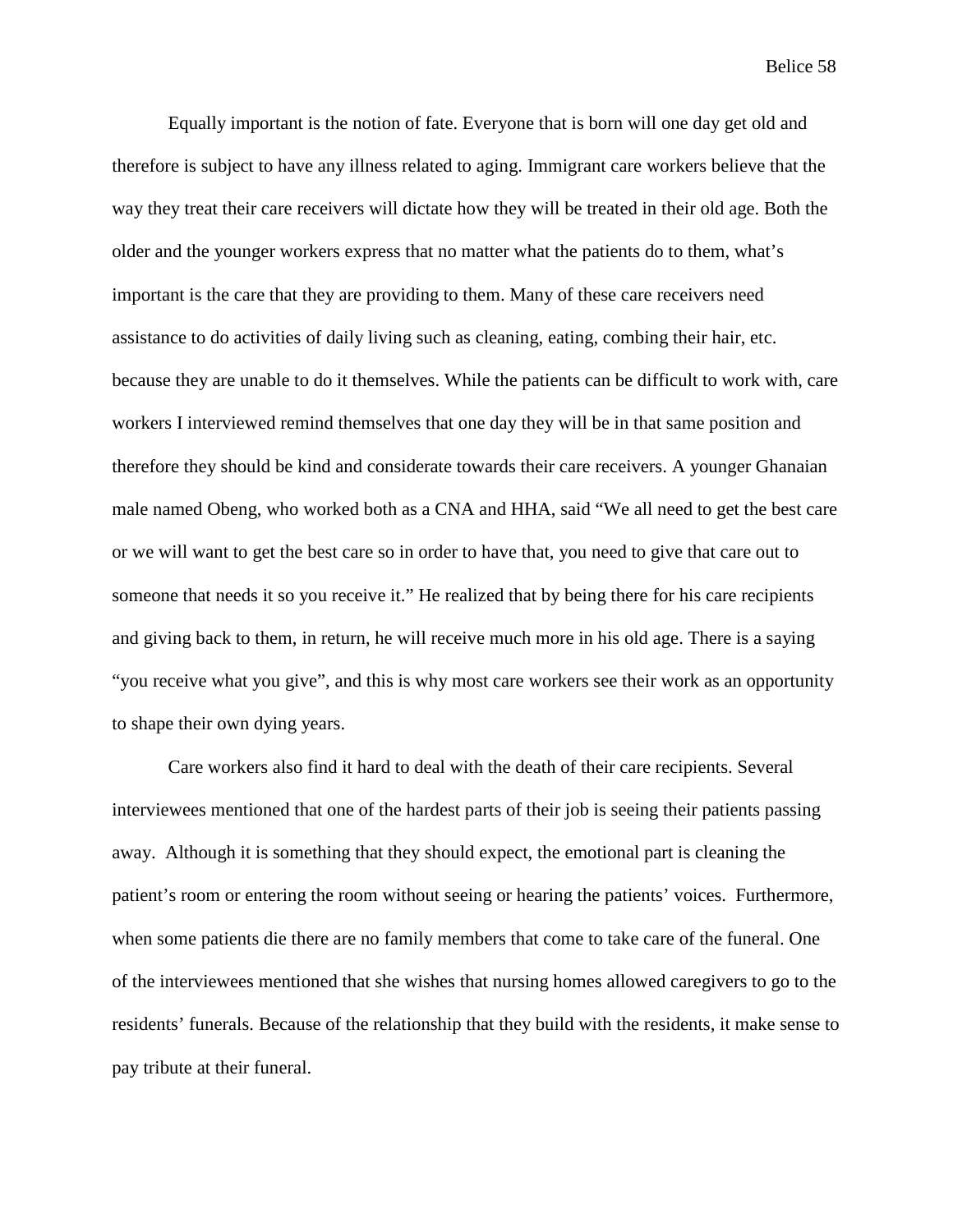The interviewees who work at the care receivers homes either as PCAs, HHAs, or residential counselors, have more interactions with their care recipients compared to the interviewees who work in nursing facilities. Not only do they have a limited amount of clients to take care of, but they also have authority over the social activities they prepare for the clients. For example, the interviewees mentioned that they bring their clients to the zoo, to Foxwood casino, to the movie theater, and to the mall. The care workers find these activities beneficial to the clients because they are able to experience what most people do on a daily basis. The interviewees also said that they familiarize their clients with their own culture by cooking their food and listening to their music.

# *Understanding the care recipients*

Many of the care receivers that the immigrant care workers work with suffer from dementia, Alzheimer's, and mental illness. People with these issues do not act the same way as people who have only physical disabilities. Care receivers who have mental illness have diminished brain control. There are different behavioral and psychological symptoms of mental illness including aggression and violence and many can be verbally abusive. The interviewees mentioned that whenever the patients lost their lucidity they say and do things at no fault of their own. A patient might say a CNA stole their glasses when in reality they don't even wear glasses. An older female Haitian CNA mentioned a patient was looking for her money and could not find it so the patient ask her what she did with the money. For anyone else listening to this, they might decide not to work with that particular patient anymore because of the way he insulted them. However, the CNA mentioned that although at that time she was mad, they all learn that the patients might say and do things they don't really mean when they are not in their "normal state." A younger female Cape Verdean who works as a residential counselor said, "It's not them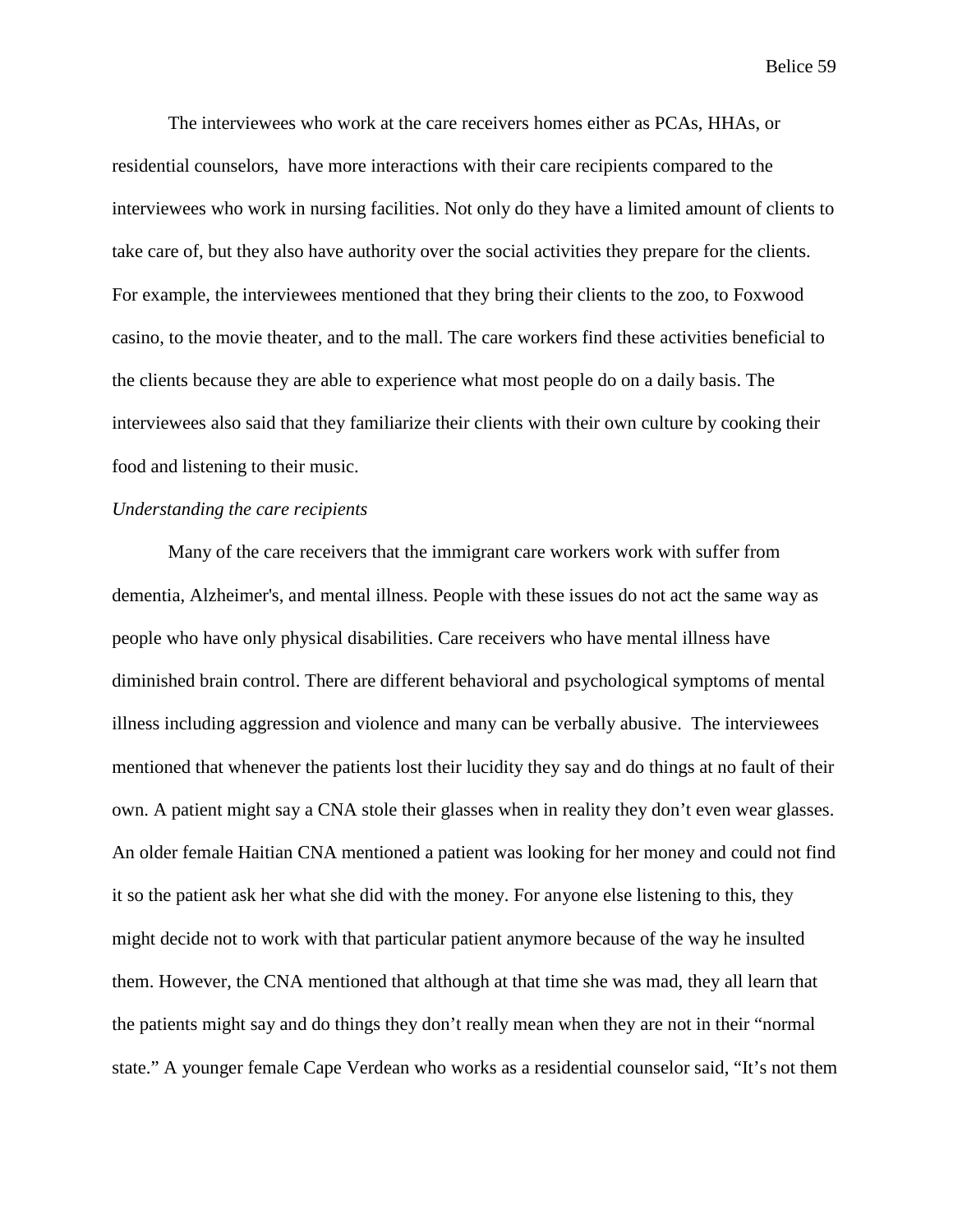acting willingly, but it's because of their sickness, that is why they are acting like that. So you got to be patient with them." This is why learning about the patients' mental illness helps care workers to evaluate each of patients differently.

Just like most immigrants struggle with their identity when they immigrate abroad, the elderly` have similar experiences. Before reaching their current stage, the care recipients were contributing to the society and had a normal life like everyone else. Now they see that they are at a stage where they depend on someone to take care of them (the workers are seeing their private parts), they have no friends and some of them are bedridden. Some of them are not happy when a care worker is doing their personal care because it shows them that they have lost their independence. This really affects them psychologically and at times, many of them have suicidal thoughts. This is why to better serve their care recipients, care workers need to have sympathy for them. When Natacha, the HHA mentioned previously, lived in Maryland, she worked with a client that had suicidal thoughts and that was a hard experience for her. The client used to tell her that he feels abandoned and no one likes him. One day, while she was at the client's house, the client said that he will officially put an end to his life using a rope or a knife. Natacha quickly alerted the agency and had to hide anything that the client could use to do the act. Though not every care worker might have this experience, nursing facilities and agencies educate care workers on what steps to take when they are working with suicidal care recipients.

Besides mental illness, there are also those care recipients that have challenging behaviors such as aggression. These behaviors can upset family members and intimidate and endanger the staff. Caregivers learn how to prevent aggressive behaviors from occurring. If not handled properly, the care recipients can escalate, and this will make the situation worse. According to the interviewees' responses, one can never be ready for these situations because they always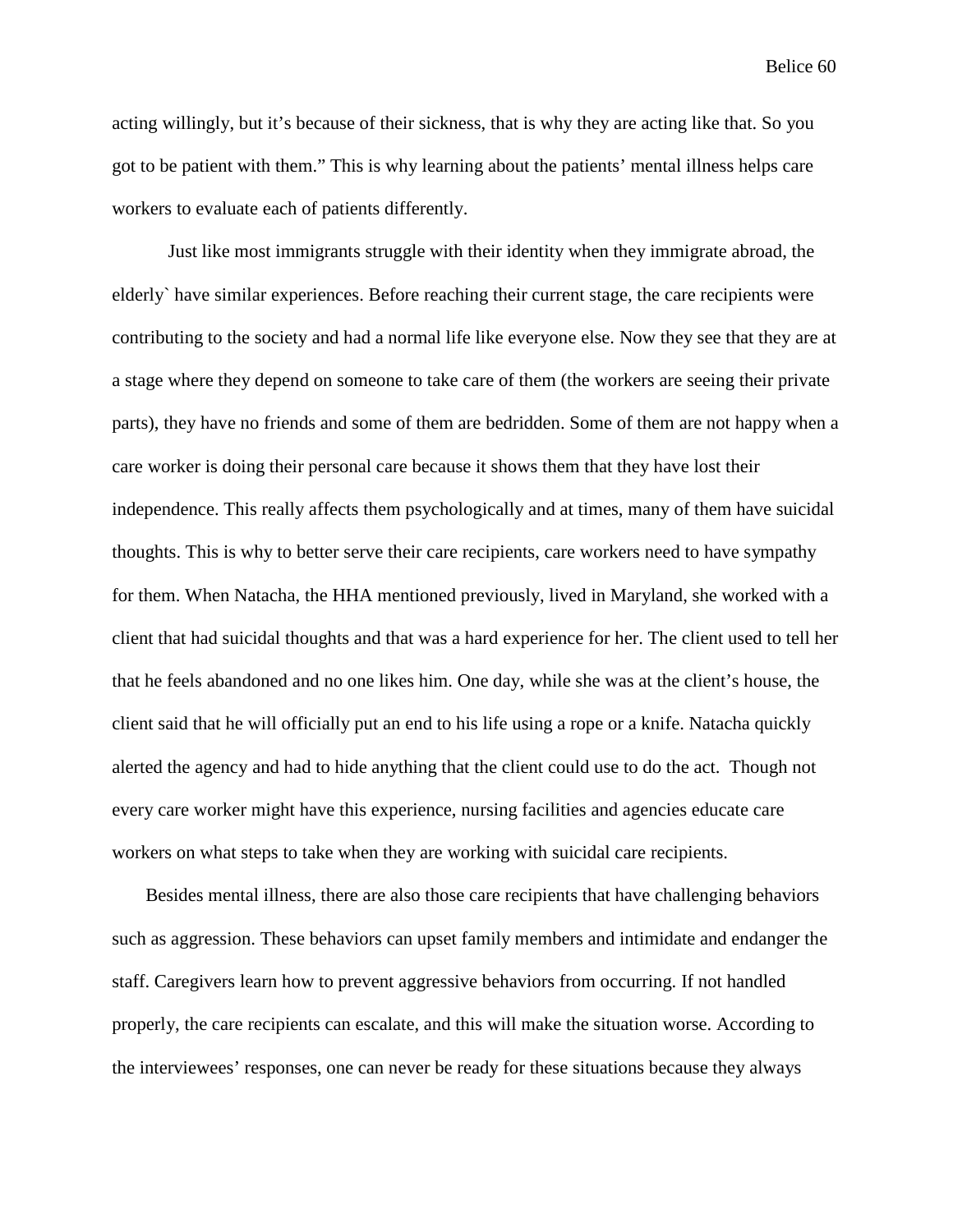happen unexpectedly. Some facilities use Electroconvulsive Therapy (ECT) which is a shock treatment to treat agitation and aggression; however the interviewees who work with combative patients mentioned that they do not use ECT. Instead they restrain the patients as a last resort. The restraints decrease the care recipients' activity level and their ability to function independently. Restraining can be physical, chemical, or environmental. The interviewees understood that aggression and violence are a manifestation of underlying psychiatric disorders. A patient can hit a CNA without being aware of what they are doing. At times, it is an expression of their emotions.

There is a saying in nursing facilities that "the patients are always right". A person living in any care facility maintains the same rights as an individual in the larger community. To name a few of these rights, there is the right to complain, right to be fully informed, and right to privacy. The care workers cannot force their care recipients to do anything unwillingly even if it is for their wellbeing. Watson, mentioned that he always advised the nurses' aides to leave the patients alone whenever they do not want to comply. This is what he thinks of the patients "The patients are our boss, they are the ones who are paying their money. Without them, hospitals and nursing homes will be nonexistent and I wouldn't be able to get a job. " This is important especially for long term facilities such as nursing homes because they often seem scary and depressing for the residents. It is reassuring to know that care facilities have rules and guidance to help surging numbers of care recipients to live with grace.

# *Nursing ethics and caring*

The mistreatment of care recipients is not always physical. Care recipients are often ignored by staff members because they are too busy to handle the demands of the facility. Care recipients often need help to accomplish basic tasks, like getting dressed. Refusing to help them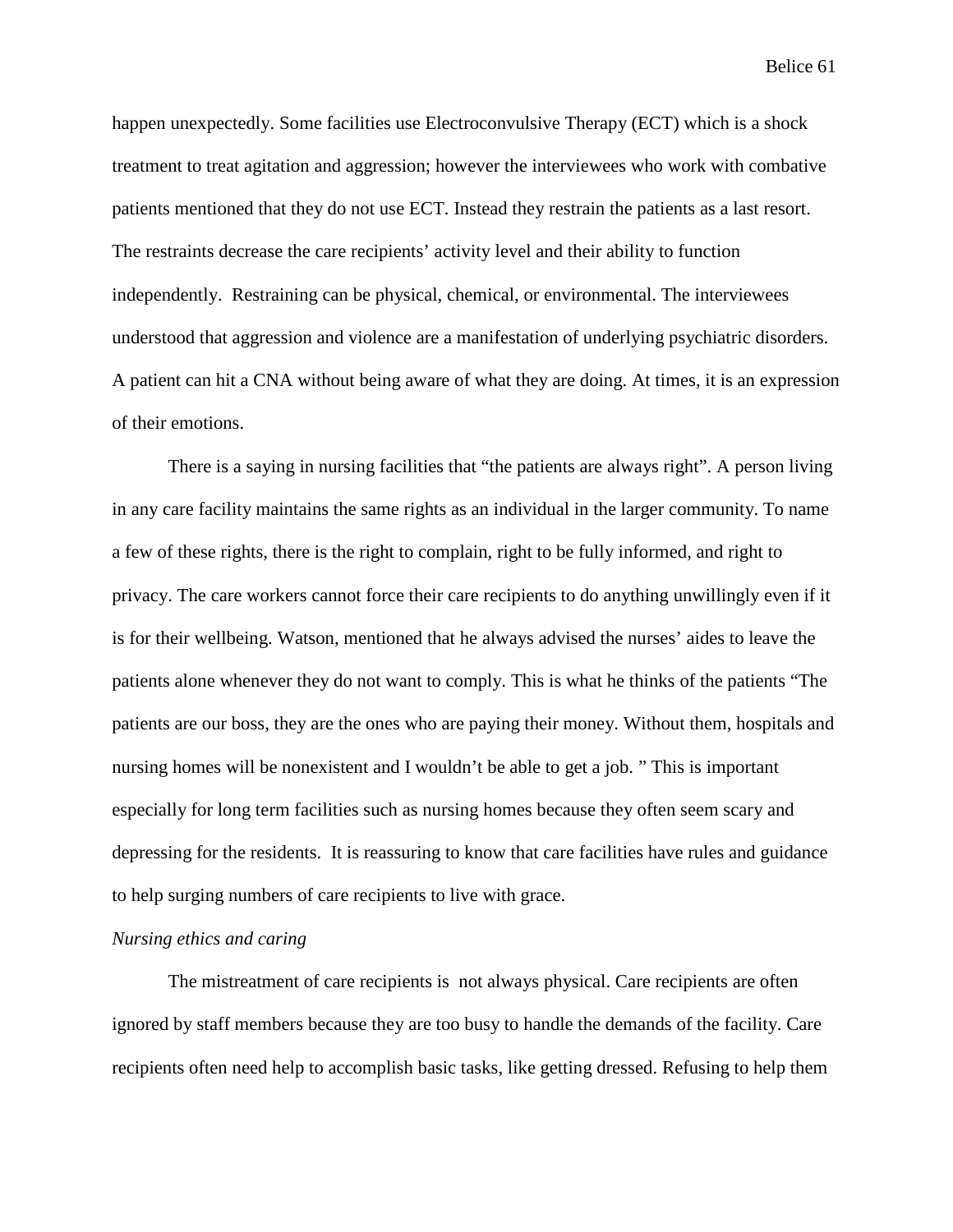get ready for the day or not helping them with toileting and hygiene could isolate them from the other patients. I mentioned before that these facilities keep staffing at a minimum to increase profit. Nadege, an older Haitian CNA, explained her frustration about what she saw while she was doing her clinical work at a nursing home. She observed a lot of times when the CNAs give the patients food but they do not wait until they are done eating, they just go to another patient. When the time is over, and they see the patient didn't eat the food, they do not ask the patient why they didn't eat the food, they just throw it away. When her clinic was over she concluded that she will never work in nursing homes. Instead, she goes to the care recipients' residence which gives her the ability to be closer to them.

Watson shares the same sentiments as Nadege. He believes that nursing homes do not really care about the residents' well-being, they are interested in the profit that the patients bring to their organizations.

When you work at a nursing home you are not really going to take care of the patients because you do not have time to do anything. Some family members will come and ask me how the patients are doing meanwhile I do not know who the patients are, what their names are. I don't know anything about them. I start passing out medications once I start my shift at 3 o'clock until 11 o'clock. I can't take a break even when I want to. I have 25 patients. I am supposed to check the blood pressure of every patient who suffer from high blood pressure before I give them their medications. You think I can check their blood pressure then give them the medication? You can't.

Watson ended up in a cycle and he felt like he was not practicing what he took an oath for. In nursing school, they learned that the patients' health should always come first. However, when in the job, he has to prioritize other things. The patients are the ones who suffer the most from this situation.

### *Rewards, satisfaction and advocacy*

During the interviews one of the questions that I asked the care workers was what part of their job they like the most. Almost every participant said that they are happy that they can help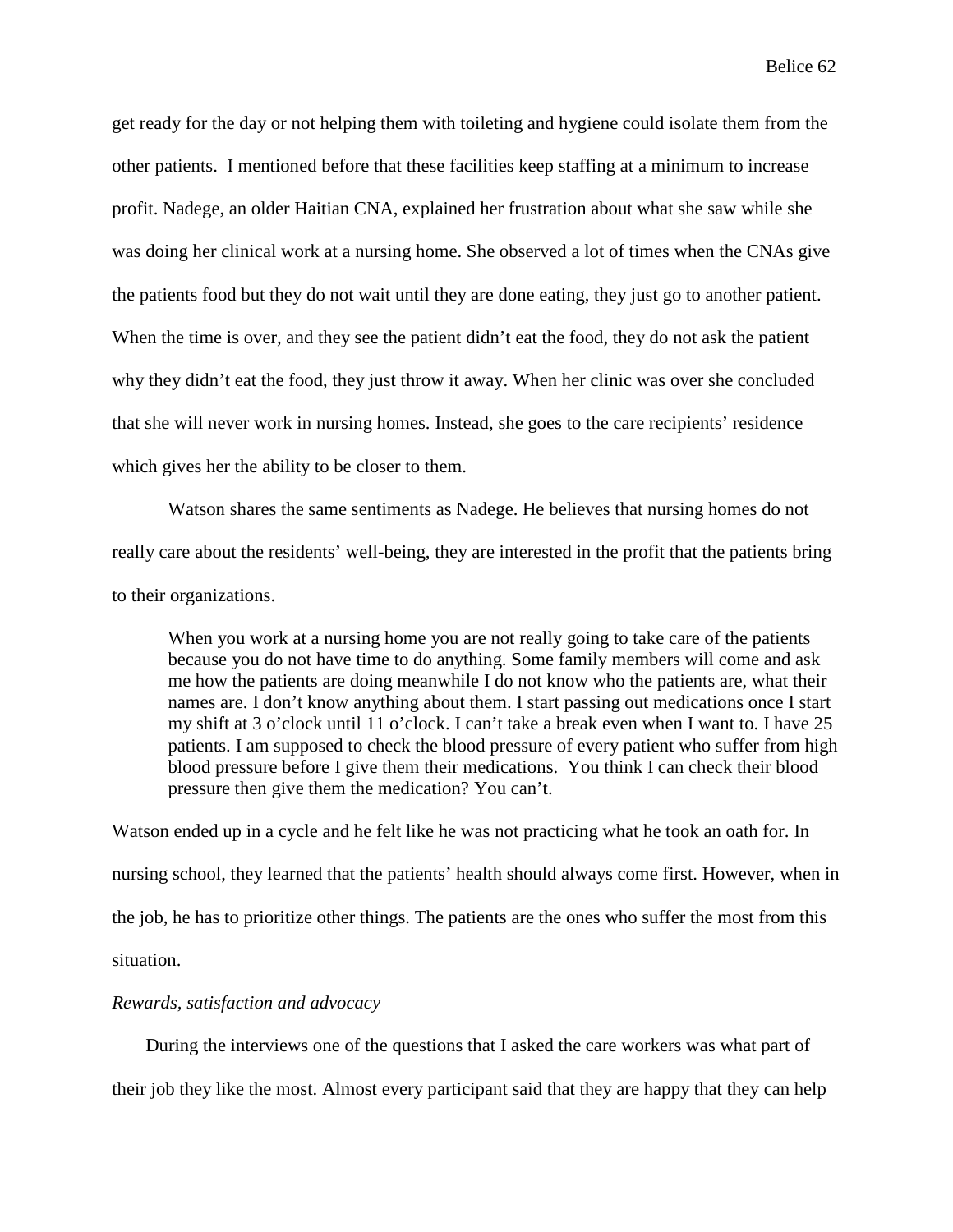someone who depends on their assistance. Whenever their care recipients are happy, they are happy. It is not like a traditional job; care workers help their care recipients to achieve their goals as well as to improve their health or quality of life. Despite the difficulties they face in the job, the care workers believe that they are actually making a difference in their care recipients' lives. Ten out of the fifty interviewees complained that some care workers do the job for the pay but their heart is not in the job.

Four out of the fifty interviewees mentioned the mistreatment of care receivers by other care workers. For those who work in nursing facilities, they said that they have seen other care workers being rude to some patients either because the patients did something to them or because they are dealing with their own personal problems. At times they witness care workers who hit the patients after being hit. As Guerlande described these situations, "it's like giving them a taste of their own medicine". For the residential care workers, they said there are care workers who go to the clients' house and only spend two to three hours then leave. The clients stay by themselves, sometimes with a diaper full of poop or pee, and no one is there to change them. However, none of these four care workers said that they ever report their coworkers.

From the information I gathered from some of the care workers, especially those who are home-based workers, some clients do not get what they deserve. Apparently, there is a social system which allocates money based on clients' financial capability. Those that have money are given the most funds and those that do not have money receive less funds. It makes it difficult for the care workers to provide for their daily living. Moreover, the care workers do not necessarily get the things that they request for their clients based on upper management. The interviewees complained that they are the ones who work with the clients, therefore they know what things are effective and what they are not. They feel like whenever they have to file a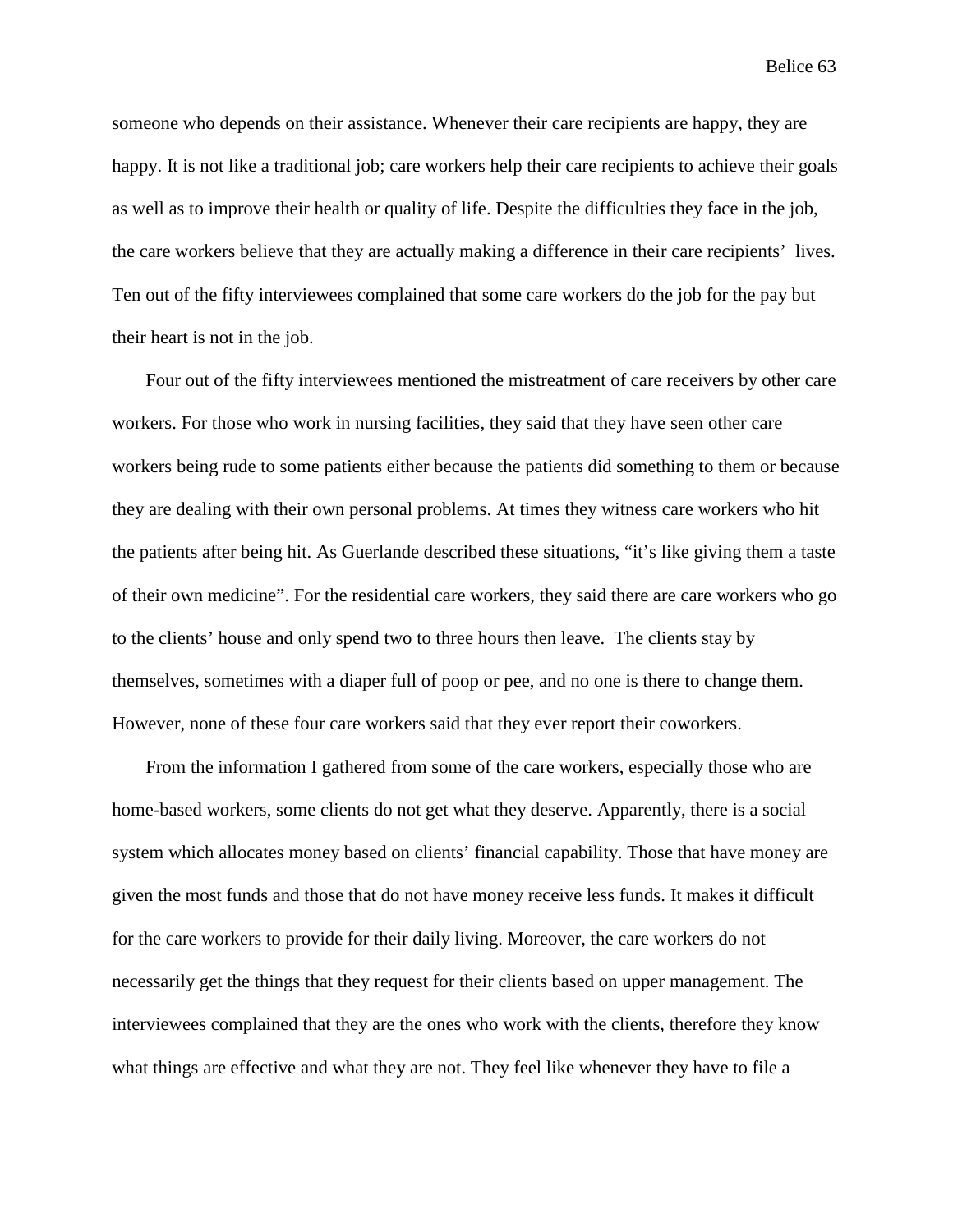request, it is like filing an argument for why they think the client needs are. If the managers do not see their request as a valid case, their request will not be granted. Three of the interviewees said one of the reasons they are furthering their education is to advocate for patients so that they can receive proper care.

Despite the fact that the care workers get mistreated by their care recipients, they are able to understand their illness and treat them as they would treat their family members. They forgive all the wrongdoings of their care recipients to better care for them. The caregivers do not like when they are not able to take good care of their care recipients due to other duties assigned to them. Though care workers do not earn a livable wage, their care recipients motivate them to do their jobs.

### **Chapter 4: Conclusion**

In the previous chapters I discuss the prevalent themes that I found my data. They emphasize writings on commodified care work. However, there are other things that I found interesting that did not fit within any of the sections. They highlight other complexities and topics that are not in the literature reviews. Although these topics might be somewhat unrelated, they help to complete my analysis about the experience of immigrant care workers both in and out of the workplace.

### *Resentment and competition among care workers*

One of the questions that I often asked the interviewees as a follow up question based on the relationship they have with their coworkers is what is the race of their coworkers. Knowing about the race and ethnicity of their coworkers. I was hoping to gather information about the advantages or disadvantages of working with people like them. For example, because of the language barrier that many immigrants experience, working with people of their own ethnic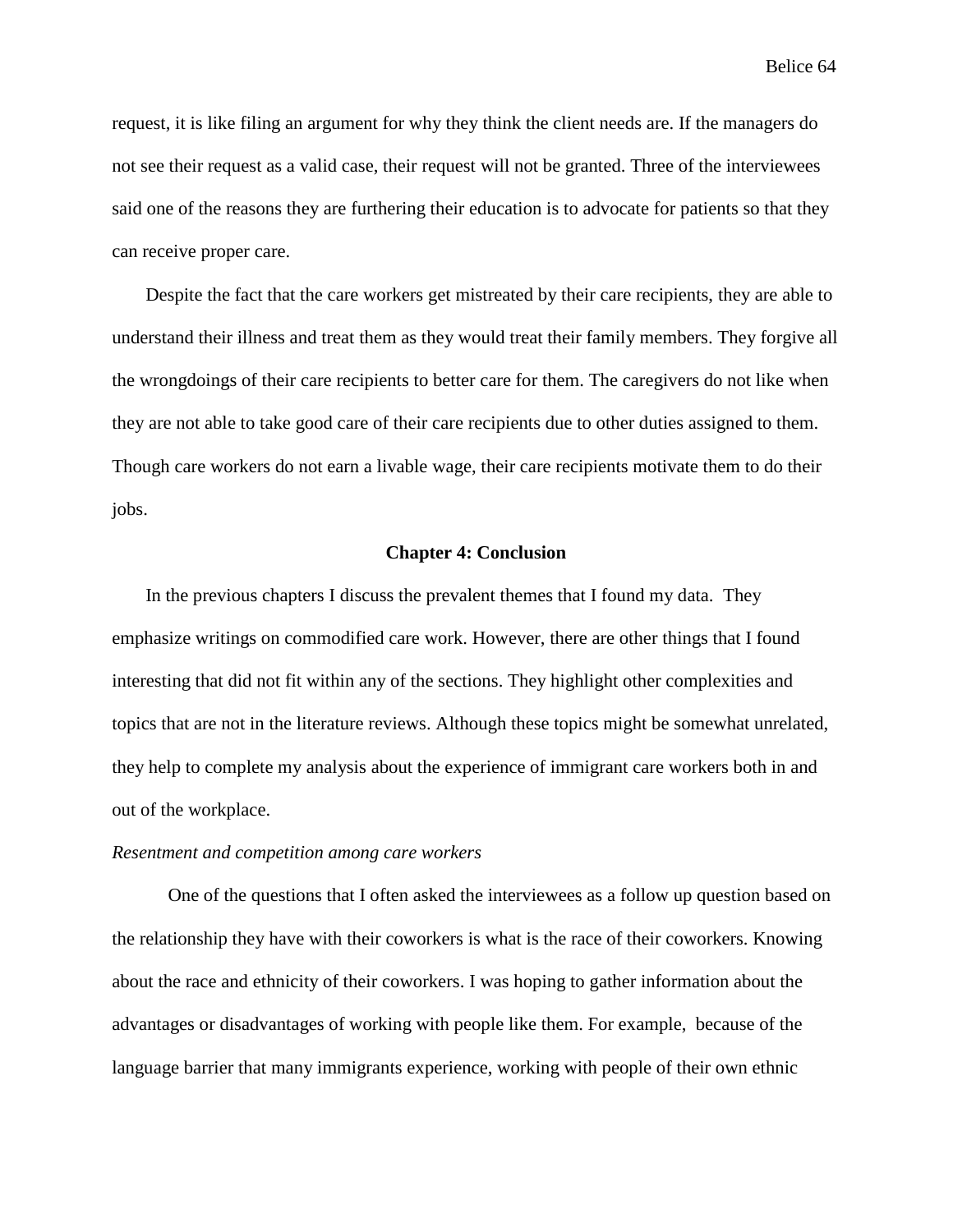group certainly makes the job easier because both parties are able to communicate freely while with other people they might not be able to express themselves the way they want. But a few of the Haitian interviewees mentioned that they did not like to work with other Haitians either as patients, employers, or coworkers. One of the drawbacks that was mentioned is that when they work independently for Haitians, they are not compensated the proper wage. Moreover, some feel like there is a hate tendency that exists within the workplace especially when it comes to career advancement. Guerlande, who is soon to be a nurse, said that she never tells anyone she is furthering her education, especially Haitians, even though they know that she goes to school. Whenever someone asks her what she is going to school for she tells them that she is taking a few English classes. Laughingly, she proceeded to say "…it's not hard to believe because I am trying to improve my English skills". The other care workers might think that they will be left in the same position, doing the same job, while their coworker got their nursing degree and might come back to be their own nurse supervisor or nurse manager.

This actually happened to Watson, an older Haitian male who is a former medical doctor, when he used to work as a pharmacy technician at a hospital. Because he is trilingual, the hospital promoted him as an interpreter but he decided to keep the pharmacy technician position because he explained to me, in that position he was actually using his medical skills. Due to the fact that he was getting paid more than all the other pharmacy technicians and his supervisors (most of them were white), they all started to treat him differently. As a result, he was not motivated to be a pharmacy technician for long.

Competition over the accumulation of capital is a hidden reality of immigrant communities. Care workers become the victims of competitive care work, especially those who are jealous of their success in the labor market. Amboise, an older Haitian worker from Haiti,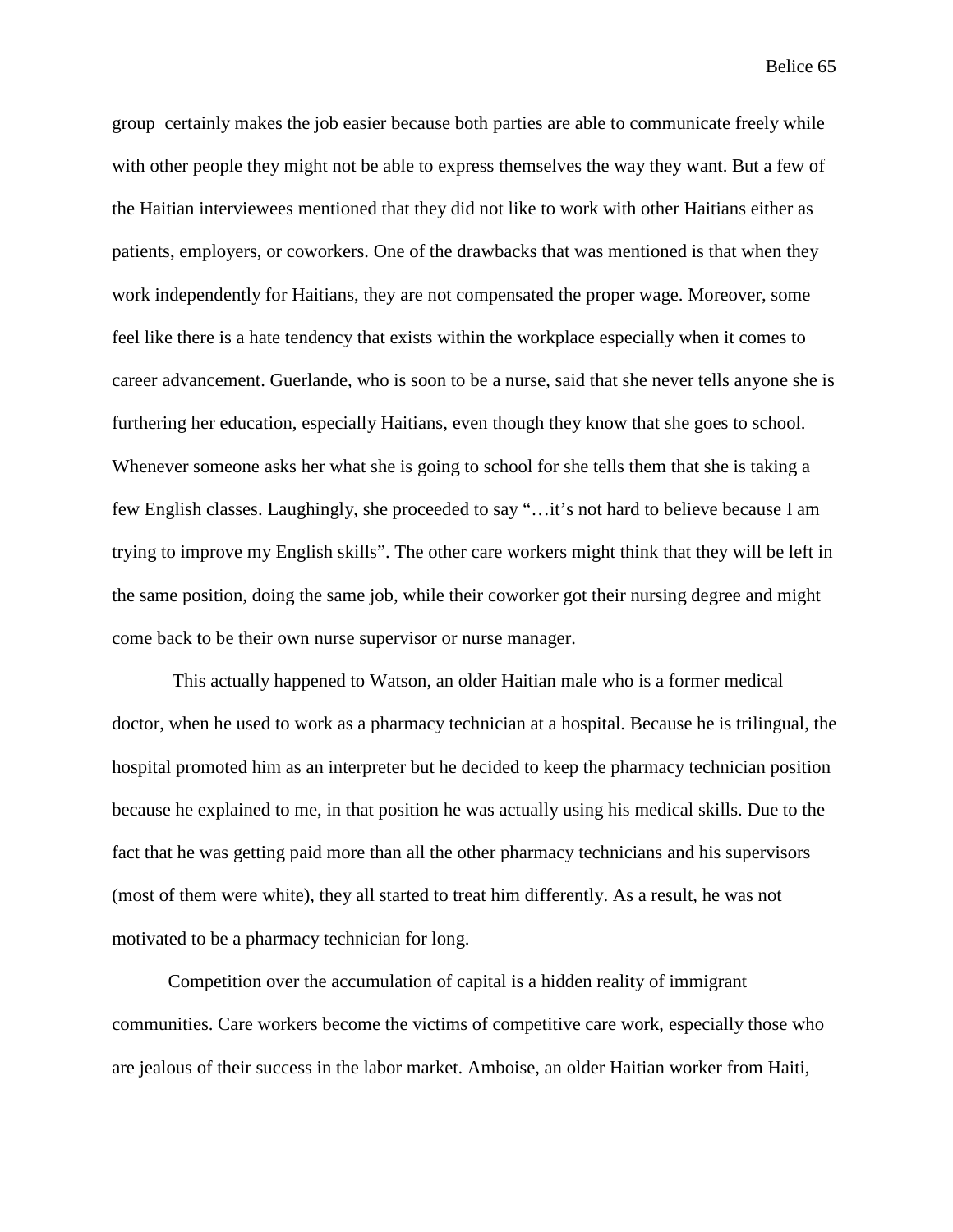told me that she would rather work independently all her life instead of working at any nursing facilities. Based on her observation, care workers in nursing homes and hospitals do not like when they see their care workers picking up too many shifts. When she was living in Florida, she knew someone who worked as a CNA at a nursing home that was poisoned by one of his coworkers. The CNA used to pick up so much shifts that some of his coworkers were not able to work additional shifts when they needed. Because of this reason, a lot of people did not like him. This is how Guerlande see the CNA's experience applies to her " I love to work a lot of hours, as long as there are available shifts I would sign up to work". She is implying that if she was to work at a nursing home people can become jealous of her and poisoned her too.

Another factor that creates competition in nursing facilities is management. Some jobs provide incentives for care workers to report other staff members. The care workers can write up their coworkers whenever they see them mistreating a client or not doing their jobs. Some care workers might make up lies and report their coworkers to get ahead. James, a young Haitian nurse, said that this issue creates mistrust among care workers. Someone might be a good worker but make a mistake one time and get reported.

#### *Religiosity*

Immigrants tend to be more religious than the U.S born population (Pew Research Center, 2013). For religious people, all aspects of their life are impacted by their faiths. I did find a connection between some care workers' faiths and how that helped them manage their feelings. An older Haitian CNA named Lourdes, who works at a nursing home, told me about an experience she had with a patient and how she struggled with her own faith. The patient wanted to smoke and Lourdes decided to take him outside. However, she was very busy so the patient was being impatient and started to swear at her. Lourdes got mad and didn't want to bring the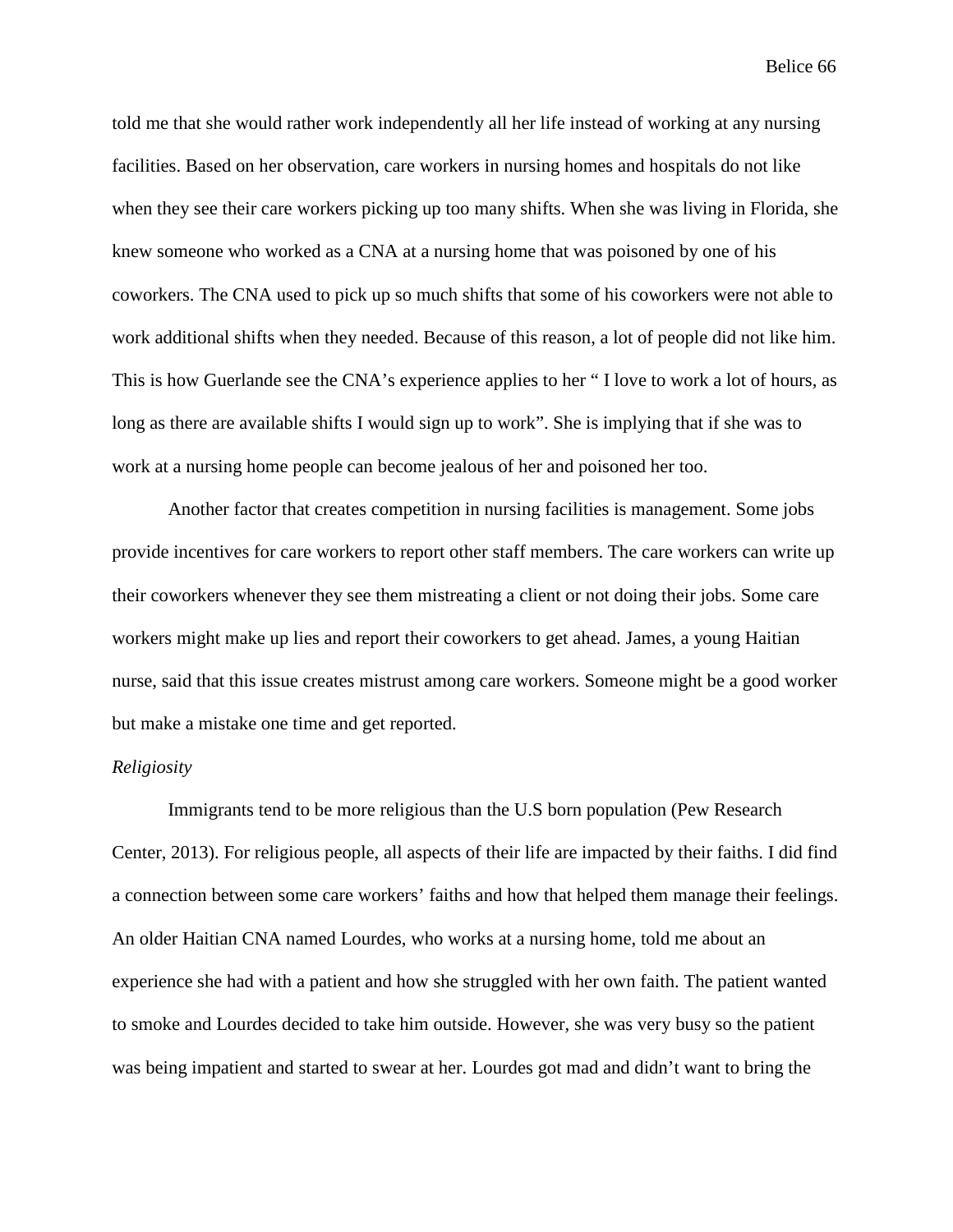patient to smoke. As a result, the patient put feces on his bed and lied to the nurse manager, telling her it was Lourdes that put it there. Knowing that she was innocent, Lourdes wanted to defend herself and confront the patient. Throughout her years of work, she said this is one thing that she will never forget. She said "I know that God says that we have to forgive so I try to forgive the patient. There are certain things that you can forgive, but you can't forget." In order to work with that particular patient Lourdes had to get rid of all her bitterness and anger and relied on her faith to help her.

Religion offers guidance on how people should work and live with one another. I did not ask any questions about the participants' faiths, but many of them mentioned "God" or talked about their beliefs in the interviews. Two other Haitian female interviewees stated that God can reward the care workers depending on how they treat their care receivers. They believed that they should put their hearts into the job, not just when a supervisor is around but at all times. There are multiple Bible verses that urge followers to excel in the job that they do because at the end their labor will not be in vain.

## *Regulations, rules, and respect*

Elder abuse is a serious problem and law makers have tried to take measures to prevent what is occurring in many nursing facilities. In 2015, a federal bill that aims to allow nursing home patients or their family members to install surveillance in rooms didn't pass the Senate Medical Affairs Committee. With the use of video monitoring, family members can observe care workers and see how they are caring for senior or disabled family members. On the other hand, the care workers who are innocent can be interrogated whenever something happens to the patient. In Chapter Two I mentioned a Kenyan residential counselor, Waceera, who was falsely accused of being an accomplice to abuse. The parents of one of her care recipients put a video recorder at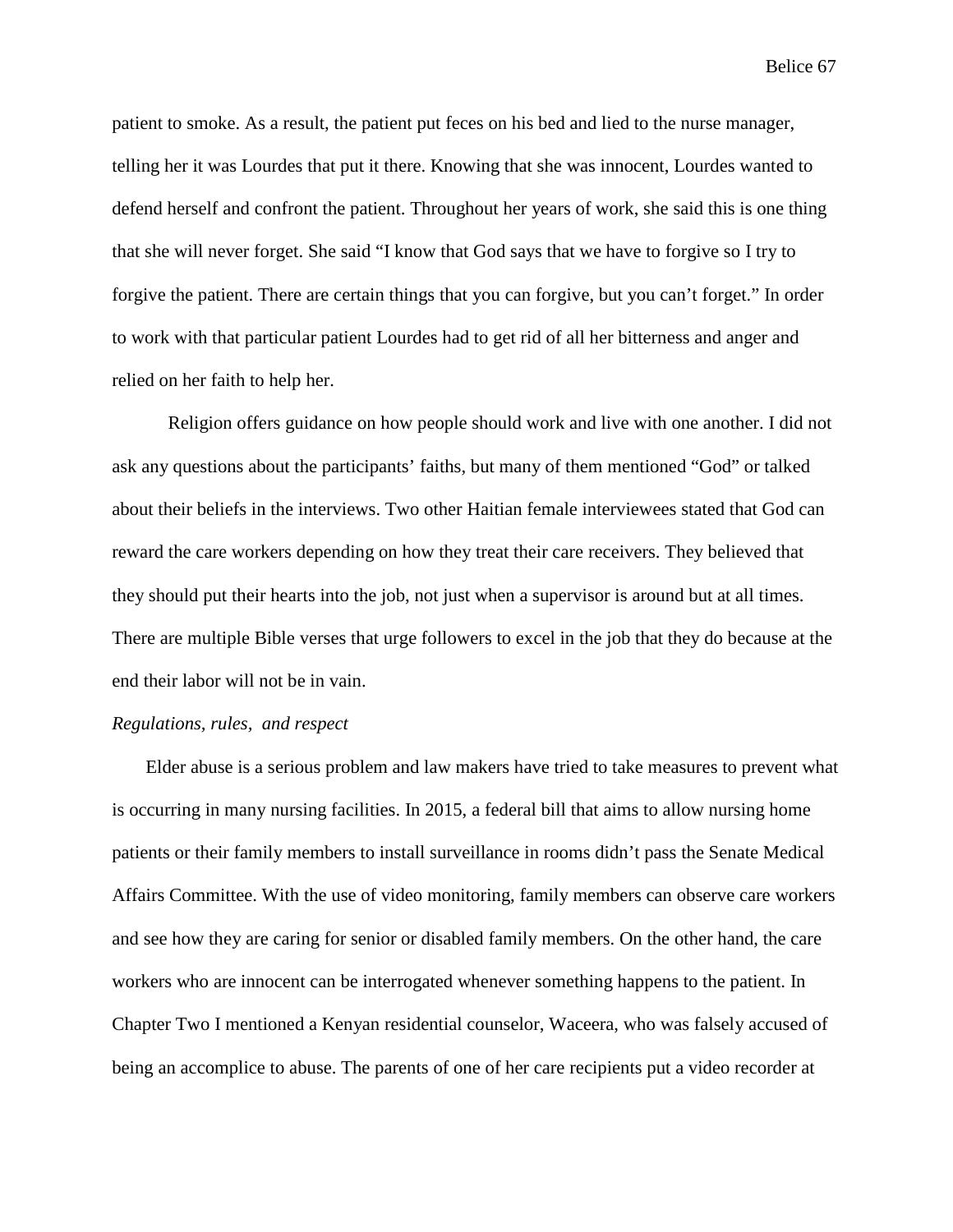the house without anybody's knowledge because they believed that their disabled son was being physically abused. The company for which she was working handed the matter over to the Department for Developmental Services (DDS), and the police got involved. The police charged everyone that was working with the client and they all lost their jobs. What is even worse is that they could not work anywhere because anyone who ran their CORI would see that they have a pending charge. Unfortunately for Waceera, she was working for another organization that provides care to people with disabilities and she ended up losing both jobs. What bothered her most was the fact that even though she is not guilty she is at risk of not being able to attend medical school because of her CORI. Her story shows that surveillance cameras have their benefits and drawbacks.

Not many family members use surveillance cameras, but many control the care workers by bossing them around. I have found caregivers who are annoyed whenever the family members or the patients are ordering them around. Natacha told me that she has a particular client she still struggles to get along with due to their excessive commands. The problem is the family members want to show her that they are paying for the client, therefore they want Natacha to do what they say. Natacha always reminds them that she is liable only to the agency and that she will only follow the care plan the agency gave her for the client. Comparably, Myou, a Haitian phlebotomist, encounters the same problem with her clients. They will tell her how to perform the tests as if she does not know what she is doing. Myou complained that they are minimizing her and trying to teach her what she went to school for.

### *Different names, different connotations*

Throughout the interviews I realized that the interviewees were using different terms to refer to their care recipients. For example, those who work in nursing homes call them residents, those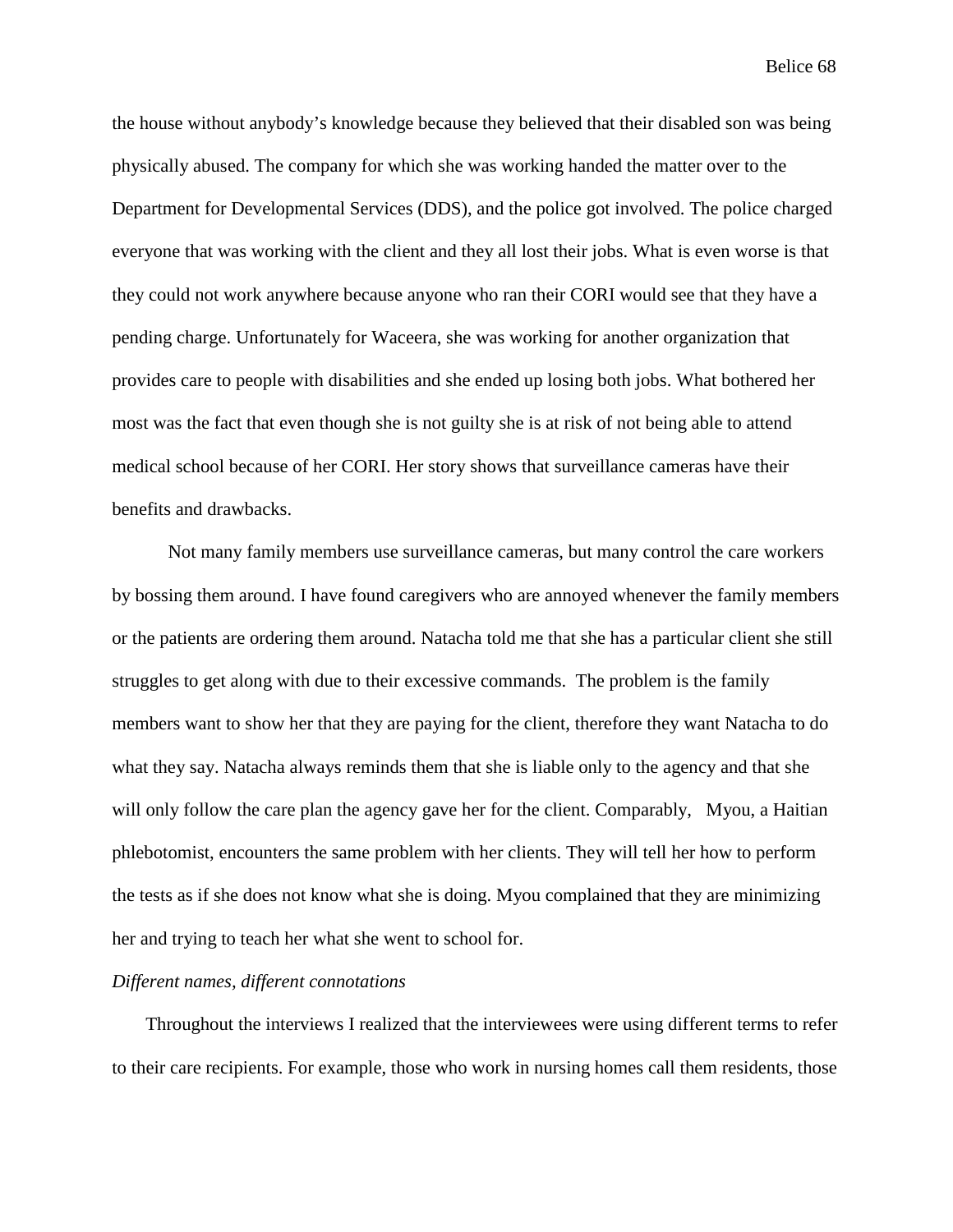who work in hospitals call them patients, and the others who go to the care recipients' homes call them clients. I was eager to find out why there was so much variation in the titles. I found that the names were associated with the location and the health state that the person is in. Hospitals called those for whom they provide care patients because they are sick. Nursing homes called care recipients residents because the nursing home represents a home to the residents. These facilities provide a safe environment for the residents until they pass away. Many of the residents never have family members come to see them, all they know are the care workers and other residents that are in the nursing home. Because they are there for an indefinite amount of time, nursing home make sure that they know the residents' needs and preferences. Those served at home are served with greater independence. As clients, care recipients are buying the service of caregivers. The care workers are not allowed to wear scrubs when they are visiting them because that will make them feel as if they are being cared for as people who are at hospitals and in nursing homes.

## **Concluding thoughts**

My research shows that frontline caregivers experience a great deal of satisfaction from their jobs but experience even more racism, fear of job loss or mistreatment, and general insecurity at work. Many of their stories are difficult to hear. Immigrant healthcare workers are vital to the U.S. economy, their patients, and their local communities and we should be looking for ways to help them stay and take care of the most vulnerable, rather than trying to push them out. The stories of the interviewees can help policy makers make informed choices when it comes to laws regarding immigrants. A current narrative surrounding immigration, though, is that immigrants depress wages because they arrive without employable skills. In reality, there is no federal mechanism that assesses immigrants' credentials, leaving new arrivals with few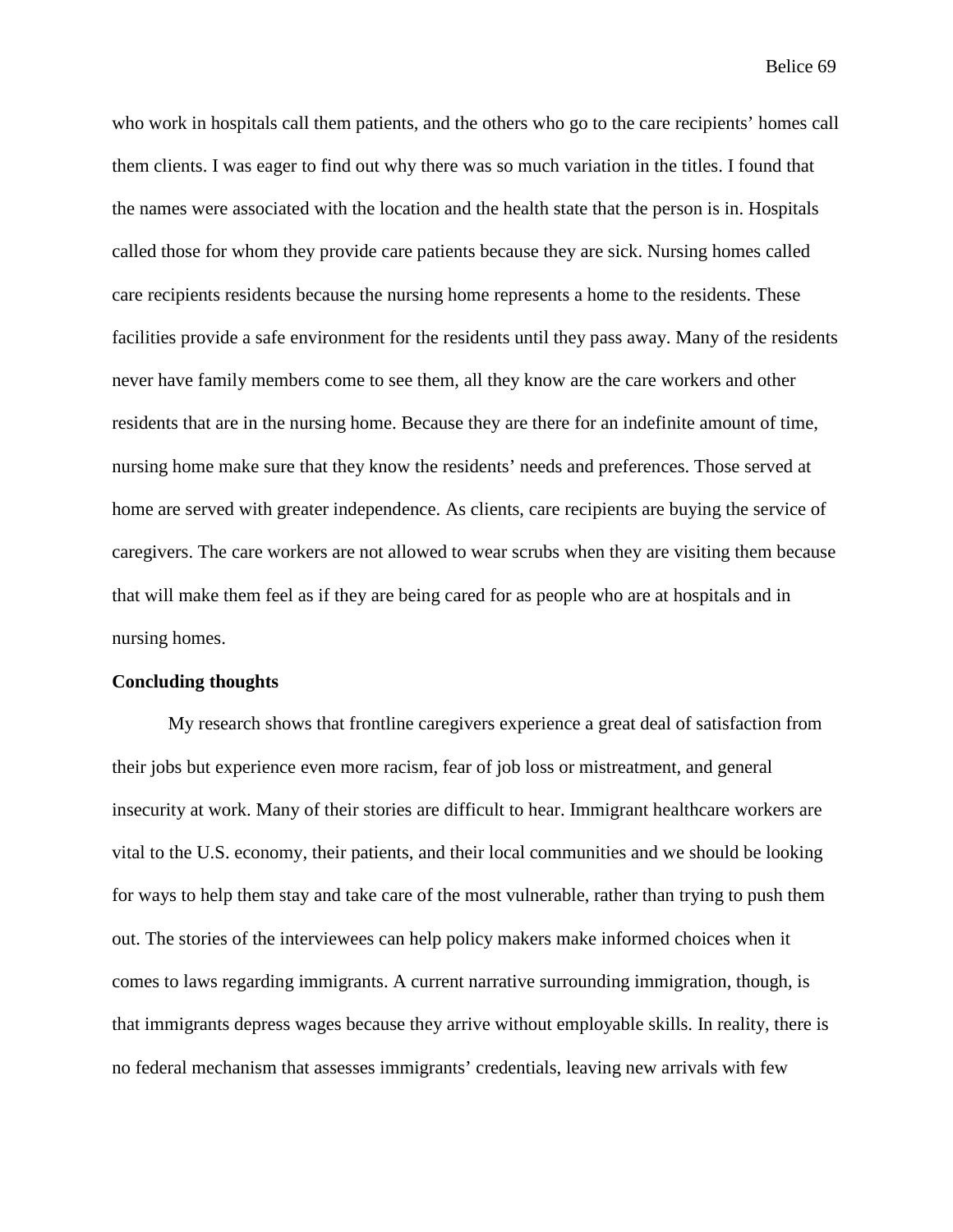employment options. Despite other challenges that they have to face outside of work, these workers devote their work to the betterment of the elderly and aging population. The experiences of these immigrants reflects colonial oppression that they experience in their home country. Under colonial powers, their parents and grandparents had to work under save-like condition either in sugar cane fields or plantations. This research allowed the voice of immigrant care workers to be heard. It applies to a range of disciplines including social work, public health, management and political science.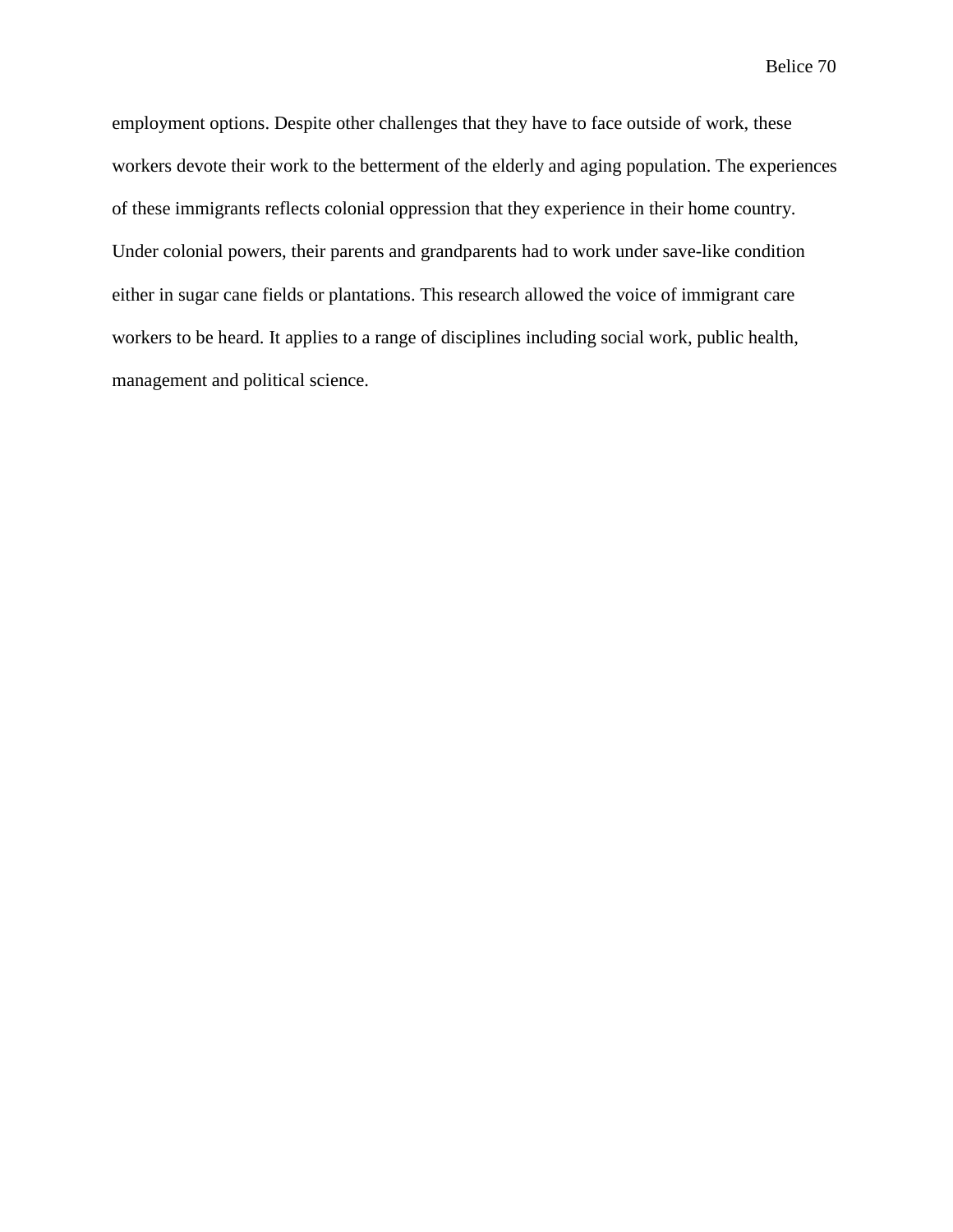### **References**

- Aamir, Alamzeb, Haider, Maqsood, Hamid, Abu-Bakr A, Hashim, Muhammad. "A Litterature Analysis On the Importance of Non-Financial Rewards for Employees' Job Satisfaction" *Abasyn Journal of Social Sciences*. 8(2)
- Al Singh, Parbudy and Burke, Ronald J(2016). "Correlates and Consequences of Nursing Staff Job Insecurity". *JHHSA.*
- Andre, Beate, Rannestad, Toril, Ringdal, Gerd I and Sjovold, Endre (2013). "The Impact of Work Culture On Quality of Care in Nursing Homes A Review Study". Nordic College of Caring Science.
- Armenia, Amy and Clare, Stacey (2015). *On the Clock Off the Radar; Paid Care work in the United States*. *Caring On the Clock.* New Jersey: Rutgers University.

Ayalon, Liat and Green, Ohad (2016). "Whom Do Migrant Home Care Workers Contact in the

- Case of Work-Related Abuse? An Exploratiry Study of Help-Seaking Behaviors. Journal of Interpersonal Violence. Vol. 31 (19) 3236-3256.
- Bal, Matthis and De Lange, Annet (2015). "From Flexibility Human Resources Management to Employee Engagement and Perceived Job Performance Across the Lifespan: A Multisample Study". *Journal of Occuational and Organizational Psychology* 88, 126-154
- Bourgeault, Yvy Lynn and Jelena, Atanackovic and Parpia, Rishma and Rasheed, Ahmed (2010).Relations Between Immigrant Care Workers and Older Persons in Home and Long-Term Care. *Canadian Journal On Aging*, 29 (1), 109-118.
- Cadiz, David and White, Diana (2013) "Efficacy of Work Based Training for Direct Care Workers in Assisted Living." *Journal of Aging and Social Policy*, 25:281-300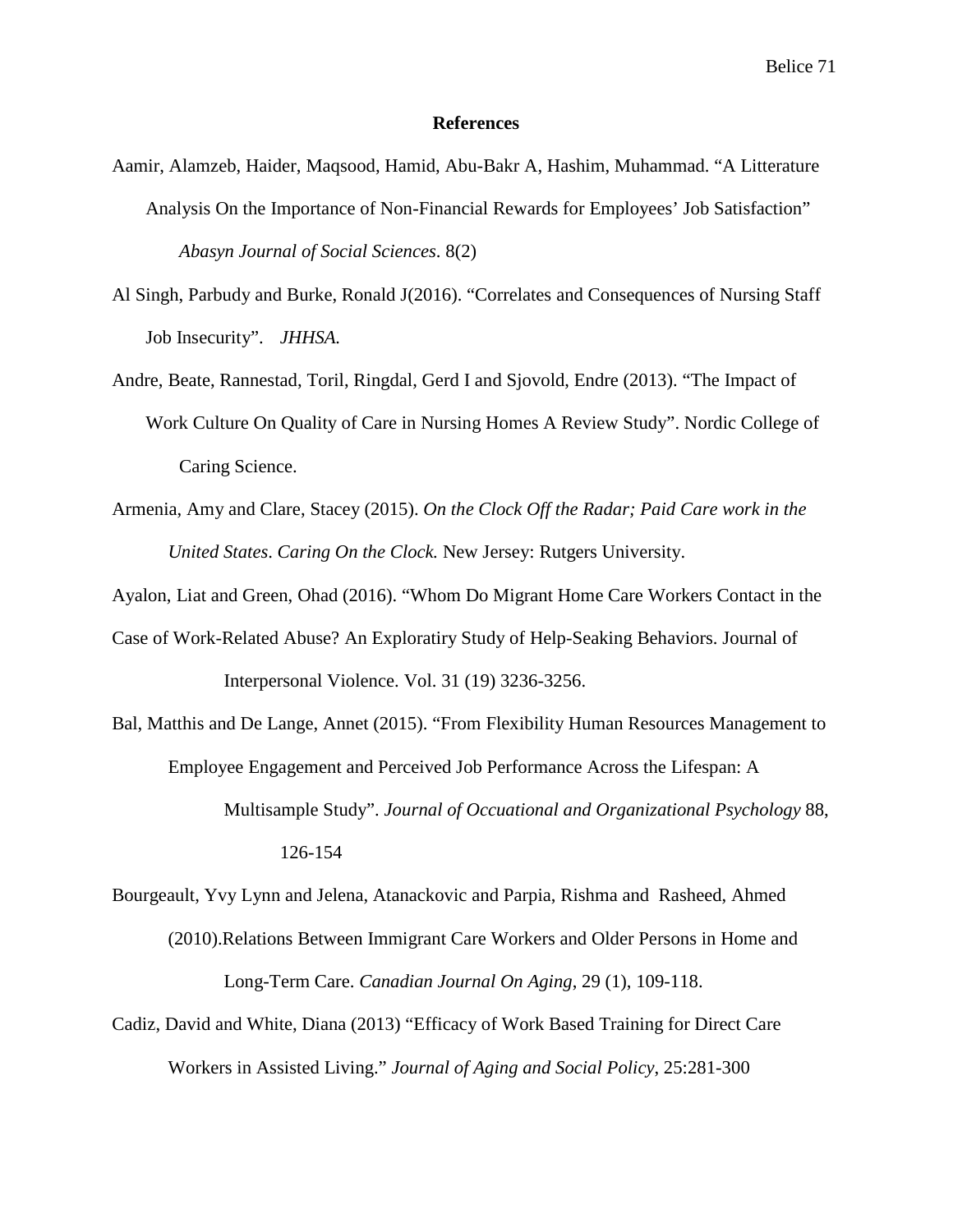Cain, Cindy ( 2015). *Hazards of Care. Caring on the Clock.* New Jersey: Rutgers University.

- Clemens, Michael (2017). "There's No Evidence that Immigrants Hurt Any American Workers:
	- The Debate Over the Mariel Boatlift, a Crucial Immigration Case Study, Explained" Vox News.
- De Castro, Arnold, Fujishiro, Kaori, Oliva, Jose, and Sweitzer, Erica (2006). " How Immigrant Workers Experience Workplace Problems: A Qualitative Study". *Archives of Environmental and Occupational Health*, Vol. 61, No. 6, 2006
- Dill, Jeanette ( 2015)*. Are Frontline Healthcare Jobs "Good Jobs"? Examining Job Quality Across Occupations and Healthcare Settings*. *Care On the Clock*. New Jersey: Rutgers University.
- Dodson, Lisa and Zincavage, Rebekah M. 2015. It's Like Family; Caring Labor, Exploitation and Race in Nursing Homes. *Caring On the Clock*. Print.

Dyck, Isabel and England, Kim (2012). "Migrant Workers in Home Care: Routes, Responsabilities, and Respect". Annals of the Association of American Geographers, 102 (5) 2012, pp.1076 1083

- Ehrenreich, Barbara and Hochschild, Arlie .R.(2002) .*Global Woman: Nannies, Maids, and Sex Workers in the New Economy.*New York: Henry Holt and Company, LLC. Print.
- Flores, Lisa Y, He, Yuhong, Jordan, Shiloh, Ladehoff, Julie W, Medina, Veronica, Mendoza, Monique M, Meza, Rocio R, and Ojeda, Lizette ( 2011). "A Qualitative Inquiry of Latino Immigrants' Work Experiences in the Midwest". *Journal of Counseling Psychology.* Vol. 58, No 4, 522-536

Gassman-Pines (2015). "Effects of Mexican Immigrant Parents'Daily Workplace Discrimination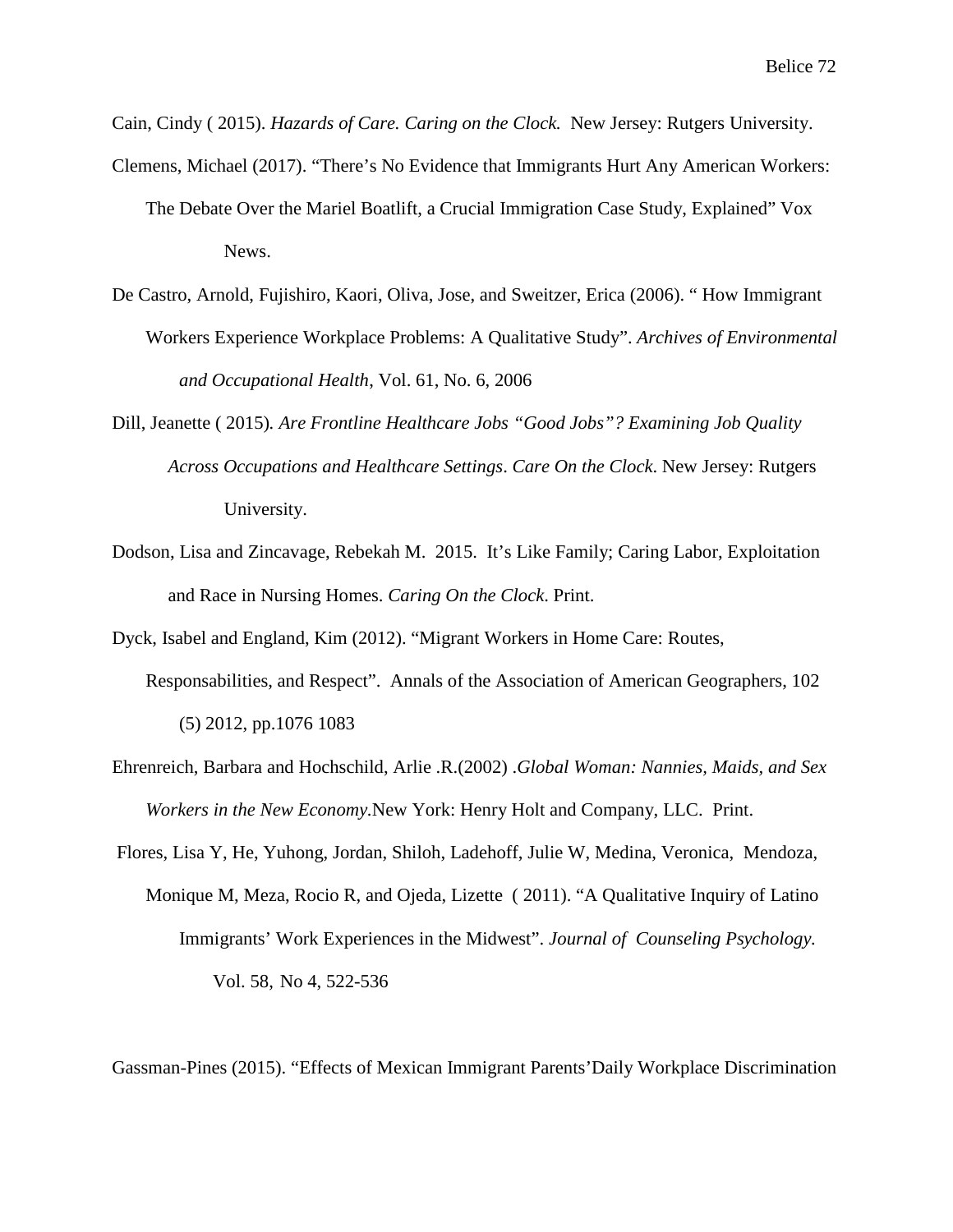- on Child Behavior and Family Functioning". *Child Development*. Volume 86, Number 4,Pages 1175-1190.
- Guo, Shibao ( June 26, 2015). "The Colour of Skill: Contesting a Racialised Regime of Skill from the Experience of Recent Immigrants in Canada" . *Studies in Continuing Education*, Vol. 3, No. 3, 236-250.
- Hammervold, Wenche, Malmedal, Wenche and Saveman, Britt-Inger (2009). "To Report or Not Report? Attitudes Held by Norwegian Nursing Home Staff On Reporting Inadequate Care Carried Out By Colleagues". Scandinavian Journal of Public Health, 2009; 37 : 744 750.
- Hondagneu-Sotelo (2007). *Domestica: Immigrant Workers Cleaning and Caring in the Shadows*

*of Affluence*. University Of California Press, Berkley, California.

- James, Nicky ( 1992). " Care= Organization + Physical Labour + Emotional Labour". *Sociology of Health and Illness* Vol. 14 No 4 1992 ISSN 0141-9889
- Kang, Miliann (2003). " The Managed Hand: The Commercialization of Bodies and Emotions in Korean Immigrant-Owned Nail Salons". *Gender and Society,* vol. 17 no.6. Massachusetts:University of Massachusetts, Amherst.

Markkanen, Pia, Quinn, Margaret and Sama, Susan (2015). *When the Home is the Workplace.*

*Caring On the Clock*. New

Jersey: Rutgers University.

Malloch, Kathy ( 2010). " Measurement of Nursing's Complex Health Care Work: Evolution of the Science for Determining the Required Staffing for Safe and Effective Patient Care".

Nursing Economics. January-February 2015/ Vol. 33/No. 1